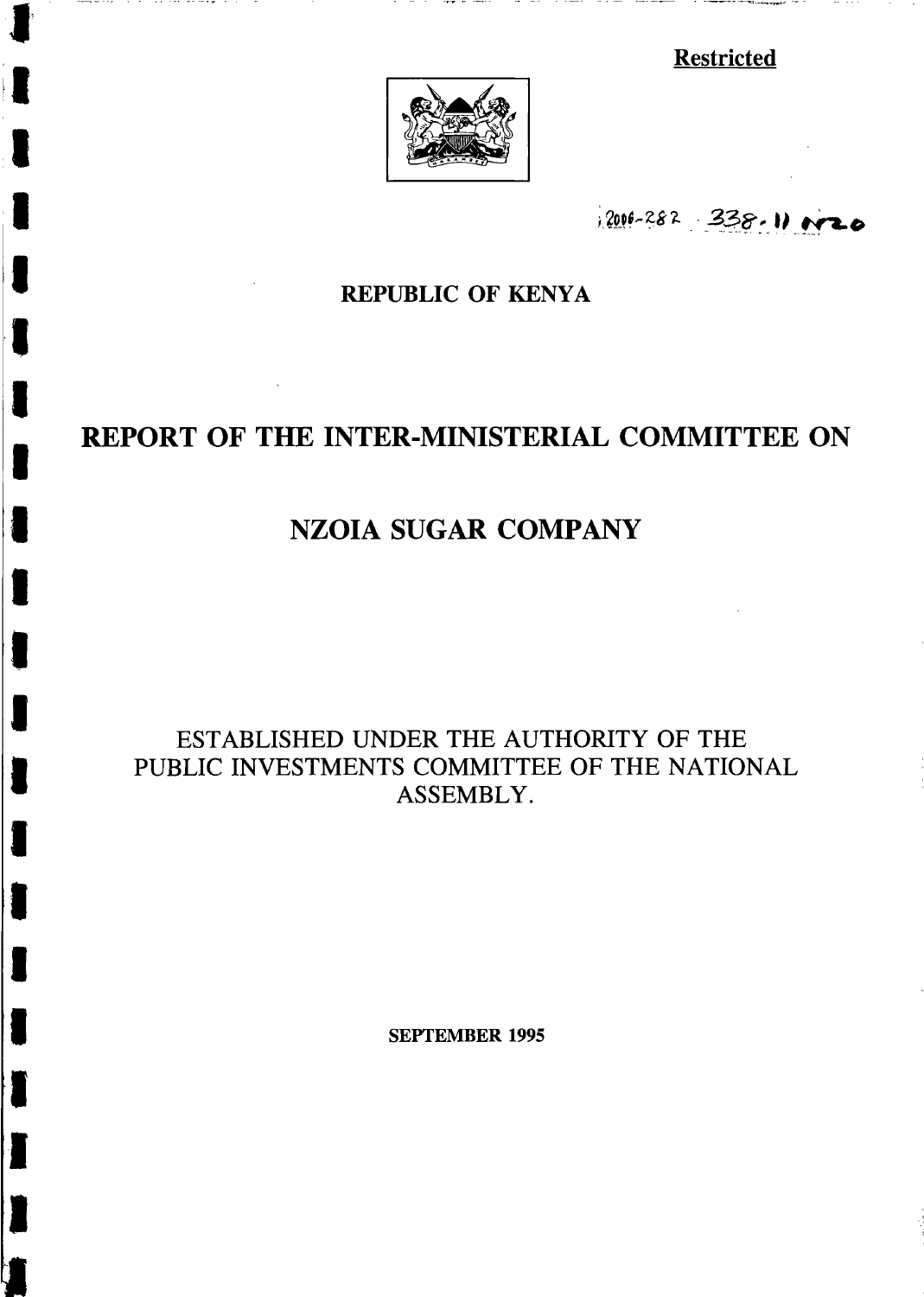# REPORT OF THE INTER-MINISTERIAL COMMITTEE ON

# NZOIA SUGAR COMPANY

I

I

I

T

I

t

l,

T

I

I

I

I

t

I

I

I

T

iT

# ESTABLISHED UNDER THE AUTHORITY OF THE PUBLIC INVESTMENTS COMMITTEE OF THE NATIONAL ASSEMBLY. ASSEMBLY.

**SEPTEMBER 1995**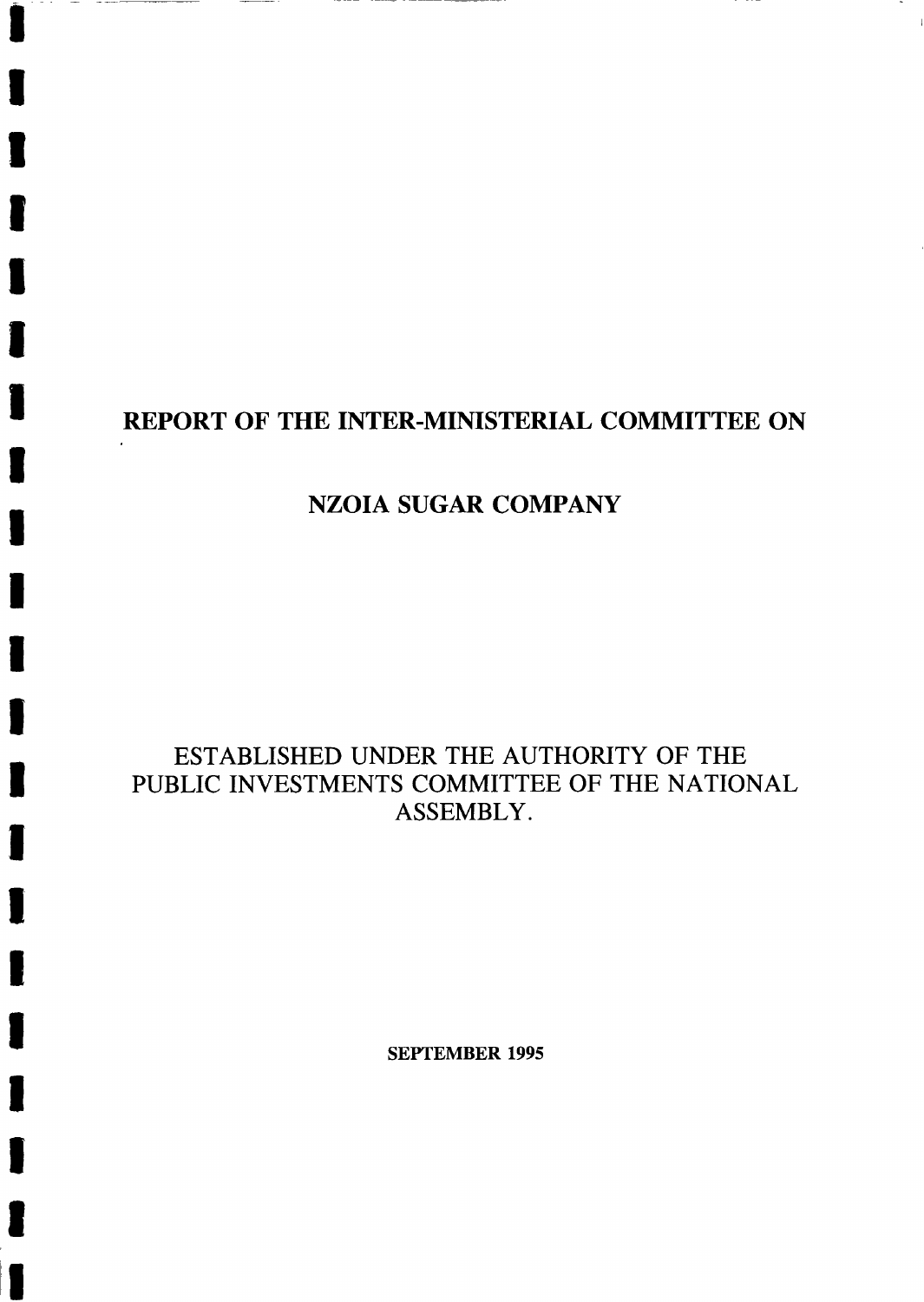# TABLE OF CONTENTS

I

 $\begin{array}{lllllllll} \multicolumn{3}{l}{{\bf 1}} & \multicolumn{3}{l}{{\bf 1}} & \multicolumn{3}{l}{{\bf 1}} & \multicolumn{3}{l}{{\bf 1}} & \multicolumn{3}{l}{{\bf 1}} & \multicolumn{3}{l}{{\bf 1}} & \multicolumn{3}{l}{{\bf 1}} & \multicolumn{3}{l}{{\bf 1}} & \multicolumn{3}{l}{{\bf 1}} & \multicolumn{3}{l}{{\bf 1}} & \multicolumn{3}{l}{{\bf 1}} & \multicolumn{3}{l}{{\bf 1}} & \multicolumn{3}{l}{{\bf 1}} & \$ 

 $-1$ 

t

I

I

I

I

I

I

T

I

I

I

I

I

I

I

I

I

I

l,

I

| 1.  |                |                                                   |  |
|-----|----------------|---------------------------------------------------|--|
| 2.  |                |                                                   |  |
| 3.  |                |                                                   |  |
| 4.  | (iv)           |                                                   |  |
| 5.  |                | (v <sub>i</sub> )                                 |  |
| 6.  | TOR 1:         | The tendering System of the Rehabilitation        |  |
| 7.  | TOR 2:         | Relationship between Contractor and<br>Consultant |  |
| 8.  | <b>TOR 3:</b>  | Phase II Expansion and Abandonment of the         |  |
| 9.  | TOR 4:         |                                                   |  |
| 10. | TOR 5:         | Proposed Sugar Cane Development Programme20       |  |
| 11. | TOR 6:         |                                                   |  |
| 12. | TOR 7:         |                                                   |  |
| 13. | TOR 8:         |                                                   |  |
| 14. | TOR 9:         |                                                   |  |
| 15. | <b>TOR 10:</b> | Other Factors that have caused Financial          |  |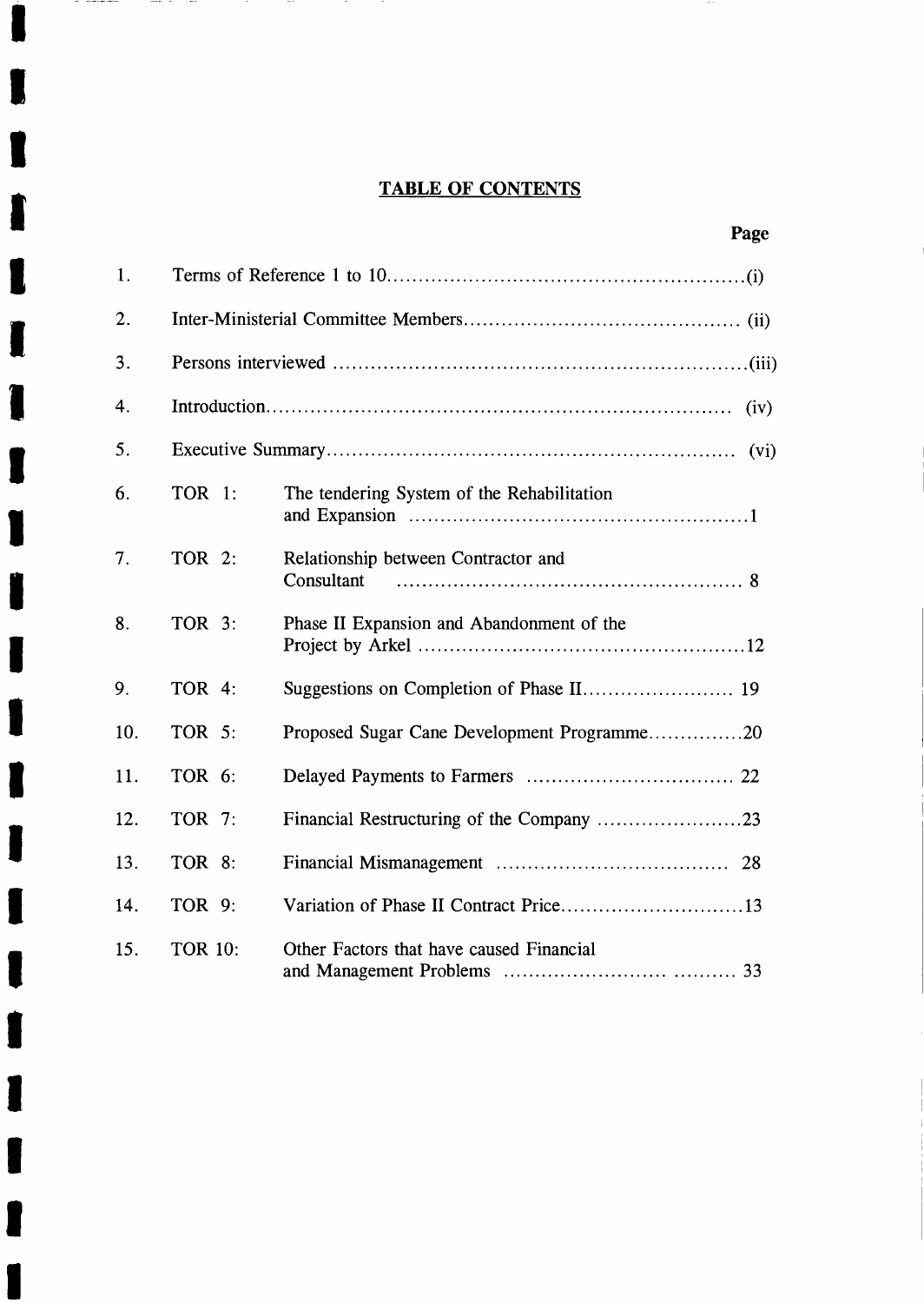## MINISTRY OF AGRICULTURE, LIVESTOCK DEVELOPMENT AND MARKETING

## REHABILITATION AND EXPANSION OF NZOIA SUGAR COMPANY

I

t

I

t

I

I

I

I

I

I

I

The Fifth Report of the Public Investments Committee on the Accounts of State I Corporations, 1994 recommended that an Inter-Ministerial Committee be established to investigate the mismanagement of funds during the Phase I and II factory rehabilitation and expansion and that the following be the Terms of Reference:-

- 1. Investigate the tendering system of the rehabilitation and expansion.
- 2. Look into the feasibility study of the project and linkage between consultant and contractor.
- $\blacksquare$  3. States of America. Events leading to abandonment of the project by Arkel International of United
- $\bullet$ . 7000 TCD. Suggest ways of completing the rehabilitation and expansion from 3000 TCD to
	- <sup>I</sup>5. Look into ways of increased sugar cane development as raw material to cope with the expanded capacity of the factory.
- $\bullet$ . the contractual undertakings. Investigate delays in payments to farmers and how to solve the matter in line with
	- 7. Suggest ways of restructuring the financial position of the company particularly in regard to the loans portfolio.
	- 8. Investigate the financial mismanagement of the company with a view to instituting immediate prosecution and recovery of the money. This is particularly in relation to Phase I and II factory rehabilitation and expansion.
	- 9. Investigate the contract variation price of US\$8,702,400 and Kshs.18,000,000 which was done without Board of Director's approval.
	- 10. Look into any other matters that might have caused financial and administration problems facing Nzoia Sugar Company.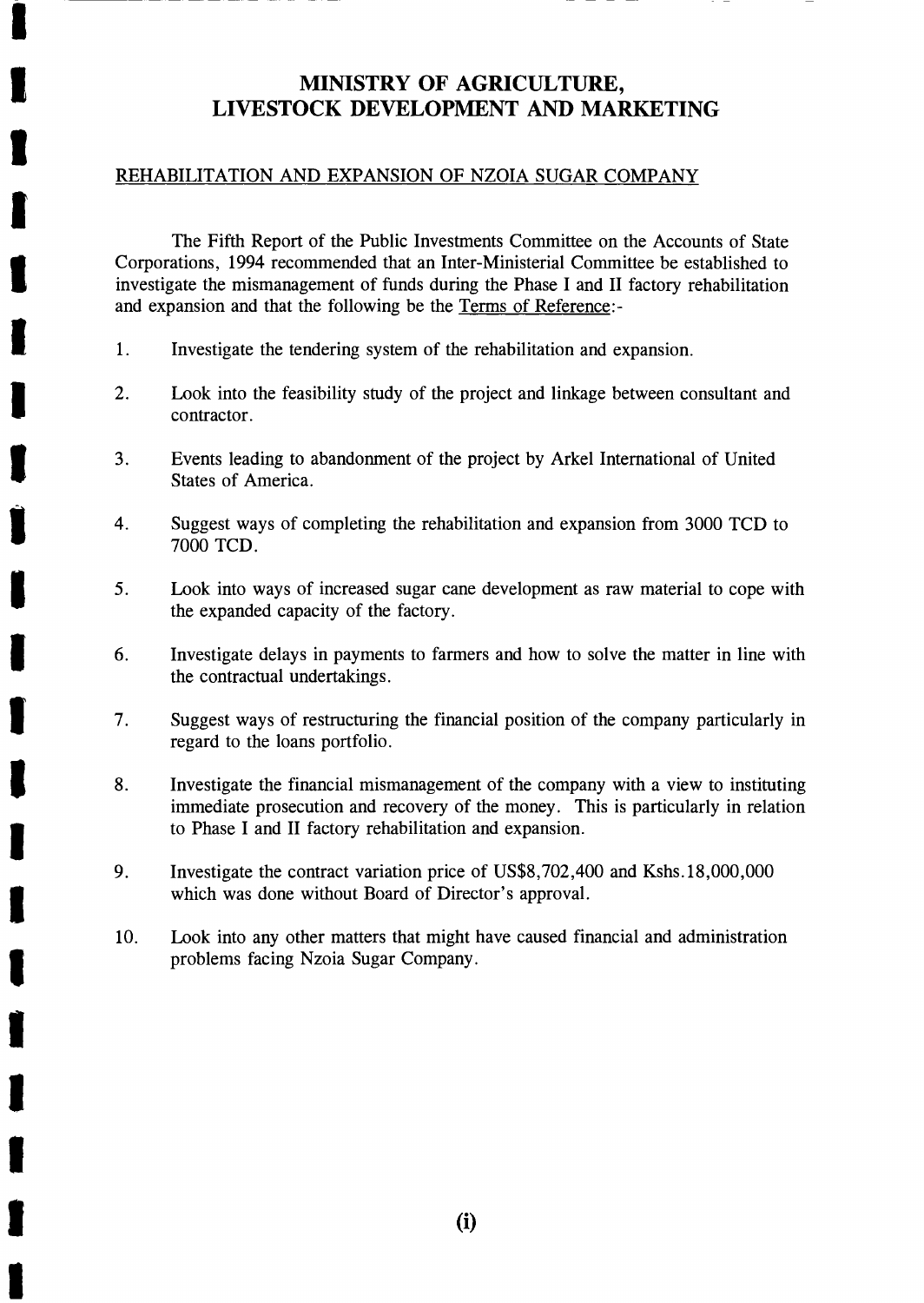Pursuant to the above, the Government appointed the Inter-Ministerial Committee comprising of the following members:-

I

I

I

I

|   |     | <b>Name</b>          | <b>Status</b>        | Institution                                  |
|---|-----|----------------------|----------------------|----------------------------------------------|
|   | 1.  | Mr. C. M. Nzau       | Chairman             | MOALD&M                                      |
| I | 2.  | Mr. E. M. Gichohi    | Secretary            | 11                                           |
| I | 3.  | Miss B. W. Gathirwa  | Member               | Treasury                                     |
| l | 4.  | Mr. C. S. Barasa     | Ħ                    | Ħ                                            |
|   | 5.  | Mr. P. O. Obado      | 11                   | <b>Auditor General (Corporations)</b>        |
| I | 6.  | Mr. P. W. Sikolia    | Ħ                    | Ħ                                            |
| I | 7.  | Mrs. H. W. Nyagisere | Ħ                    | Office of the President                      |
|   | 8.  | Mr. E. O. Awilly     | $\pmb{\mathfrak{m}}$ | Kenya Sugar Authority                        |
| I | 9.  | Mr. D. P. Nyongesa   | Ħ                    | $\pmb{\mathsf{H}}$                           |
| I | 10. | Mr. S. N. Karanja    | $\pmb{\mathfrak{m}}$ | <b>Criminal Investigations</b><br>Department |
| I | 11. | Mr. D. K. Ameyo      | $\pmb{\mathfrak{m}}$ | Attorney General.                            |

The Inter-Ministerial Committee discharged its responsibilities by perusing documents pertinent to Nzoia Sugar Company that are in possession by various Government institutions including the Ministry of Agriculture, Livestock Development and Marketing, The Treasury and Kenya Sugar Authority. Members also visited the Company premises in Bungoma District and in addition to scrutinizing documents, interviewed key officers of the Company and observed factory production of sugar and related technical problems.

The following persons gave verbal evidence before the Committee:-

| I |         | <b>Name</b>     | <b>Status</b>                               | Institution        |
|---|---------|-----------------|---------------------------------------------|--------------------|
|   |         | Mr. P. Nakitare | Chairman                                    | Board of Directors |
| I | $2_{-}$ | Mr. F. Waswa    | General Manager                             | <b>NOCO</b>        |
| I | 3.      | Mr. R. Fwamba   | Ag. District<br><b>Agricultural Officer</b> | Bungoma District   |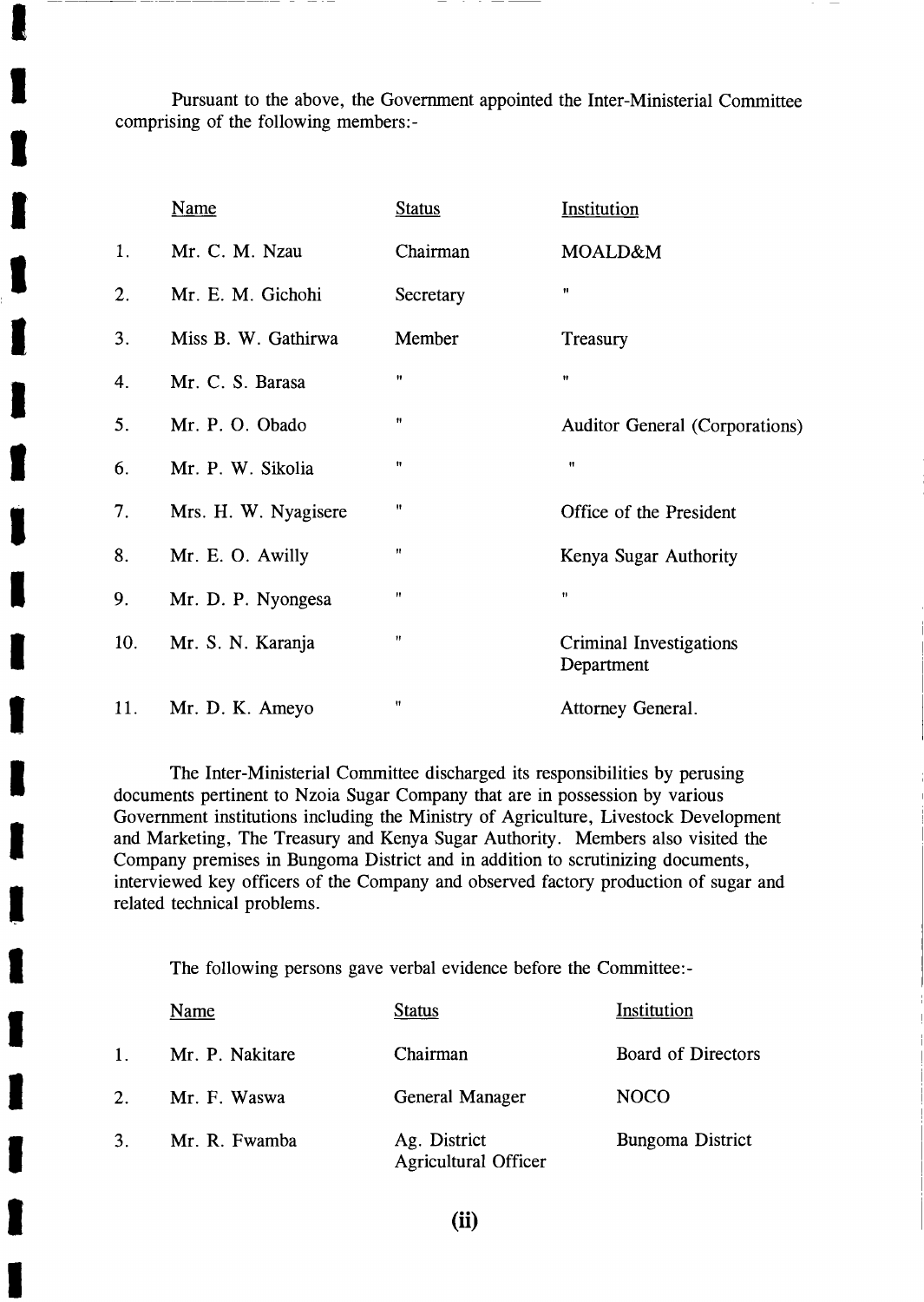| 4.  | Mr. C. Amatha     | Crops Officer                           | <b>NSC</b> |
|-----|-------------------|-----------------------------------------|------------|
| 5.  | Mr. M. O. Were    | <b>Managing Director</b>                | <b>NSC</b> |
| 6.  | Dr. N.C.O. Keya   | Agricultural<br>Manager                 | <b>NSC</b> |
| 7.  | Mr. F. W. Makete  | Ag. Financial<br>Controller             | <b>NSC</b> |
| 8.  | Mr. B. Masake     | <b>Factory Manager</b>                  | <b>NSC</b> |
| 9.  | Mr. S. A. Chunge  | <b>Purchasing Manager</b>               | <b>NSC</b> |
| 10. | Mr. L. Nyambok    | <b>Production Manager</b>               | <b>NSC</b> |
| 11. | Mr. G. Mulokori   | <b>Agricultural Services</b><br>Manager | <b>NSC</b> |
| 12. | Mr. B. Bwibo      | Boilers Engineer                        | <b>NSC</b> |
| 13. | Mr. H. A. Mukolwe | <b>Engineering Manager</b>              | <b>NSC</b> |
| 14. | Mr. D. Munyasi    | Planning & Project<br>Manager           | <b>NSC</b> |
| 15. | Mrs. H. Kibanani  | <b>Chief Chemist</b>                    | <b>NSC</b> |
| 16. | Mr. W. Khausi     | Personnel & Training<br>Manager         | <b>NSC</b> |
| 17. | Mr. F. T. Wabuke  | Former Managing<br>Director             | <b>NSC</b> |
| 18. | Mr. D.S. Eshitemi | Former Managing<br>Director             | <b>NSC</b> |

The Inter-Ministerial Committee hereby submits its special report to the Auditor-General (Corporations) for the ultimate submission to the Parliamentary Public Investments Committee as so directed.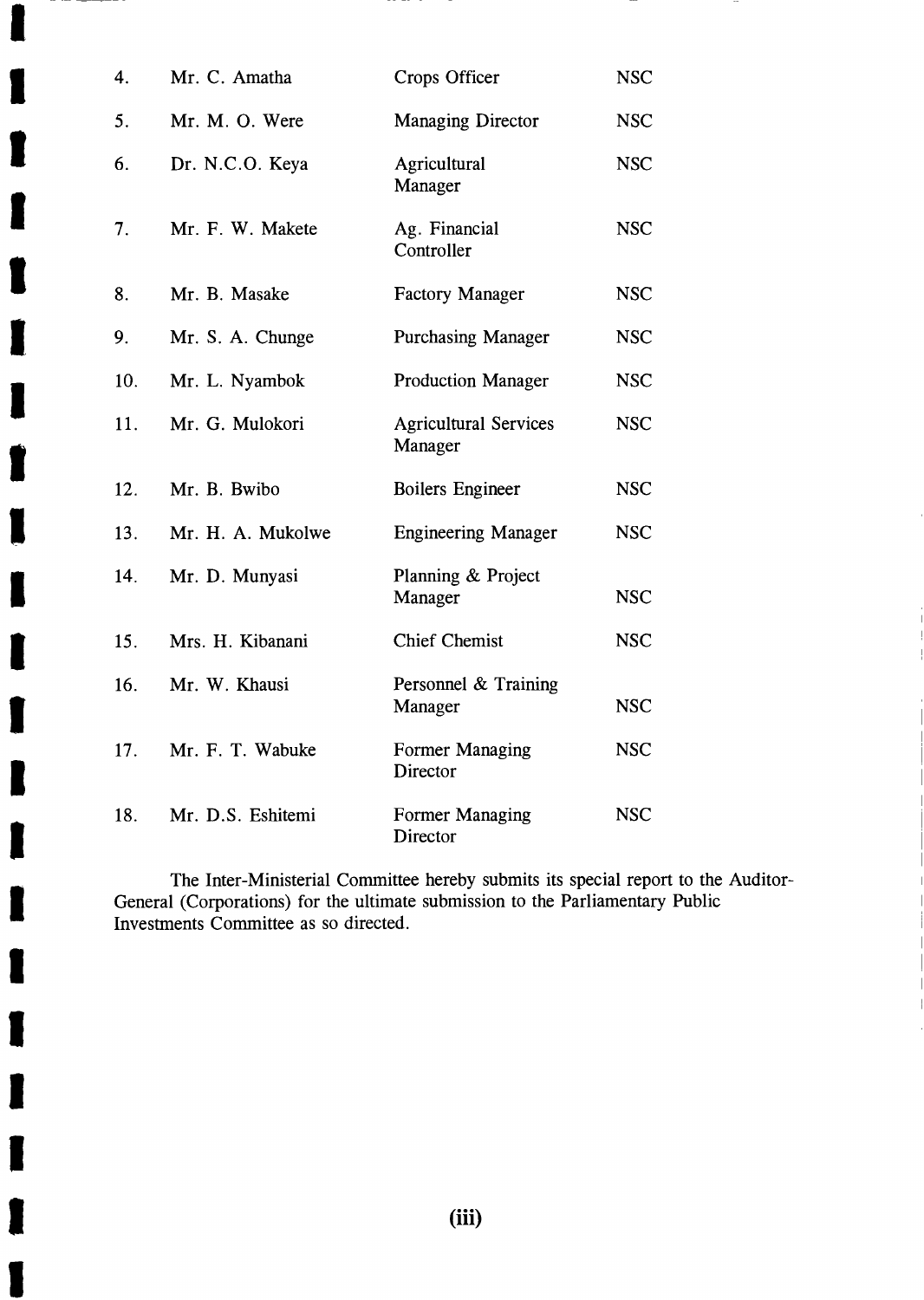## INTRODUCTION

I

I

Ļ

I

T

I

I

 $\mathbf{r}$ 

I

I

t

I

I

T

Nzoia Sugar Factory was commissioned in 1978. It was designed and built by a French firm called Fives Cail Babcock (FCB). The factory was designed for a crushing capacity of 2,000 TCD.

The factory is located in Bungoma District of Western Province in a well endowed agricultural area of Kenya. Its catchment area is the most ideal for sugar cane production. The area receives good rainfall and its temperatures are suitable for excellent cane growth. Nzoia therefore is situated in the most ideal agronomical zone with great potential to produce sugar economically.

The factory however, has not performed well since inception and today is encumbered by so many operational, financial and managerial problems to the point of bankruptcy. Initially the company was financed through heavy commercial borrowing and low equity capital base by the owners. Over the years, poor factory performance on account of inappropriate technology has led to very high tonne-cane to tonne-sugar ratio and hence increasing losses. The situation was further compounded by increased borrowing to finance operational costs and a stalled ambitious expansion programme that was intended to raise the initial production from 2000 TCD to 7000 TCD.

Nzoia Sugar Company is a viable project but its current problems are basically historical. If these can be solved then the full potential of the Company will be realized. One major hindrance to success has been the lack of continuity in management at the top level. The rapid turn-over of the Chief Executives throughout the years has made it impossible for the conceptualization of managerial strategies and their ultimate implementation. It is also vital that these appointments be filled by persons of unquestionable integrity, professional qualifications with business acumen and be allowed reasonable periods of time to realize the ultimate objectives of their plans.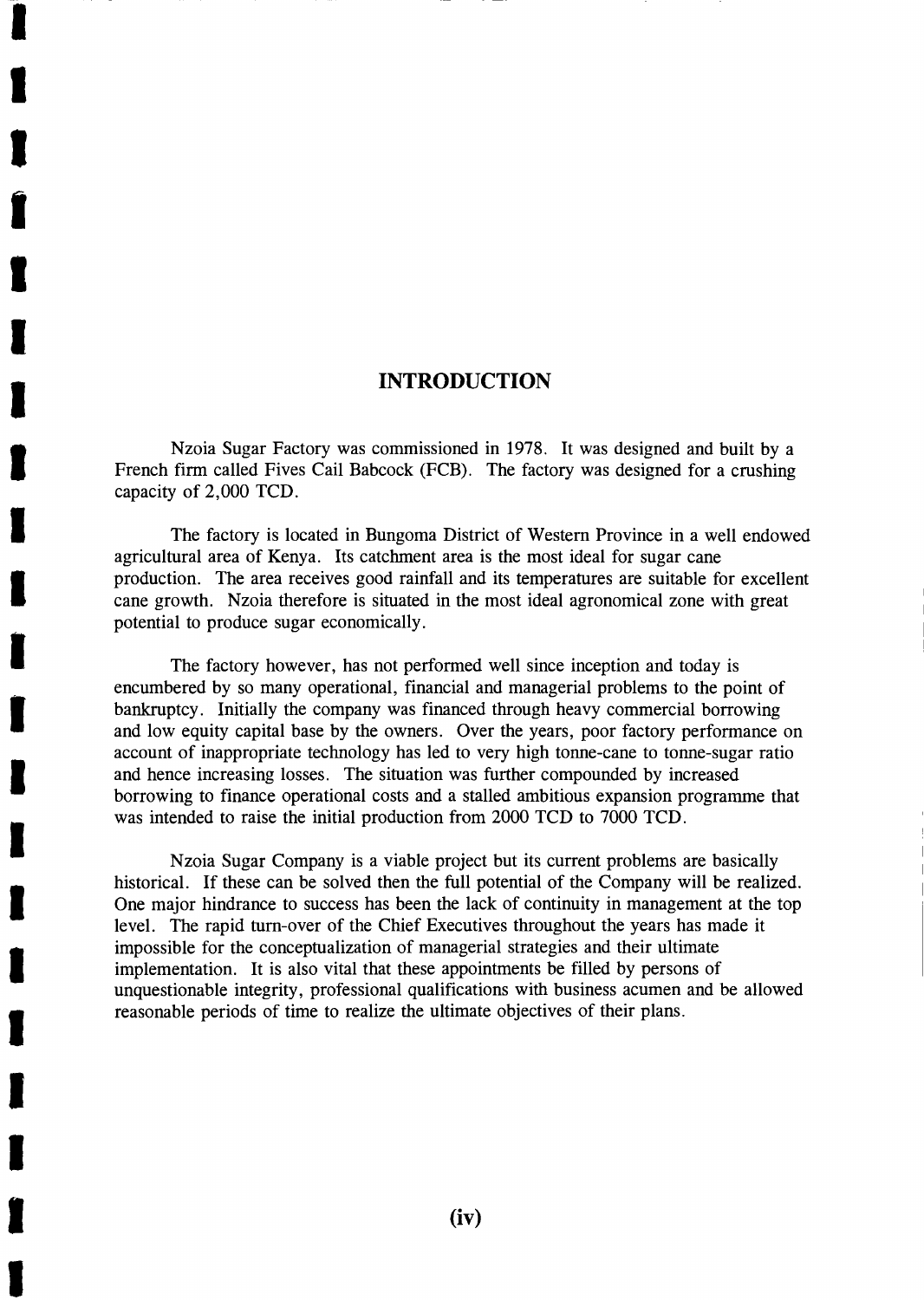The issues raised by the Public Investment Committee that were investigated by the IMC fall under ten specific terms of reference (TOR) but may also be classified as:-

- $(i)$  issues that relate to past performance in all areas;
- <sup>I</sup>(ii) the current status of affairs and;

l,

I

I

t

T

I

I

I

I

t

T

T

i,

T

(iii) recommendations regarding what should be done to improve matters.

In addressing itself to these matters, the IMC endeavoured to analyse problems as posed under the TOR. The IMC probed Nzoia at a time when a major Study was being undertaken by the Agricultural Sector Management Programme II under the Ministry of Agriculture, Livestock Development and Marketing and when the policy of privatization is on the drawing board.

The observations and recommendations of this Report were reached through a unanimous agreement of the members after receiving various reports and/or evidence from various organizations and individuals. The Committee hopes that the findings and recommendations of this Report will appropriately be considered within the overall policy framework of the sugar industry for future development.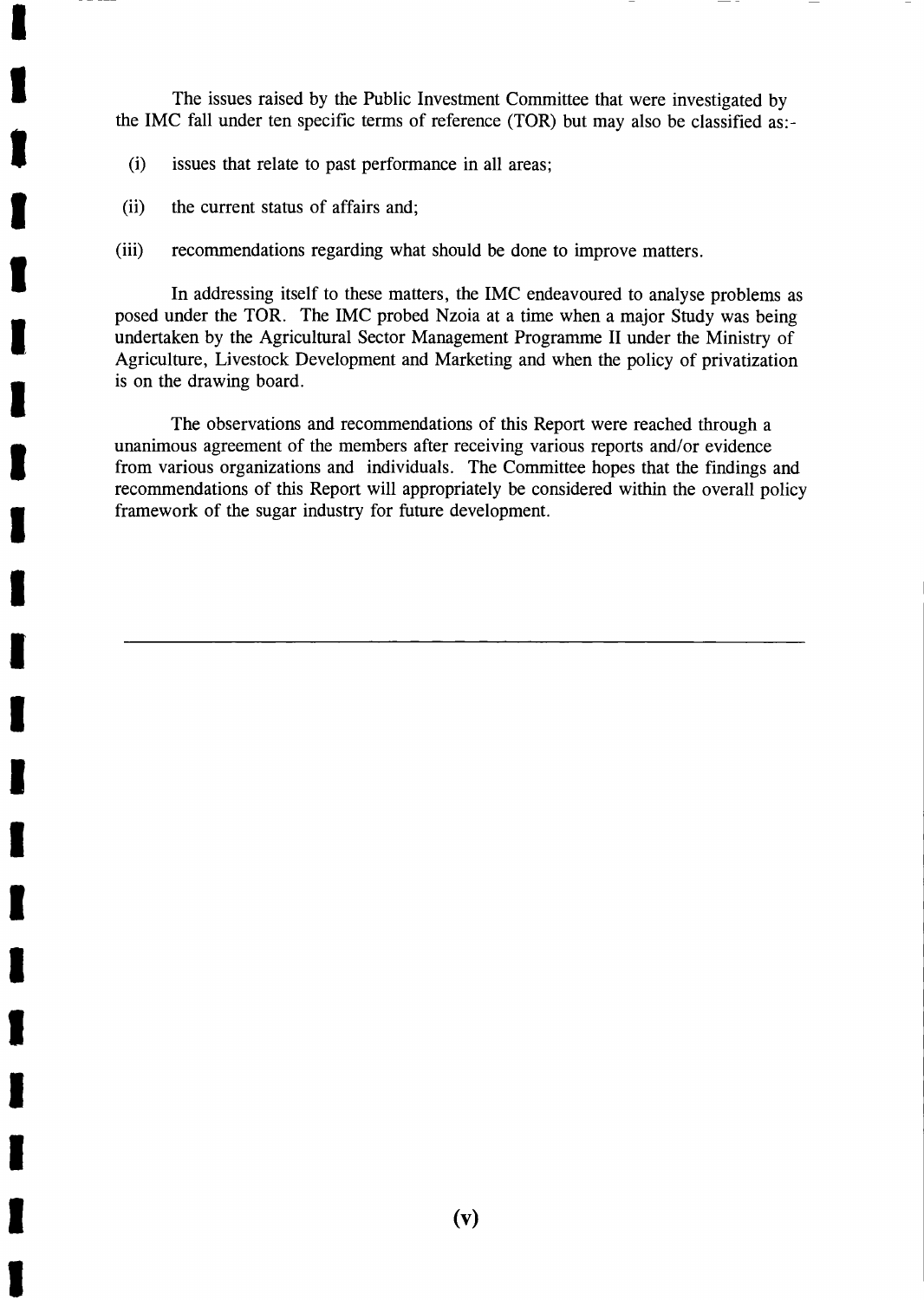#### **EXECUTIVE SUMMARY**

I

**U** 

I

I

t

l,

T

I

i.<br>P

T

T

T

T

T

T

T

t

t

t

I

T

Since its inception in 1978, NSC continued to perform below the break-even point. The income realized was not enough to cover the production and overhead costs. This is what led the GOK to appoint an Inter-Ministerial Committee to look into ways of expanding the production capacity. The Committee proposed an expansion of the factory from 2,000 TCD to 3,000 TCD. The committee also recommended an expansion of cane development to match the expanded factory capacity. Among other bidders, Arkel was awarded the contract to carry out the Feasibility Study and thereafter the implementation of the study on a turn-key basis at an estimated cost of US\$ 23,687,000 and Ksh. 379,000,000.

M/s Arkel contracted M/s F.C. Schaffer as the project consultant. Immediately thereafter, the two differed and parted company. Subsequently, M/s Apcone, a local industrial Consultant was awarded the consultancy. Before completion of Phase I expansion, the Government requested Arkel to look into ways of expanding the factory's capacity to 7000 TCD. The Government decided to embark on the Phase II project whereby M/s Arkel were awarded the contract at a cost of US \$ 66,759,900 and Ksh. 203,242,320. This Contract price was later on varied upwards by US \$ 8,702,400 and Ksh. 16,845,000. The project faced various problems which culminated in its abandonment by Arkel. This led to an arbitration process and later on to amicable settlement out of Court.

Arising from the above background, the Committee made the following observations;-

- 1. The tender procedures were not followed in awarding the contract to Arkel for both Phase I and II expansion programmes.
- 2. Phase II Expansion was introduced before the completion of phase I which was faced with a lot of implementation problems, and had not been commissioned. The 3,000 TCD has never been attained todate.
- a J. Whereas Arkel International Inc. as a contractor was supposed to work alongside with the projects industrial Consultants, the contractor did not heed the professional and technical advice given by the two consulting firms i.e M/s F. C. Schaffer and Apcone Industrial Consultants. These strained relationships affected the implementation of the project.
- 4. Whereas cane development was included in the Expansion programme, no effort was made to expand and improve the growing of cane in the area. Agricultural machinery for cane haulage though procured, did not improve cane transportation due to unsuitability.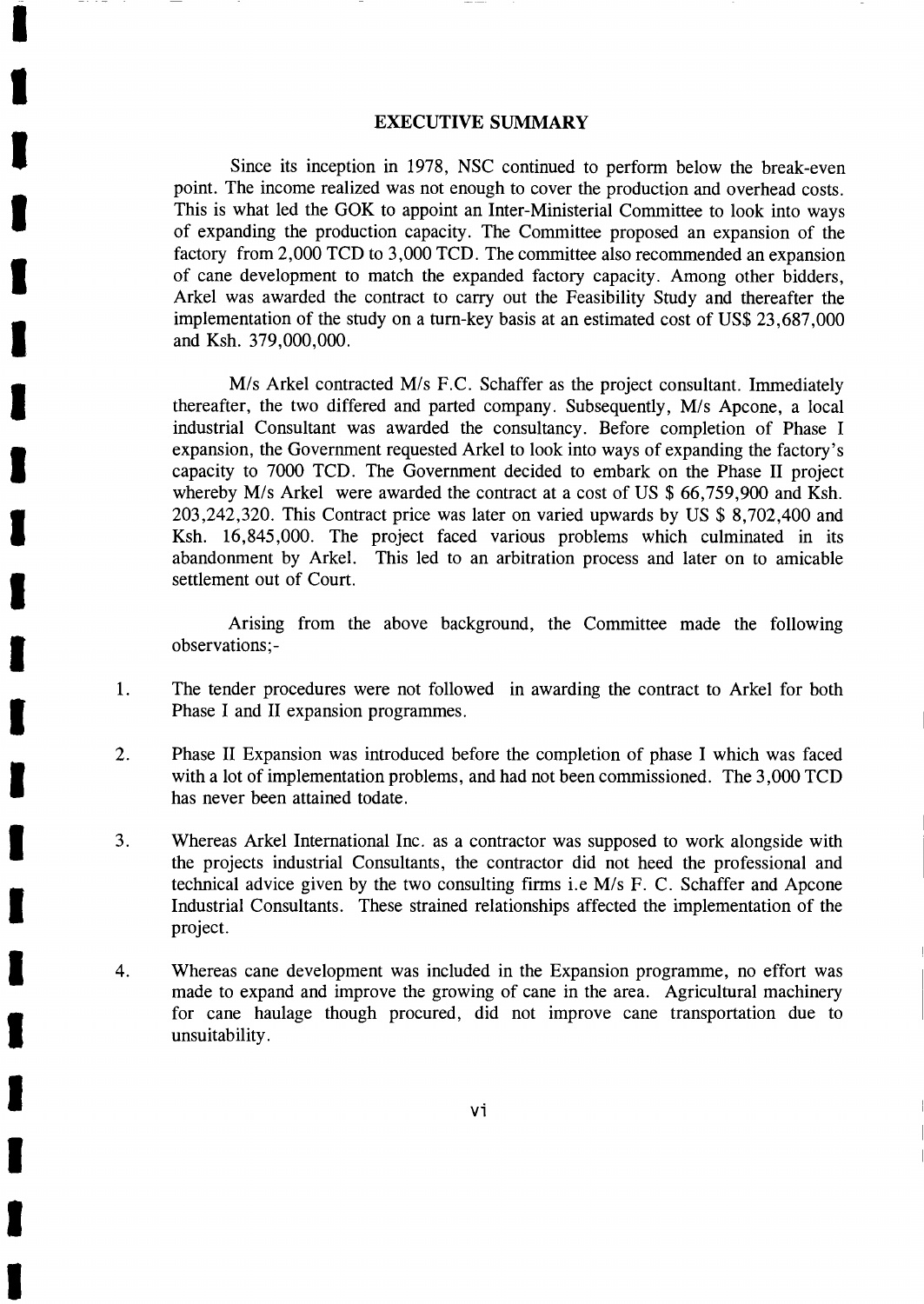5. Notwithstanding the fact that the contract contained a clause providing for the supply of spare parts, very little was supplied.

I

i.

I

T

I

t

T

T

lij<br>S

T

T

T

T

I

T

lij

I

T

I

T

I

- 6. Nzoia Sugar Company has breached its contractual obligations to its outgrowers and has not paid farmers promptly when such payments fall due. The amount owing to the farmers todate is approximately Ksh.300 million.
- Most of the factory equipment was sourced from various countries which has made their synchronization difficult. This among others, has led to the factory's poor perfornance. 7.
- The contractor abandoned the site before installation of most of the equipment for Phase II as a result of which the projected factory capacity has not been realized. The equipment now lies idle on site and is subjected to severe deterioration. 8.
- The Company has a very poor capital base. It was financed with too much debt and very little equity and it is operating with a negative working capital and negative shareholders' equity. 9.
- Handling of finances in the company has not been in accordance with the generally accepted financial regulations and procedures. Financial decisions have been made haphazardly leading to financial misallocation. It was also observed that procurement procedures are not followed. 10.
- Nzoia Sugar Company's technical staff did not have the necessary expertise to handle the installed equipment. Whereas members of the Management Technical Assistance group were supposed to train the local staff, there was confusion due to linguistics problems and their technical competence was questionable. 11.
- The Company's human resources requirements have not been identified to match the Company's broad goals and objectives. There has been high turnover among senior management staff including the Chief Executives. 12.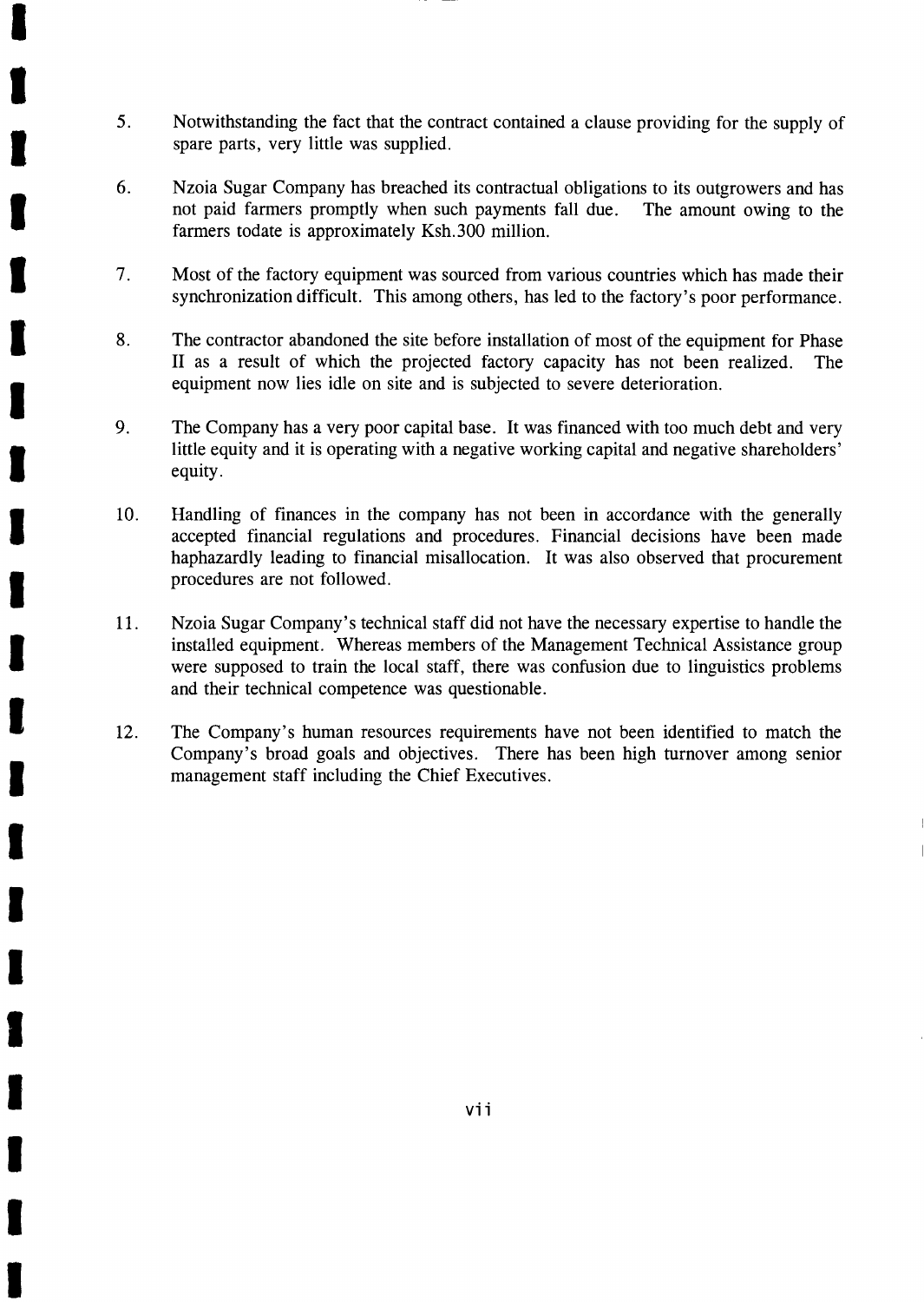Among others the following were the major recommendations:-

I

T

I

T

T

l,

T

T

l,

I

T

T

I

I

t

T

t

T

I

T

t

- l. Due to its socio-economic and political role, it is important that NSC continues to perform in operation. This calls for the financial restructuring of the company to render it a viable enterprise. This will entail the Government taking over external and internal loans and injecting into the company more working capital. Once the company attains a stable financial position, NSC should pay other creditors including the farmers.
- 2. A competent professional firm should be appointed through competitive bidding to carry out verification of the current machinery and equipment yet to be installed in the factory with the ultimate goal of completing the already started rehabilitation and expansion programme.
- J. For the factory to operate effectively and efficiently, it is necessary to have a proper back up system and adequate stocks of spare parts. These should be procured through competitive bidding as opposed to single sourcing/selective tendering.
- 4. This Committee recommends that a professional firm should be appointed to assess the usefulness of the existing vanguard tractors currently at the company's machinery yard. It is also recommended that the company should make effort to procure local tractors for loading the vanguards.
- 5. The three major factors i.e cane availability, cane haulage with the necessary infrastructure and the factory technological capacity must be synchronized for optimum output.
- 6. The Committee recommends that Police investigations be instituted in matters of criminal nature. In cases of wrong decisions surcharge proceeding should be meted against officers who were responsible for such decisions.
- 7. It is the view of the Committee that the settlement agreement be enforced by the Government.
- 8. A competent team of experts should carry out and determine manpower requirements for the company with a view to ascertaining the company's manpower needs against its envisaged expansion. The company should have a deliberate training programme for its staff. Minimisation of transfers of chief executives and senior staff is recommended.
- 9. Even if the ultimate objective is privatization, it is essential to undertake immediate major financial restructuring in order to make the Company sellable.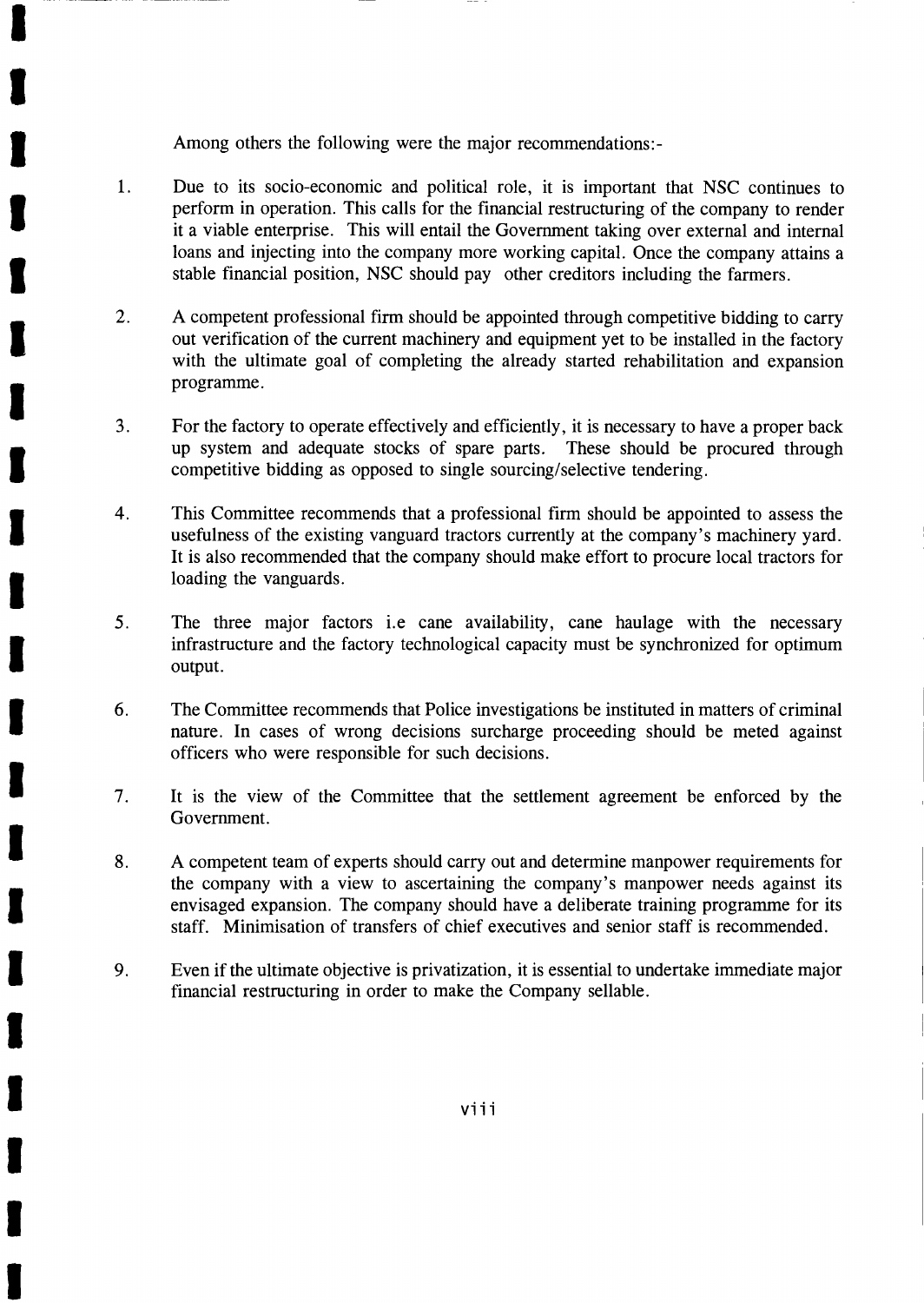# TOR 1: INVESTIGATE THE TENDERING SYSTEM OF THE REHABILITATION AND EXPANSION.

I

Ļ

l,

I

I

I

t

t

T

I

T

I

I

T

T

T

t

t

l,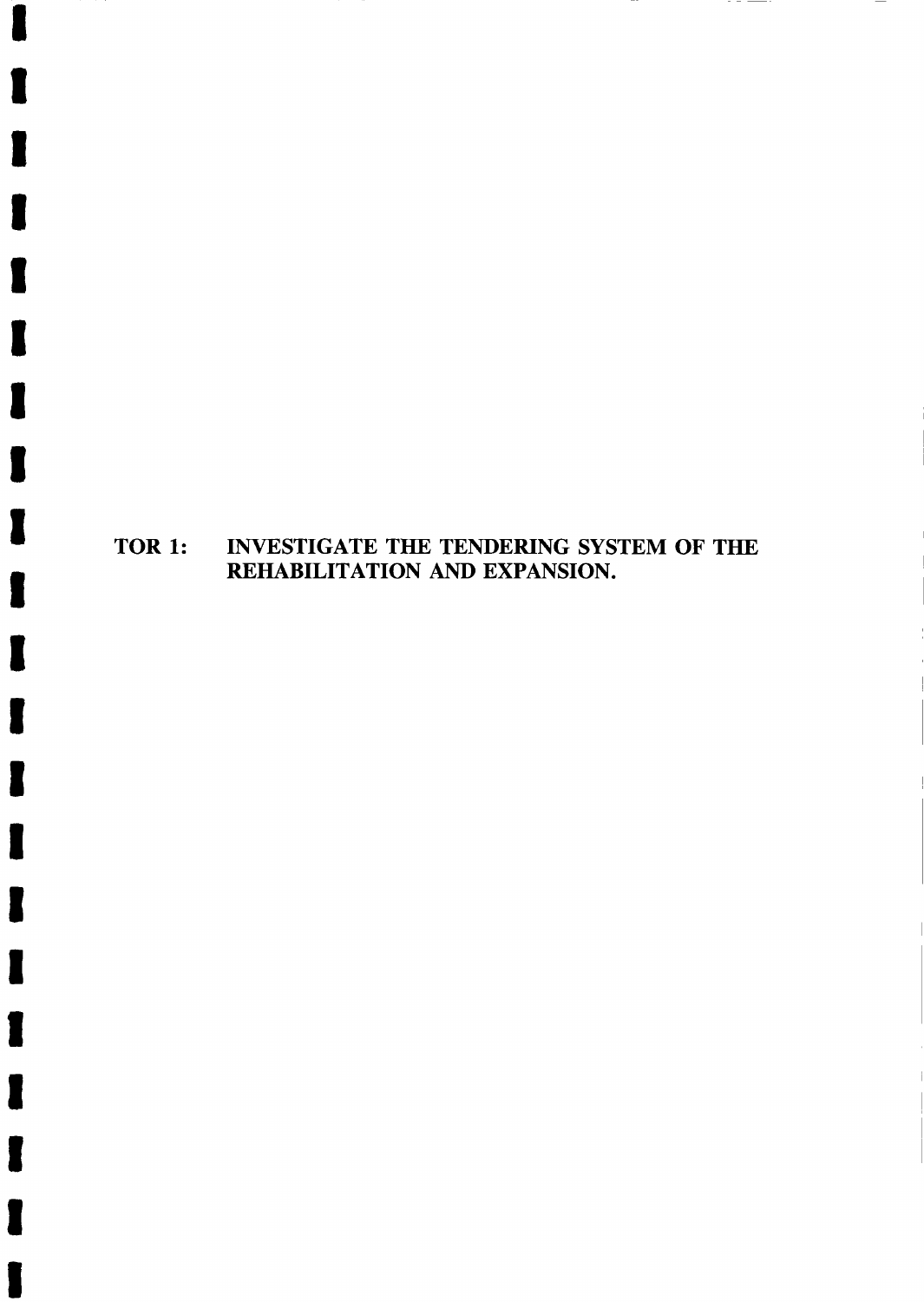#### 1.0 TOR 1: THE TENDERING SYSTEM OF THE REHABILITATION AND **EXPANSION**

- 1.1. Early in 1985, the Government identified the need to address the deteriorating performance of Nzoia Sugar Company (NSC). An Inter-Ministerial Committee was appointed and mandated to study the Company's position and recommend appropriate measures to be taken in order to bring the Company into a sound financial footing. On 7th February 1985 the Inter-Ministerial Committee recommended remedial measures which included the following:-
	- $(i)$  Synchronization of Nzoia Milling and processing capacities;

I

I

I

T

I

I

T

T

T

I

I

T

T

T

I

t

T

i,

I

T

T

- (ii) Expansion of Nzoia factory capacity from 2,000 to 3,000 tons of cane per day, (TCD); and
- (iii) Rehabilitation and expansion of cane fields to cater for the current and projected capacities.

The recommendations by the Inter-Ministerial Committee were presented to the Government for consideration after which the Government approved:-

- $(i)$  That the factory be rehabilitated and the capacity be expanded from 2,000 TCD to 3,000 TCD;
- (ii) That the S.G.V. Group of the Philippines be appointed as consultants with specific terms of reference to evaluate the machinery and equipment required for the expansion to ensure that the approved capacity of 3,000 TCD was attained at the end of the expansion;
- iii) That an amount of Kshs.53 million (being part of equity participation) be availed by the Government to the Company to finance cane development programme to provide the then shortfall in raw materials and engage the expanded capacity.
- That purposeful measures be put in place to train Kenyans with a view to making it possible for them to take over the management of the sugar industry.  $(iv)$

The S.G.V. Group of Philippines had earlier been appointed as consultants to the Kenya Sugar Authority (KSA) to offer technical assistance and consultancy services under the Sugar Rehabilitation Programme covering Muhoroni, Miwani, Chemelil and Ramisi Sugar Companies. Prior to embarking on implementation of the Government decision it was reconsidered and decided that additional consulting firms should be invited for the purpose of competitiveness. The invited firms, therefore were:-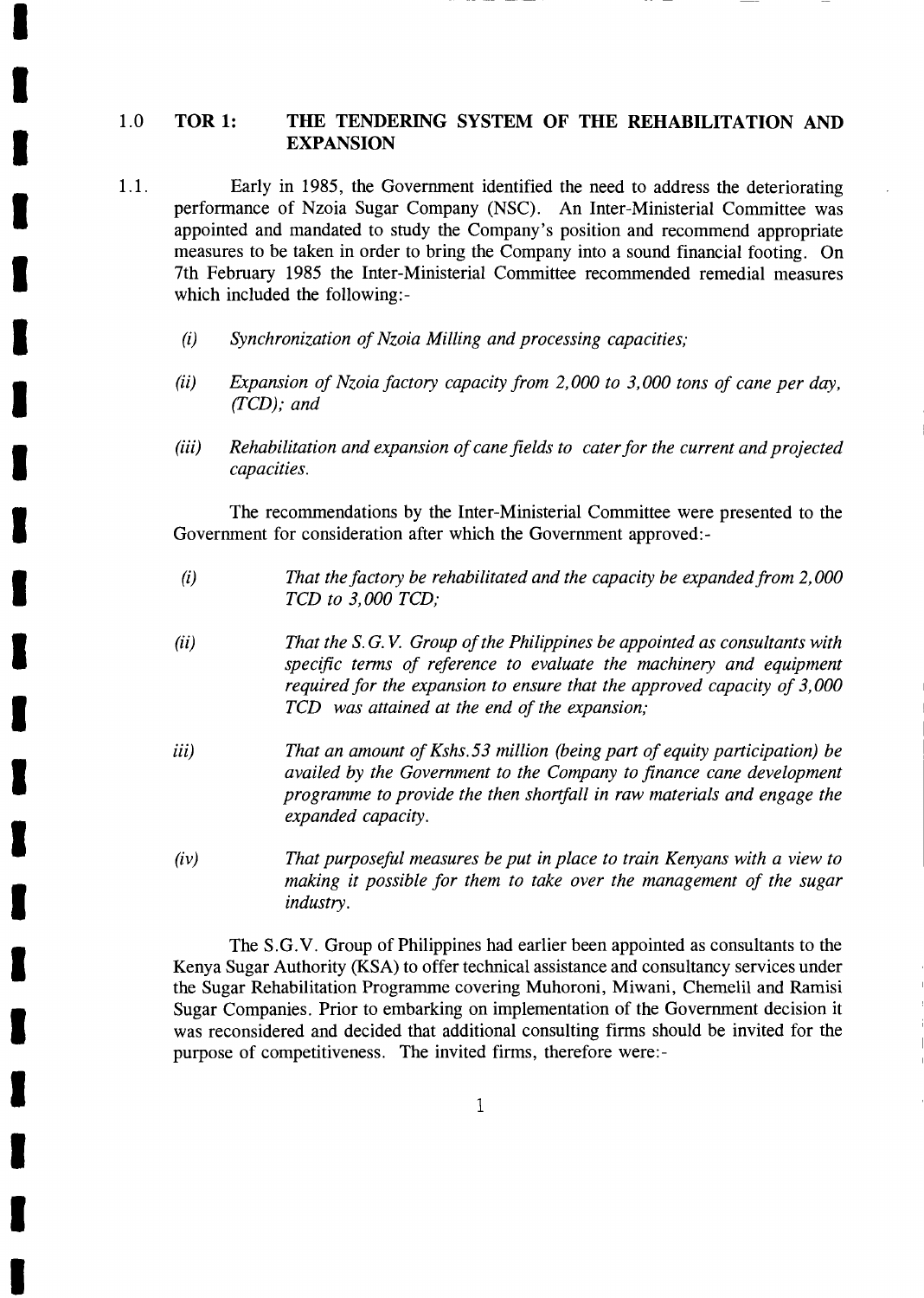- (i) S. G. V. Group of Philippines;<br>(ii) Booker Agricultural Internation
- Booker Agricultural International of  $UK:$
- (iii) Tate & Lyle Technical Services of  $UK:$
- (iv) Arkel International Inc. of USA.

It is on record that the three additional consulting firms were proposed by the Ministry of Agriculture to the Office of the President arising from their prior involvement in the Sugar Industry worldwide. Authority to invite the four consulting firms was given by the Office of the President, consequent upon which the firms were invited to quote as per specific Terms of Reference as listed here below;

As stated above the objective of the study was for the rehabilitation and expansion of the factory capacity from  $2,000$  to  $3,000$  TCD and programme its implementation taking note of the planned agricultural development in terms of Nzoia's requirements of machinery for land preparation and sugarcane transportation to ensure adequate supply of sugarcane to meet the expanded capacity of the factory.

On 30th July, 1985 the Ministry of Agriculture sent letters inviting bids from the four firms, with a tender closing date of 30th September, 1985. The bids were received and passed over to the Kenya Sugar Authority and Nzoia Sugar Company for independent evaluations. The Kenya Sugar Authority carried out the evaluation on 10th October, 1985 while Nzoia Sugar Company did its evaluation on 17th October, 1985. For fair evaluation, the following guidelines were adopted:-

- (i) Experience in the field of study *i.e.* Sugar industry;
- Work plan and methodology; (ii)
- Personnel for the study;  $(iii)$
- Proposed costs and duration of the study.  $(iv)$

In terms of financial costs, two aspects were considered i.e.

- (i) The fees to the consultancy firm;
- (ii) The reimbursable local costs.

Both KSA and the NSC concurred in their independent evaluations that ARKEL International Inc. of the USA was the most appropriate firm to undertake the consultancy. Under the signatures of the Chief Executive, Kenya Sugar Authority and the General Manager, Nzoia Sugar Company, the evaluation Report was submitted to the Ministry of Agriculture with the recommendation that ARKEL International Inc. be appointed to undertake the Study.

I

I

I

I

T

l,

t

T

t

T

l,

I

I

T

t

I

I

I

I

i.

t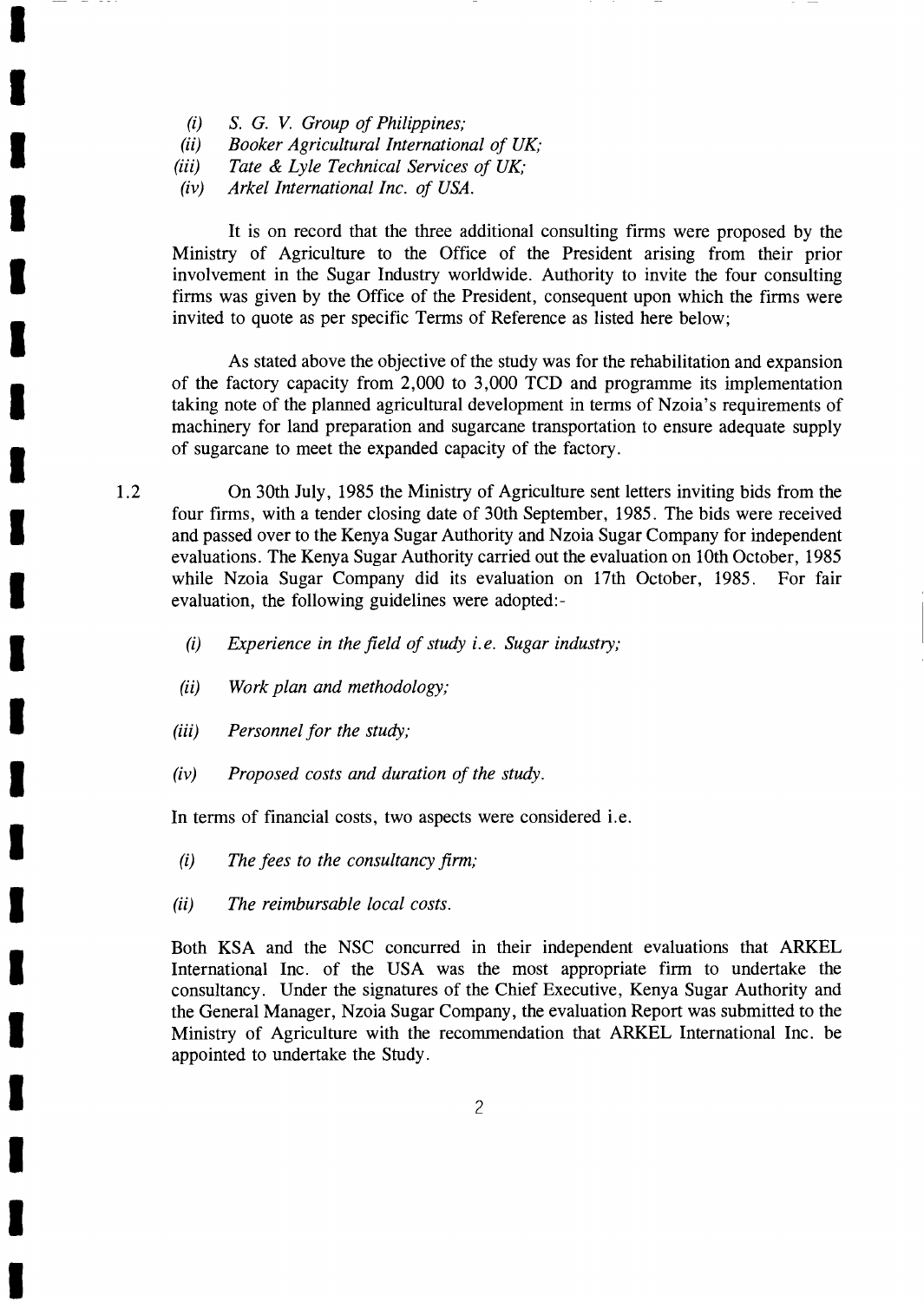On receipt of the recommendations from the Kenya Sugar Authority and Nzoia Sugar Company, the Permanent Secretary - Ministry of Agriculture considered the cashflow constraints of Nzoia Sugar Company and hence requested ARKEL International Inc. and Tate & Lyle who had been rated the second best overall to propose funding for the Study. The two firms responded as follows:-

## (a) Tate & Lyle.

I

I

T

T

t

t

I

T

I

T

T

t

T

I

I

I

l,

T

I

I

T

They had approached the Commonwealth Fund for Technical Cooperation for funding and while CFTC had expressed interest in the proposal, there was no firm commitment that funds would be available.

#### $(b)$ Arkel International Inc.

They confirmed that they had made arrangements for the necessary off-shore funding and that should they be awarded the full implementation of the project, they would waive the fees and expenses related to the Feasibility Study. Subsequently, Arkel confirmed that the funding of the Study would be sourced from the United States Trade Development Programme by way of Grant to assist in financing the cost of Arkel services for the Study.

t.3 A Grant Agreement between the Government of Kenya and the United States of America was signed on 27th August, 1986 (for US\$55,000) specifically stating "to provide the Grant under the terms of this Agreement not to exceed US\$55,000 to assist in financing the cost of services required for proposed feasibility study on a proposed rehabilitation of Nzoia Sugar Mill, " and further " that the funding provided under this grant will be used to finance United States Dollar/local currency costs for professional and technical services to be performed by a United States firm in preparing the aforementioned study. " A letter of offer was issued by the Ministry of Agriculture in September, 1986 to Arkel to undertake the feasibility study . The Ministry's letter was explicit with regard to the mode of funding for the Study. Arkel was informed that the cost of the Study would be financed through a grant from the Trade Development Programme of the United States of America. In turn Nzoia Sugar Company Limited would provide adequate transport for the consultants for local travelling. Further, the Kenya Government would need to approve all documents for payments presented to enable Arkel obtain payments under the US Trade Development Programme Grant. The consultant was required to complete the Study and submit their Report by 31st December, 1986. Pursuant to the above, Arkel International Inc. submitted its preliminary Report on24th November, 1986. In their forwarding letter the firm revisited their earlier request to be awarded the implementation of the entire project. The firm had gone a step further to make arrangements for financing through Equator Bank of Hartford Connecticut (US).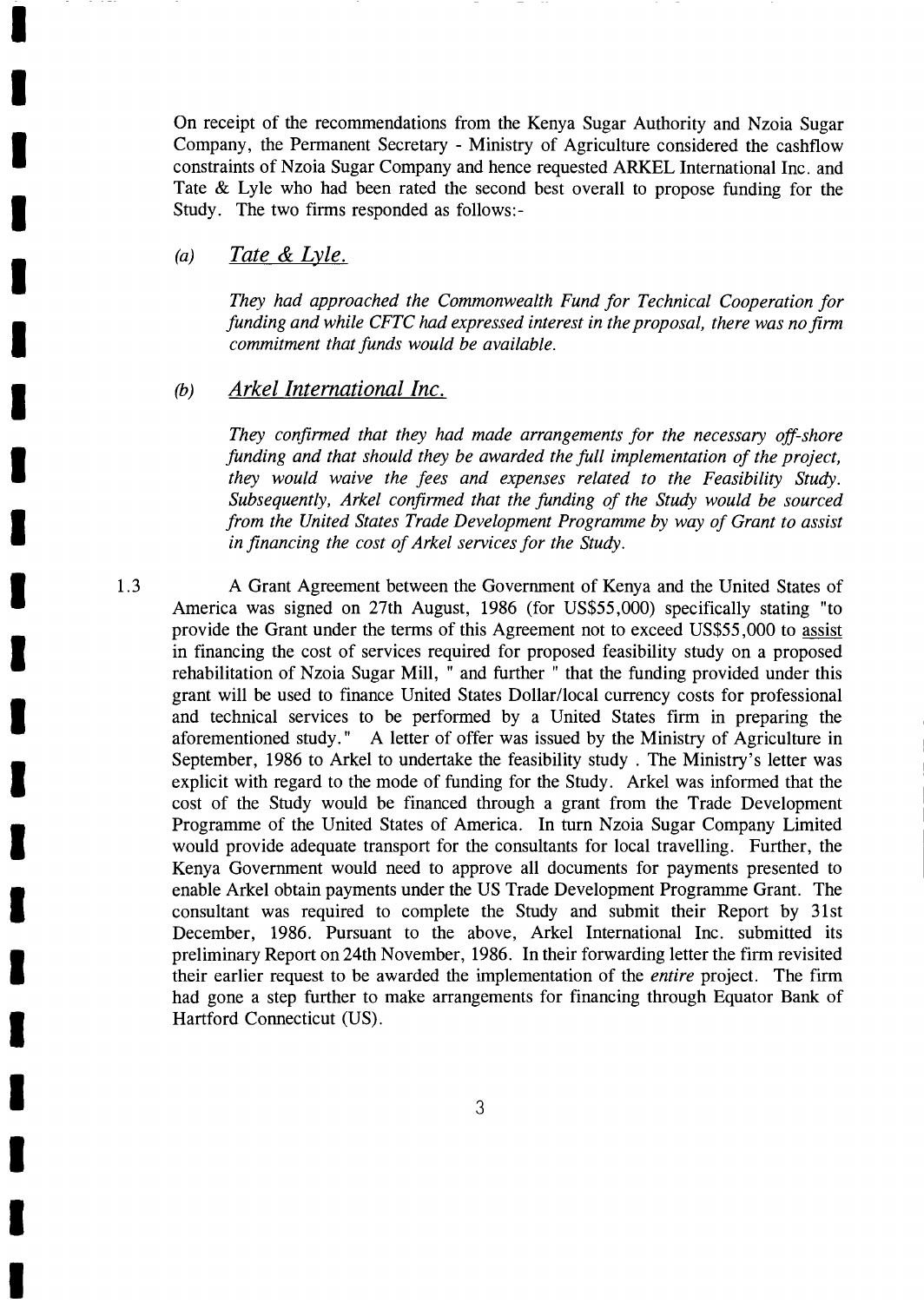On receipt of the preliminary Report the Ministry of Agriculture referred it to the Kenya Sugar Authority for detailed comments. The Kenya Sugar Authority and Nzoia Sugar Company officials looked into the Report and invited the consultant for further discussions.

A joint meeting was held on 26th November, 1986 and according to records (under MIN.5/86) all parties present agreed with Arkel's proposals on funding the project under consideration. In response to this position, the Ministry of Agriculture referred the matter to the Treasury, proposing that the project be implemented on a Turn-key basis by Arkel International Inc. of the United States.

- 1.4 The Permanent Secretary Treasury vide his letter Ref.No.ZZ.130/05/26 dated 24th March, 1987 concurred with the views of the technical teams as conveyed by the Ministry of Agriculture. The Permanent Secretary particularly made special praise of the financial package. He further directed that a high powered Inter-Ministerial Committee comprising of Nzoia Sugar Company, Kenya Sugar Authority, Ministry of Agriculture, Treasury and Attorney-General under the chairmanship of Treasury be constituted to start negotiations with Arkel International Inc. with immediate effect. It is necessary to note here that the decision to enter into negotiations with Arkel was taken by the Government and communicated to NSC. The letter further proposed that the Cabinet be appraised as necessary. The Inter-Ministerial Committee was given three (3) basic Terms of Reference which were as follows:-
	- $(a)$ Discuss and negotiate with ARKEL on the entire financial package regarding the proposed rehabilitation and expansion of Nzoia Sugar Company.
	- (b) Discuss and negotiate with ARKEL on the implementation of the rehabilitation and expansion project.
	- (c) Discuss and negotiate with ARKEL on the provision of consultancy services to oversee the implementation of the rehabilitation and expansion project.

The Committee identified four(4) key areas which were to be addressed as follows;

- (i) Consultancy/Supervision,<br>(ii) Supplies/Procurement,
- Supplies/Procurement,
- (iii) Construction/Installation,
	- iv) Financing.

**T** 

T

T

T

T

I

I

T

I

T

T

I

T

I

I

I

I

I

t

I

I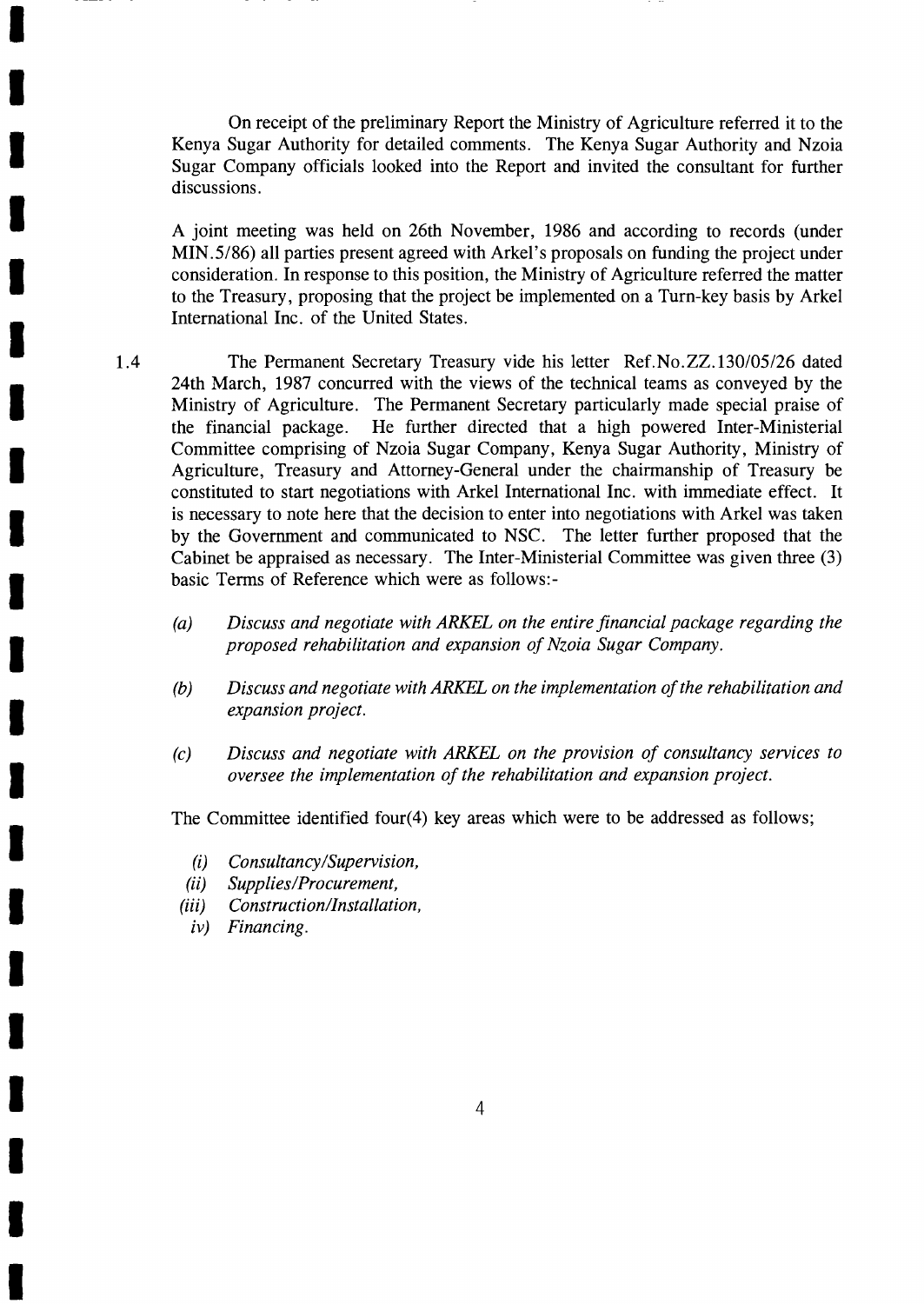The Committee sought guidance as to whether or not it was Government's intention for Arkel to undertake action on the four(4) areas. Of particular concern were:-

- (a) Conflict of interest if Arkel were to undertake all the four key areas.
- (b) Lack of checks and balances,

1.5

I

I

T

T

I

I

I

T

I

t

I

T

t

I

I

T

T

lij

T

T

T

- (c) Want of price competitiveness; and
- (d) Want of independent advice and supervision.

The Committee was of the opinion that it was not in the interest of Nzoia Sugar Company and the Government for one firm to undertake all the functions. The Committee therefore made the following recommendations:-

- $(i)$  Arkel be retained as consultants and ensure supervision during the implementation period.
- (ii) Arkel be commissioned to arrange financing for the project.
- (iii) That procurement and construction be on a Turn-key basis by a reputable contractor appointed through International competitive bidding.

During the same period the Attorney-General gave legal opinion over the same matter. In his letter Ref.No.5699/270 dated 9th July, 1987 and addressed to the Ministers for Finance and Agriculture, the Attorney-General advised that "A consultant ought not to assume the role of a contractor to implement the proposals contained in his consultancy. What is even more objectionable is for the same consultant to assume supervision of his own proposals. In my considered view it would not be in the best interest of the Government to have one firm implement all the phases of this project". This letter was copied to the Head of the Public Service. In response to the Attorney-General's legal opinion, the then Minister for Agriculture expressed his variant views and affirmed he "saw" nothing wrong in the consultant who did the Study assuming the role of a contractor to implement the proposals provided he is competent and well equipped to do so. " After various exchange of correspondences between the Treasury, Ministry of Agriculture and the Attorney-General, it appears from available records that a decision was reached to award the contract to Arkel International Inc. and consequently a formal contract was signed on27th August, 1987.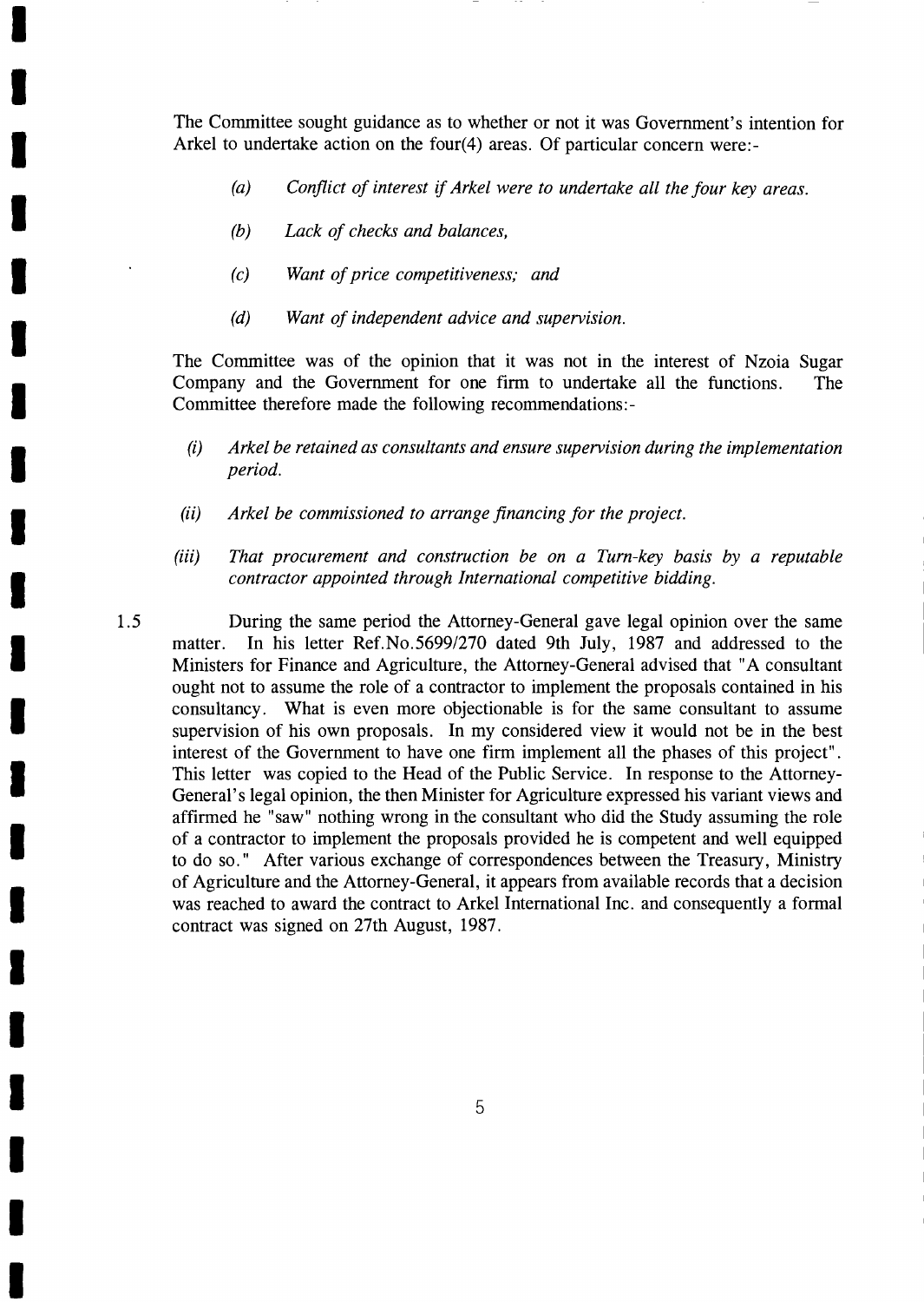The Attorney General, Hon. Justice Matthew Mulli in his letter Ref.No.5699/699 dated 3rd September, 1987 addressed to Hon. E. W. Mwangale the then Minister for Agriculture and copied to Prof. G. Saitoti then Minister for Finance, the Attorney-General cleared the draft Agreement from the legal point of view for signature.

1.6 The Permanent Secretary, Treasury in his letter Ref.No.ZZ.130/05 dated 3rd September, 1987 to the Permanent Secretary, Ministry of Agriculture conveyed Treasury approval. Because of the value of this letter, we hereby quote it in full. "Reference is made to your letter No.SVG/44A Vol.XIII of 2nd September, 1987 in connection with the above. In view of your confirmation that the proposal by the Arkel International Inc. as contained in the Agreement has been found to be the most cost effective and most competitive available in the international market, Treasury authority is hereby granted to you to facilitate appropriate signing of the agreement. "

A notable anomaly was that the Attorney General was clearing this agreement on 3rd September 1987 when indeed it had already been signed by all the parties on 27th August, 1987 (8 days earlier). The Committee also noted that on the same date, 3rd September 1987, Treasury conveyed authority to the Ministry of Agriculture to go ahead and facilitate the signing of the Agreement. The Committee noted that Arkel submitted their final feasibility study Report which, in summary proposed a rehabilitation and expansion of the factory to 3,000 TCD. The project was to be implemented on a "turnkey" basis at an estimated cost of US\$23,687,000 and Kshs.379,000,000. The project was also to entail provision of agricultural and cane haulage equipment, technical assistance and 100% financing for the project. In addition, Arkel proposed to extend the training of local NSC's staff.

Overall, Arkel's feasibility Study indicated that the project was economically and financially viable with an Internal Rate of Return (IRR) of 34%. It is also on record that while Arkel International Inc. were finalizing the credit arrangements, Exim Bank on behalf of Equator Advisory Services, proposed 85:15% ratio sharing of the eligible US dollar costs. The equivalent of the  $85\%$  was US\$19,992,000. The 15% equivalent was to be raised by local Banks, i.e EADB and NBK, the total of which amounted to US\$3,528,000. The reimbursable local costs were to be met entirely from local finance sources.

T

T

I

I

T

T

T

T

I

I

I

T

T

T

T

t

T

t

T

T

I

t.7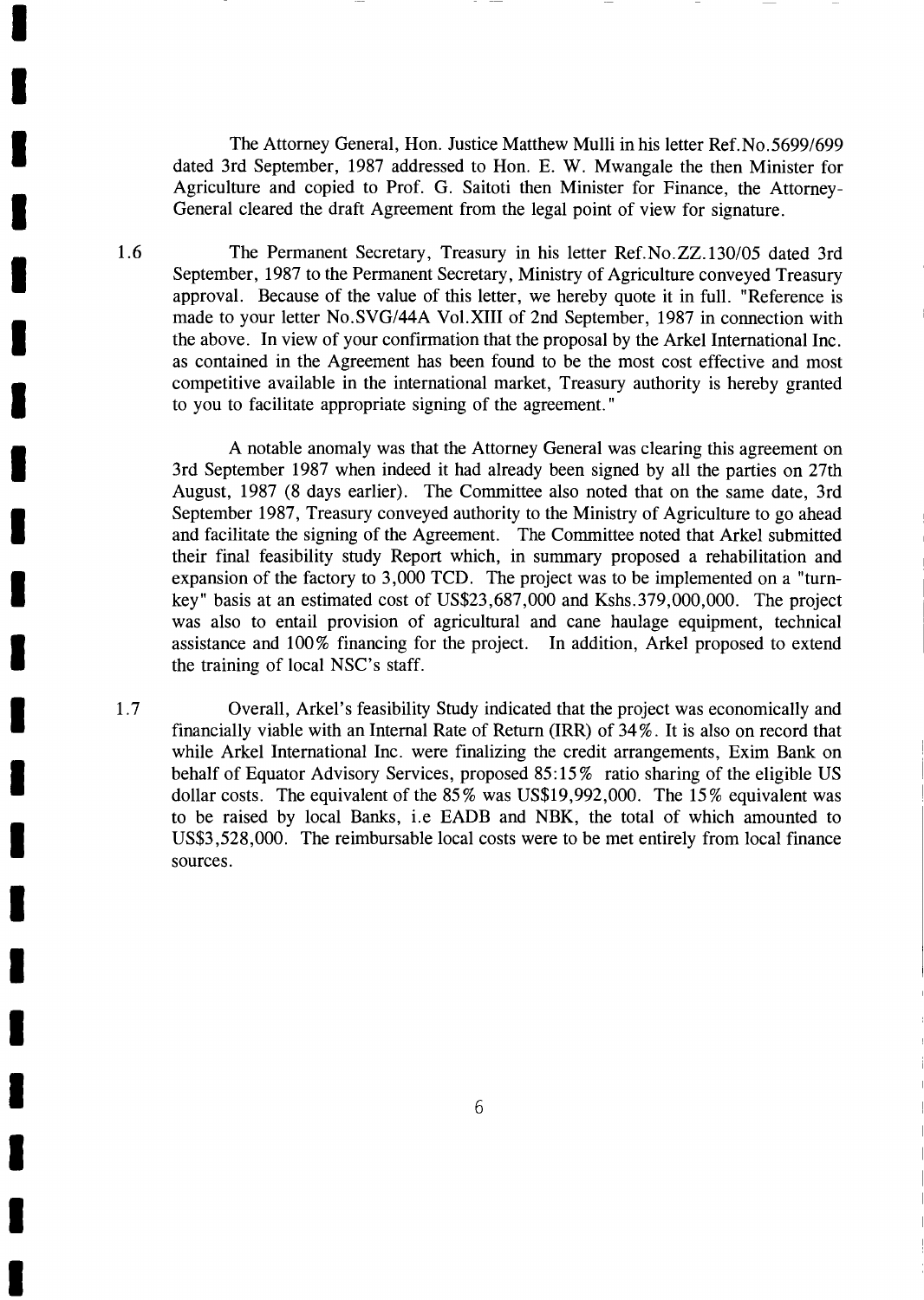- 1.8 After the agreement was signed, Parliament was dissolved shortly thereafter to pave way for the 1988 General Elections. The necessary Parliamentary approval for the Government to guarantee the borrowing by NSC to finance the project could not therefore be obtained. Immediately this gave rise to the delay in effecting the following stages crucial to the implementation of the credit agreement:-
	- (a) Conclusion of an appropriate credit agreement to finance the project.

T

T

T

I

T

T

T

I

I

t

I

I

T

t

I

T

t

T

t

I

t

- (b) Establishment of letters of credit by the Purchasers (Nzoia Sugar Company).
- (c) Receipt by the contractor (Arkel) of the required  $15\%$  down payment.
- (d) Receipt by the Purchaser of any Bonds required (by the Purchaser) in respect for work to be carried out by the contractor under the contract.
- 1.9 The project implementation became effective on 3rd November, 1988 after a delay of sixteen (16) months. Due to the delay as already explained, the contract price was varied upwards by US\$437,069 and Kshs,18,052,087. This variation was formally approved by the Board of Nzoia Sugar Company Limited.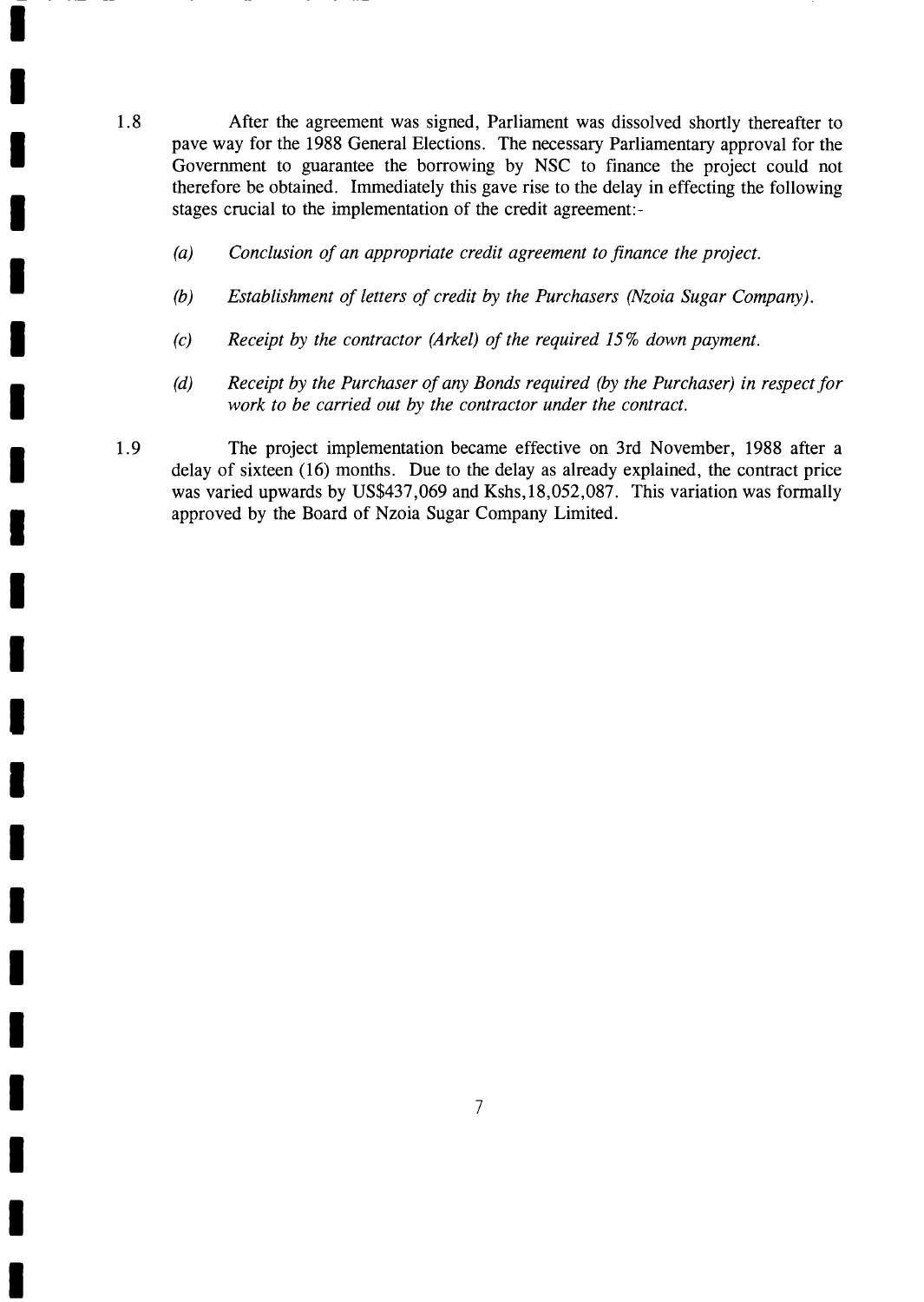TOR 2: LOOK INTO THE FEASIBILITY STUDY OF THE PROJECT AND LINKAGE BETWEEN CONSULTANT AND CONTRACTOR.

 $- - -$   $\hspace{0.1mm}-\hspace{0.1mm}$ 

 $\sim$   $-$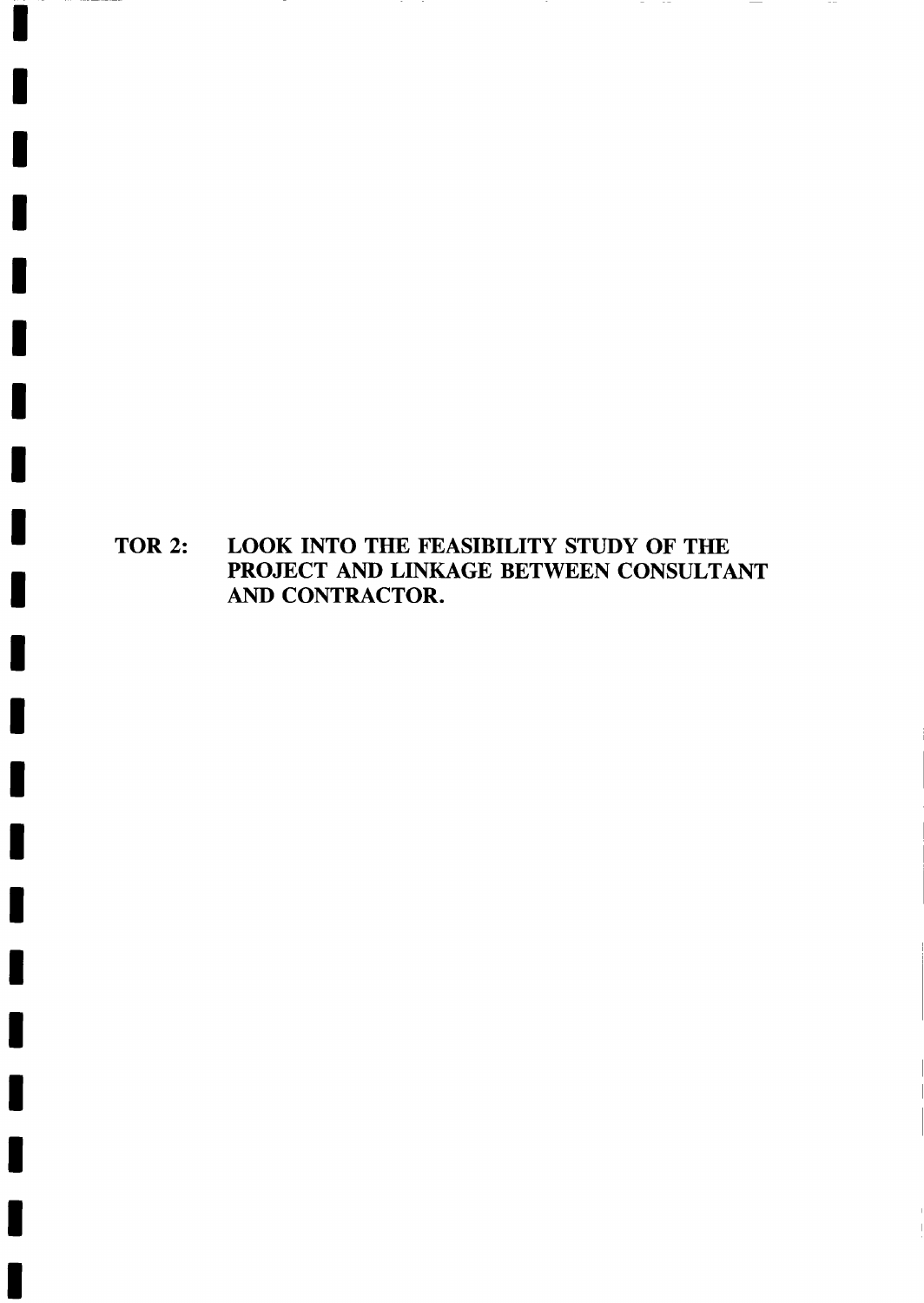#### 2.O TOR 2 : RELATIONSHIP BETWEEN CONTRACTOR & CONSULTANT

- 2.1 Before implementation of the project started, Arkel entered into agreement with F. C. Schaffer for the latter to be the Project Director. This appointment which was made on 15th April, 1988 gave the Project Director responsibilities which included the following:-
	- (a) The appointment and control of all senior Technical and Management personnel involved in the implementation of the project.
	- (b) Overall engineering design, procurement and implementation of the project.
	- (c) Proper utilization of the funds allocated to this project.

I

I

I

I

T

I

I

I

t

T

I

I

I

T

I

T

T

T

T

T

t

(d) Any other responsibility appertaining to the foregoing responsibilities.

Both the Contractor and the Project Director opened an Escrow Account in their joint names and were mandated to be the only signatories to the single Dollar and single Shilling Account. In the contract document, the term contractor is used in reference to Arkel International Inc., while the term Project Director is used in reference to F. C. Schaffer & Associate Inc. In our view, the project direction agreement between the two firms would appear to have transferred contractual obligations from Arkel International Inc to F. C. Schaffer altogether in complete disregard of the Purchaser's rights in the main agreement. Thus the project now fell into the hands of a third party implementer who had no direct contractual obligations with the Purchaser. Neither the Government nor Nzoia was involved in this decision. It was a unilateral assignment of her obligations by Arkel.

Immediately after the agreement was signed, misunderstandings between the two parties seem to have occurred. The bone of contention was the role of the project Director vis-a-vis the contractor in particular with regard to procurement and proper utilization of funds. Utilization of the funds was at the center of misunderstanding between the two parties as each of them had their own respective interpretation of the contract. Consequent upon this, F. C. Schaffer in their letter of 21st October, 1988 to the General Manager, Nzoia Sugar Company requested to withdraw as project Director. The variance in opinions as explained hereabove appears to have extended to all other parties concerned and various meetings were held to look into ways of reconciling the warring parties. The consensus of the majority of interested parties was that M/s Arkel International had a legal right under the contract, to hire a project Director of his choice. 2.2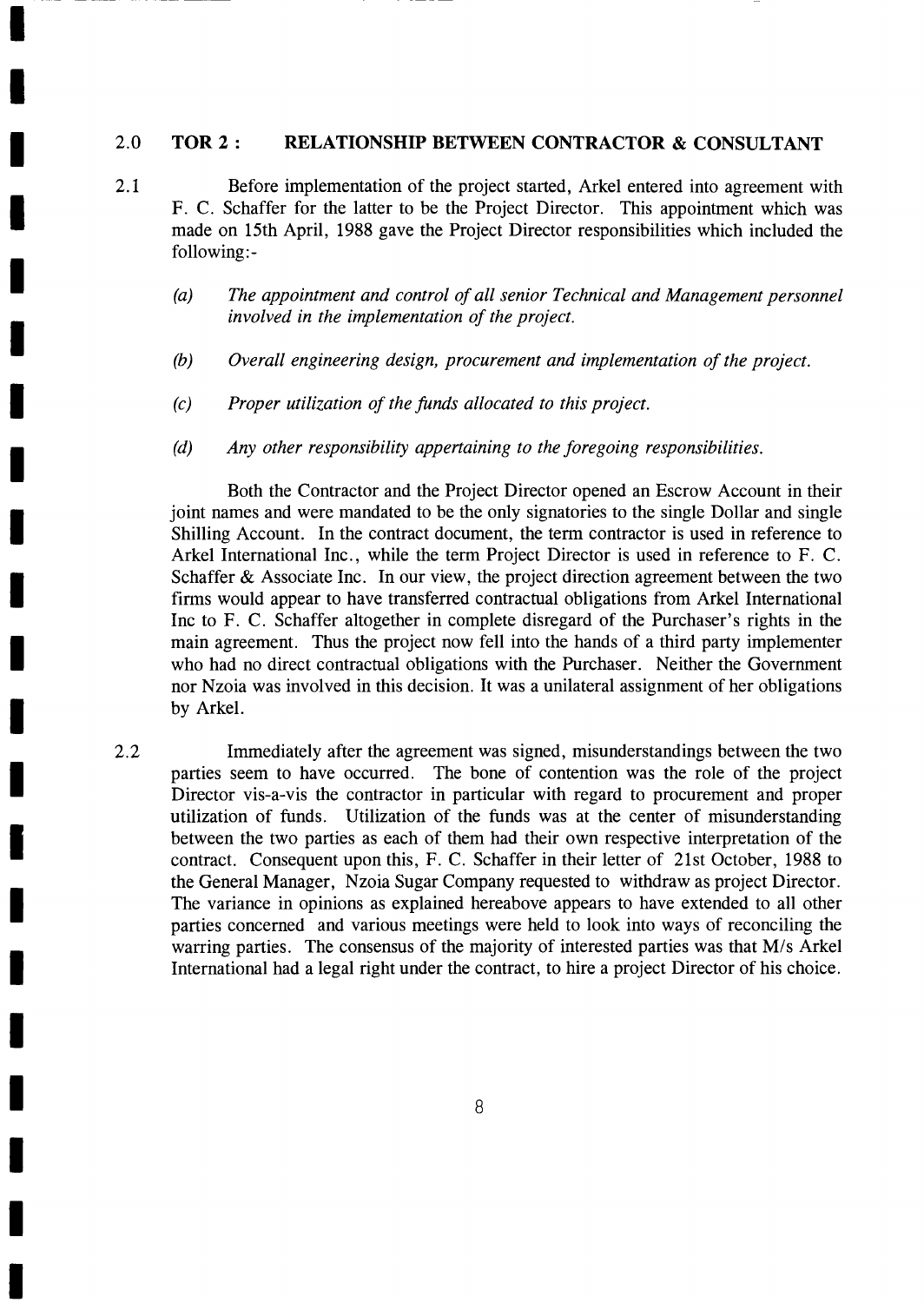The matter reached its climax in London in November 1988 when the then Minister for Agriculture, put an urgent request to the President of F. C. Schaffer & Associate (Mr. Francis C. Schaffer) to withdraw from the project. This is duly attested by a letter dated 30th November, 1988 from F. C. Schaffer to the Hon. Minister. It will be noted that the two firms agreed to release each other from the project direction agreement on 23rd November, 1988 . At this point M/s F. C. Schaffer disappeared from the scene.

- 2.3 A special Nzoia Sugar Company Board meeting was convened on 14th December, 1988 which was attended by the two Permanent Secretaries of the Ministry of Agriculture and Treasury in person. The following resolutions emerged:-
	- (a) The Government and Nzoia Sugar Company recognized Arkel International Inc. as the contractor and therefore there was to be no reference to F. C. Schaffer and Associates in relation to implementation of the project agreement.
	- (b) Nzoia Sugar Company was to immediately appoint an independent engineering consultant to undertake verification of equipment during fabrication, shipping and installation on site. A British firm - W.L.P.U. - Engineering consultants was proposed.
	- (c) The project agreement should be amended to provide further safeguard in the following:-
		- (i) Performance Bond obligation be  $10\%$ ;

I

I

I

I

I

t

I

I

T

t

I

I

T

I

I

I

I

I

T

I

I

(ii) Arkel International be required to give a guarantee that equipment will perform after installation.

The above amendments were to be effected as conditions subsequent to the operational date.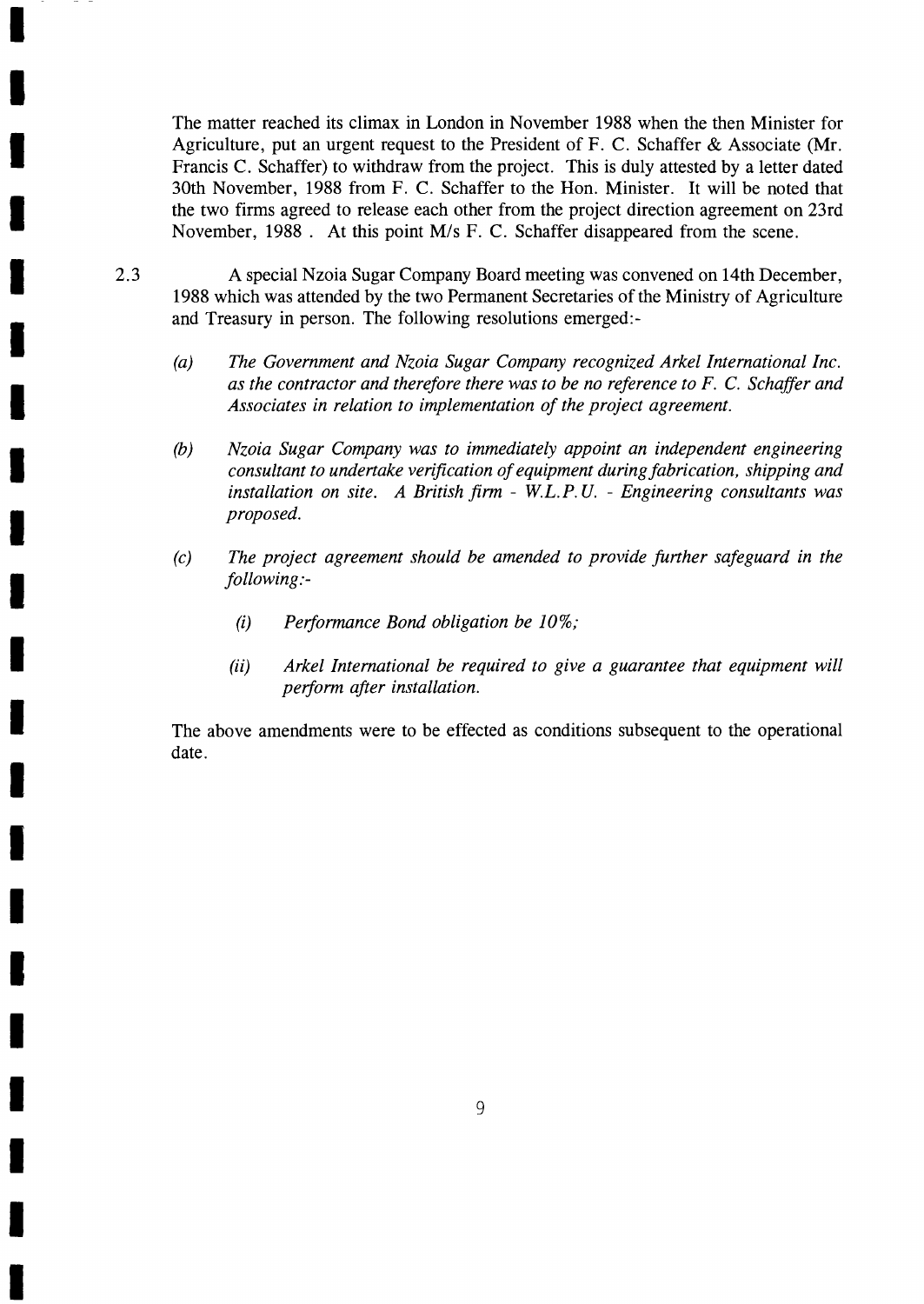- 2.4 The Committee noted that while the decision was being made to have Arkel proceed without the services of F. C. Schaffer, Kenya Sugar Authority became very concerned about the technical capability of the resultant dismembered Arkel. In their detailed letter Ref. No.KSA/C/67/3 dated 21st December, 1988, the KSA advised as follows:-
	- That a competent consulting Engineer be appointed to act as the Purchaser's representative;  $(a)$
	- That the contractor should provide a performance guarantee Bond of 10%; (b)
	- That the output and extraction warranties be based on realistic technical parameters.  $(c)$
- Early in 1989 the Board of Directors of Nzoia Sugar Company rejected the appointment of the WFPU (the British engineering consulting firm) as the project engineering consultants on the grounds that the firm's prices were very high. The required appropriate engineering competence was also lacking. The Board instead approved that the Company's Engineering staff be used and that the management engage ONE consultant on advisory basis. On22rd May, 1989, the Board of Directors advised Nzoia Management to advertise locally the requirement for the consultant and emphasized that payments would be made in Kenya shillings. In response to the advertisement, the following firms submitted their bids:- 2.5
	- 1. Carl Bro Kenya Ltd.

I

I

T

T

I

I

I

T

T

I

I

T

t

I

T

T

I

t

I

T

I

- Kaburu Okello and Partners, 2.
- Apcone Industrial Consultants, 3.
- Shacko and Partners, and 4.
- 5. G. M. Engineering Services.

Of the five, Apcone was rated all round competitive and was awarded the consultancy. Consequently, a formal contract was signed between Apcone and Nzoia Sugar Company to formalize the latter's appointment on 5th September, 1989. The local advisory engineering Consulting firm - APCONE Industrial Consultants submitted their first Report on 20th December, 1989. In their Report, the consultant expressed their dissatisfaction with the Study conducted by Arkel with regard to some specific areas. This indicated an early signal of the emerging differences between the Furchaser's Consultant (Apcone) and the Contractors (Arkel).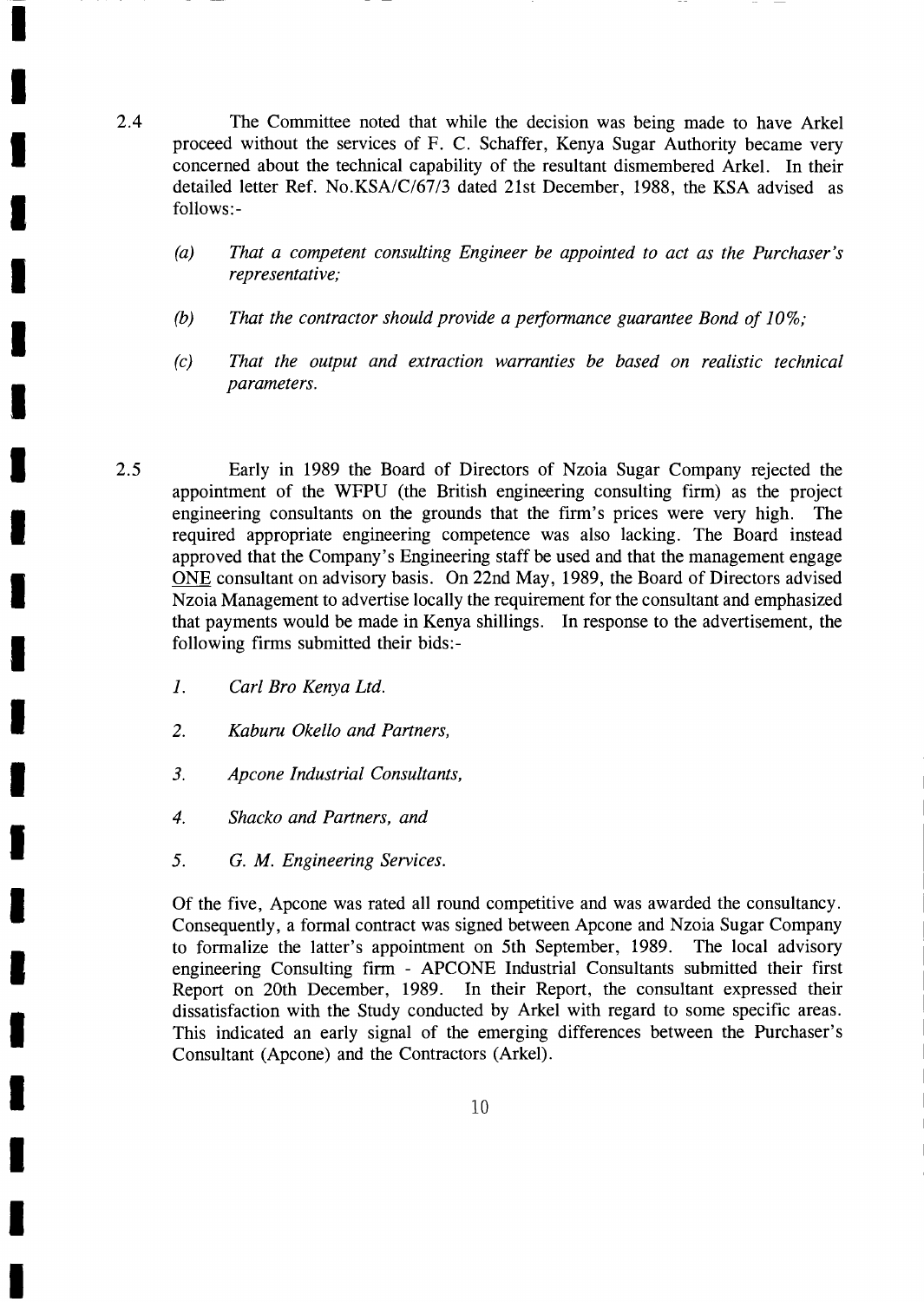2.6 Apcone's second Report was submitted in April, 1990 and covered the period 15th December, 1989 to 15th April, 1990. It reflected further continued differences between the Consultant and Contractor. The report indicated that Apcone's professional/technical criticisms were met with emotional, verbal arguments and physical threats by Arkel International as perceived and expressed by Apcone consultant. The consultant concluded his Report by suggesting that Arkel, the Contractor required more Technical staff on site for improvement of machine installation and commissioning. This was not done satisfactory. This strained relationship was continued in the Phase II Project.

I

t

I

I

I

I

I

t

t

T

I

I

I

t

I

T

t

I

I

I

I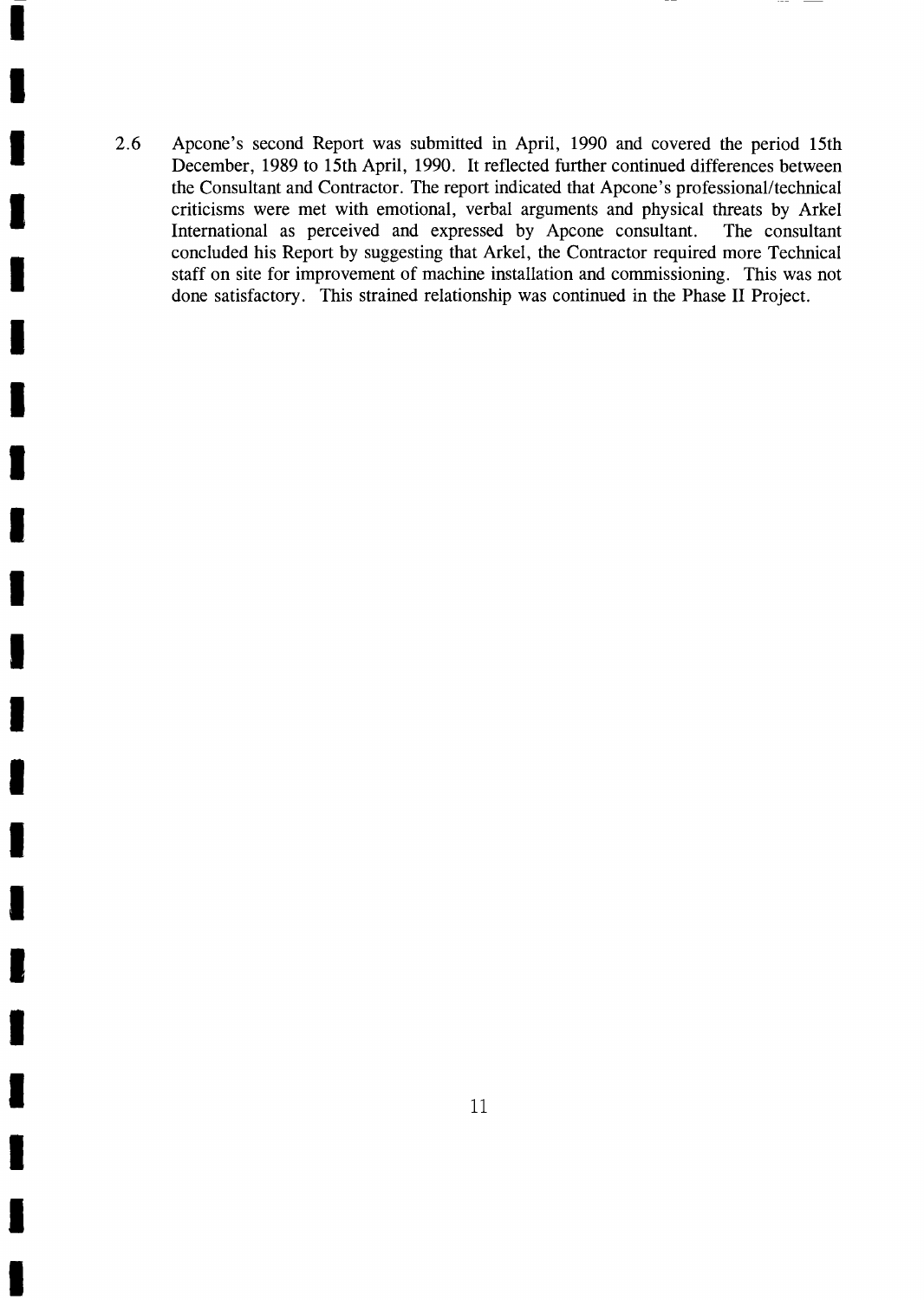TOR 3: EVENTS LEADING TO ABANDONMENT OF THE PROJECT BY ARKEL INTERNATIONAL OF UNITED STATES OF AMERICA.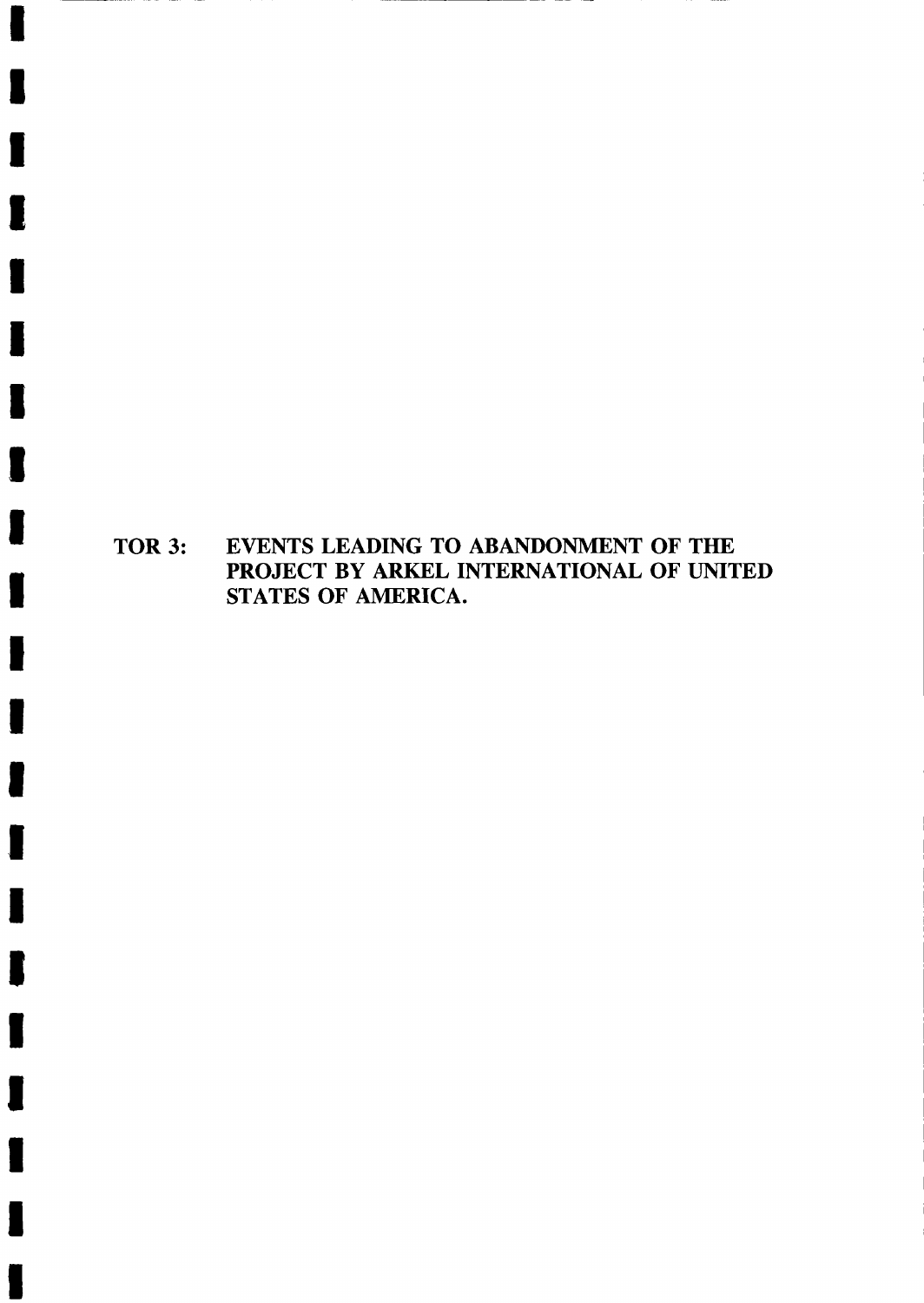#### 3.0 TOR 3: PHASE II EXPANSION AND THE ABANDONMENT OF THE PROJECT BY ARKEL.

3.1 In February, 1989, the Ministry of Agriculture requested Arkel International Inc. to examine the possibility of expanding the factory capacity "to somewhere in the region of 6,000 to 7,000 TCD depending on the feasibility of doing so". Arkel responded and submitted the feasibility study for Phase II expansion programme in June, 1989. At the time that this Report was received, expansion to 3,000 TCD had not yet been achieved and even as at July 1991 (two years later), the project consultants still reported that the factory had attained a mere 2,400 TCD at peak levels of production. At that time (i.e. l99l), Arkel International Inc. still had a large number of faults to rectify on new equipment as stipulated in the contract agreement between Nzoia Sugar Company and Arkel. The achievement of the targeted 3,000 TCD therefore, was still hanging in the balance due to these inadequacies. This expansion to 7,000 TCD according to this Committee, appears to have been ambitious, premature, and overstretched.

The step-by-step expansion strategy of raising to 3000 TCD , then to 4000 TCD and then to 6000 TCD was abandoned and the direct expansion to 7,000 TCD was adopted. Once again without resorting to an open competitive tendering process the Government prepared to award Arkel implementation of the Phase II expansion programme as recommended in their own feasibility study. The Government gave its express approval for the award to Arkel on 19th July, 1990. In pursuance of this approval, the then Permanent Secretary Ministry of Agriculture conveyed approval to the Nzoia Sugar Company management to start implementing the extension programme.

In September 1990 Arkel entered into a formal contract with Nzoia Sugar Company to expand the factory capacity to 7,000 TCD at a contract value of US\$66,759,900 and Kshs.203,242,320. This agreement which was referred to as Phase II factory expansion prograrnme, was supposed to be completed by December, 1994.It should be noted that Apcone was mandated to continue its role as the purchaser's (Nzoia Sugar Company) Industrial Consultant.

Incorporated in the main contract was also the construction of the non-sugar production support facilities amounting to Kshs. 102.6 million. To be constructed were staff houses, clinic, community hall and a school. Under the contract NSC was mandated to formulate specifications and subsequently identify the contractor to undertake the construction works. Contrary to this contractual provision, in September, 1991, Arkel agreed with Nzoia SC and the former appointed a contractor to carry out the works, at the negotiated cost of Kshs.72.0 million. Previous to this NSC had appointed M/s. Busuru and Partners as the Project Architectural consultant on the basis that this firm was on site. J.J

3.2

I

I

I

T

T

I

<u>U</u>

t

I

I

I

t

T

t

I

I

I

I

I

I

I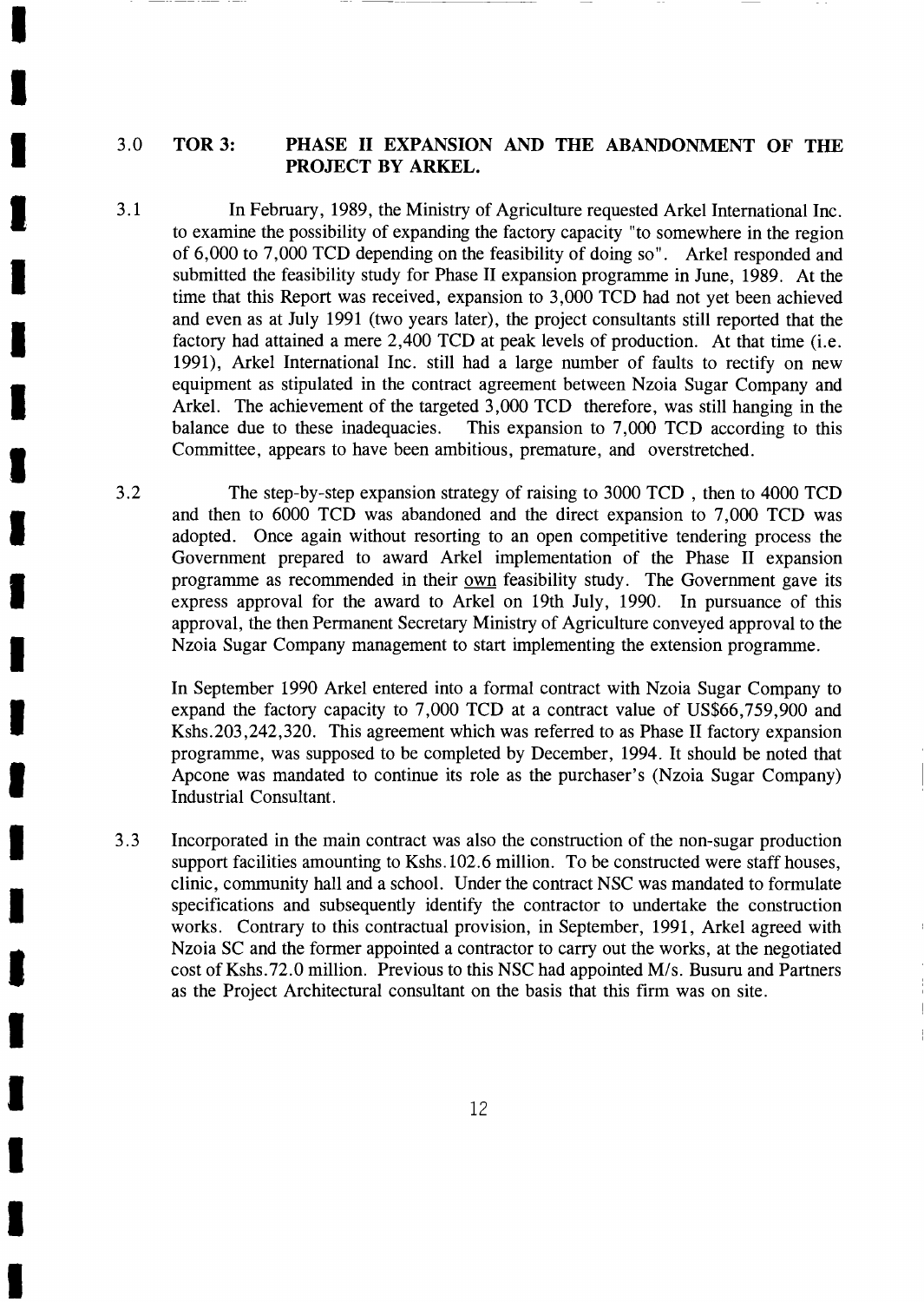NSC awarded it the responsibility of overseeing these construction facilities. The Committee noted that this award was not competitively done. NSC asked M/s Busuru & Partners to identify suitable construction companies and seek quotations from them. Thus the responsibility was passed over from NSC to the firm. It is worth noting that thereafter through selective quotations, M/s Shiv Contractor was awarded the contract. At the time of submitting its bids, Shiv Construction Company had quoted Kshs. 85,525,101 which was later negotiated downwards with the management and the consultant firm to Kshs. 72,200,000.00. The list of firms which had quoted were:-

| <b>NAME OF FIRM</b>           | AMOUNT(Kshs.) |
|-------------------------------|---------------|
| 1. SHIV CONSTRUCTION Co. Ltd. | 85,525,101    |
| 2. ELDORET BUILDING Co.       | 87,495,190    |
| 3. N.K. BROTHERS & Co.        | 88,140,925    |
| 4. TRISHOL CONSTRUCTION Co.   | 89, 143, 200  |
| 5. JINA RAMJI CO. LTD         | 90,976,645    |

3.4

I

I

l

T

I

t

I

I

T

t

I

I

T

I

I

I

I

t

I

I

I

Although M/s Shiv Construction Company was the lowest, this Committee did not understand the justification or rationale for entering into negotiations to lower the price as quoted. Arising from the disagreement between M/s. Arkel International Inc., and Nzoia Sugar Company, M/s. Shiv construction Company abandoned the site in June, 1993 after they had been paid Kshs. 9,388,114. The structures remain uncompleted to date.

In 1991, the Nzoia Sugar Company management, headed by the new Chief Executive, held a meeting with Arkel and Apcone arising from which the new diffusor technology was adopted. It is pointed out that the Milling Tandem encompasses many milling rollers, mill bearings, couplings etc, while the diffusor is a simple enclosed tank used for simple extraction by diffusion, hence reducing the maintenance costs on operations.

Arising from the change of technology as stated above, Arkel submitted <sup>a</sup> variation in contract price of US\$8,702,400 and Kshs. 16,845,000. This contract variation did not contain detailed component by component breakdown. Also built to this variation was a provision for contingency amounting to US \$1.0 million. This Committee was not satisfactorily informed on how the amount was to be dispensed. This variation was signed by the then Chairman, Nzoia Sugar Company Mr. Fred Wafula and the then Managing Director Mr. Donie Eshitemi. This amendment which was signed before Board approval, in addition to financial implications, had far reaching technological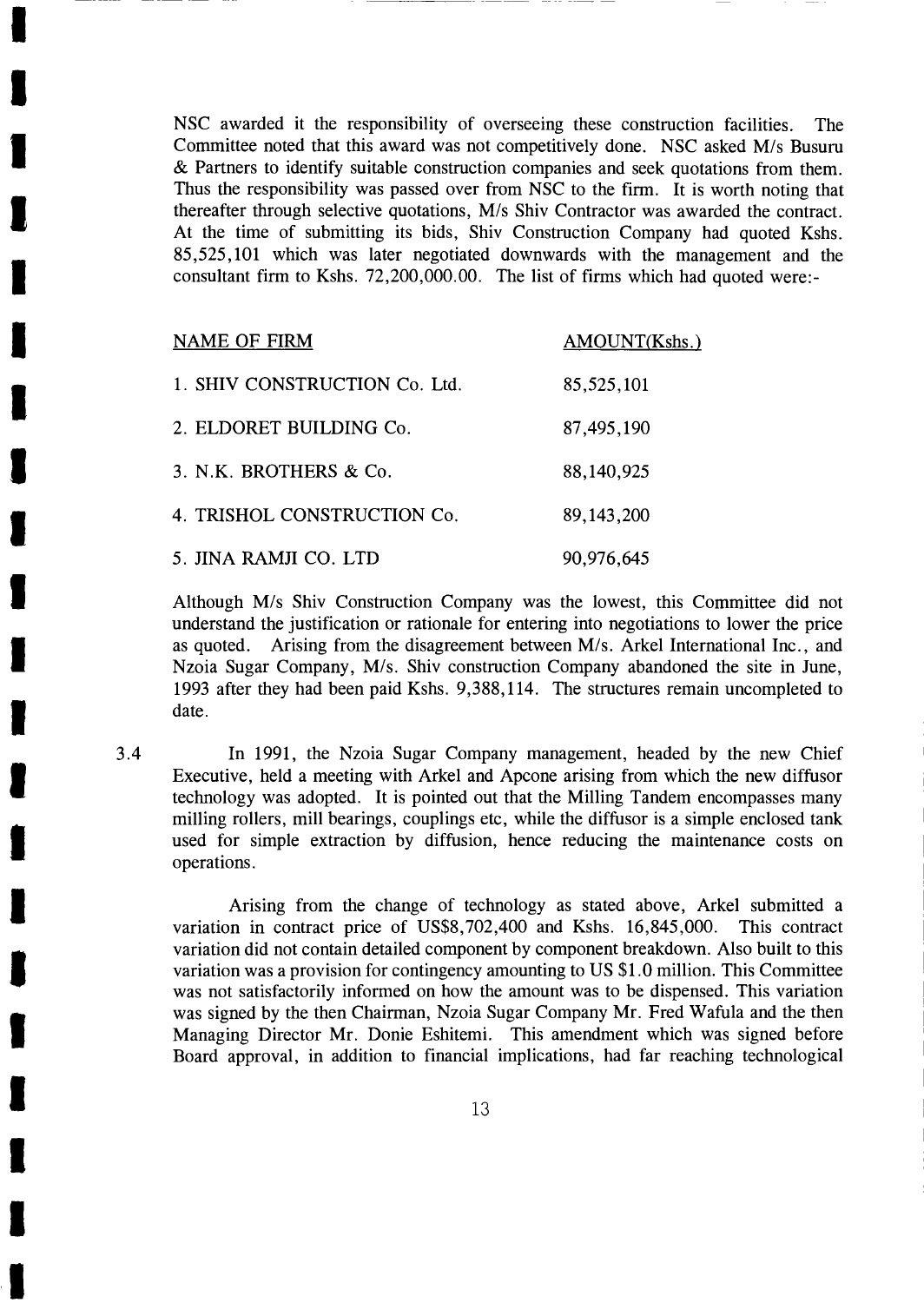implications as well. This concern was raised by Kenya Sugar Authority, as the technical wing of the Government, in their letter Ref.No.KSA/CONF/67/1A/62 dated 8th June, 1992. In that KSA's letter, the following issues were raised:-

- $(i)$  The technological variation from milling tandem to diffussor must have had variance on performance guarantee parameters as given under Article No.16 of original contract. This legal aspect had not been addressed to accordingly.
- $(ii)$  There had been no submission of the revised equipment list to go along with the changed technology.
- (iii) The Kenya Sugar Authority expressed their fears that the proposed improvement of the factory management through the use of expatriate staff under the Technical Management Agreement should not be construed to sideline local technical staff at the time who were performing those functions. Further more the duration of the expatriate staff should be reduced from the proposed three(3) years to upto a maximum of one (1) year.
- (iv) The technical management assistance programme must have a definite training programme for the local counterpart.

Available records indicate that this variation was referred to the Board for ratification. It was deferred pending provision of more detailed information from management. This was never done. Further more, the necessary Government approvals and guarantees for the additional financing were not obtained as required by law. The variation, therefore, remains unenforceable.

## 3.5. EVENTS LEADING TO TERMINATION

I

I

I

T

I

I

I

l,

**U** 

I

I

I

**U** 

I

I

t

I

I

T

I

I

The foregoing background demonstrates that there were major issues of differences between Arkel and NSC as we start Phase II expansion. It has been observed that Arkel had been weakened by the departure of Schaffer & Associates. We have also observed that financing for the amendment was not to be forthcoming because of the lack of Parliamentary and Government approvals to finance the amendment. With this in mind, the Committee found out that the two parties could not implement Phase II of the programme.

The Committee also observed that there was a Management and Technical Assistance Agreement which was concluded in March 1992 where a team of twelve personnel had been agreed to assist in the technical Management of the Company. This was done without the prior approval of the Board and the necessary financing arrangements. The entire team was recruited from Panama and their main language of communication was Spanish. During its visit to the Company premises, this Committee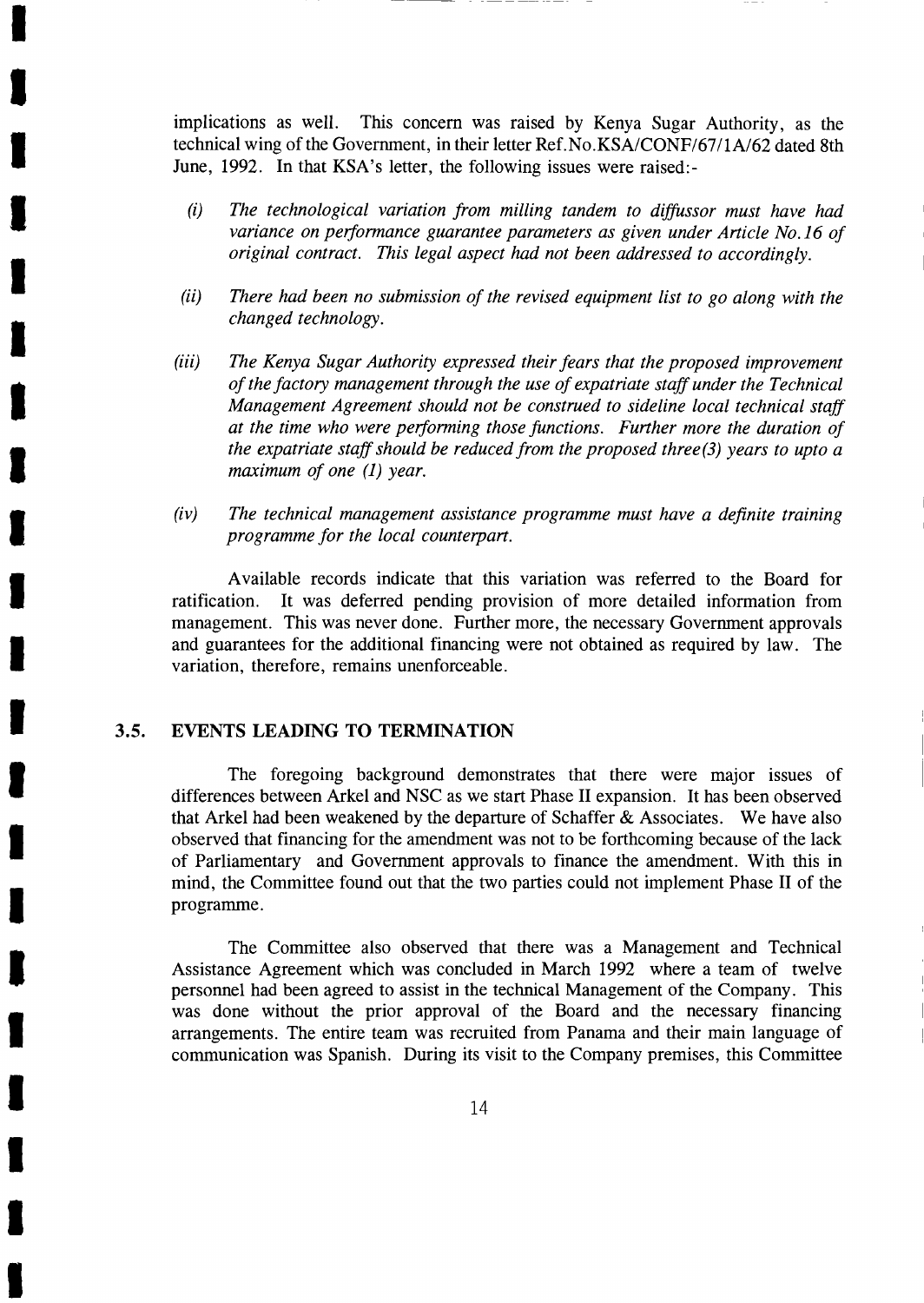was informed of the very acute confusion in communication that arose due to linguistic problems. The technical competence of the Panamanians was questionable. Upto the beginning of 1993 the controversy between Arkel International Inc. and Nzoia Sugar Company continued as to who should be responsible for meeting payments for the Management Technical Assistance (MTA) to the Company. In addition to the above, Arkel had not received part of the down payment amounting to US\$6 million under the Phase II Expansion agreement. Besides this, Arkel complained that the arrears due to them from the Escrow Account was not forthcoming to fund the local construction costs. Consequently on the 5th July, 1993 Arkel served Nzoia Sugar Company with a letter to terminate the contract. This letter which reflects the climax of the conflict between the two contracting parties raised the following cardinal points which were referred to the Managing Director, Nzoia Sugar Company:-

I

I

I

I

I

I

I

Ļ

I

T

I

I

t

**K** 

i,

t

T

I

t

I

I

- (a) Nzoia is in arrears of US\$6 million plus interest payable under the down payment provision of the Phase II Expansion Contract.
- (b) In addition to the above, Nzoia is in arrears in the sum of US\$1,305,360 in respect of the down payment due to amendment No.1 to the contract.
- (c) Nzoia has yet to accept (although suitable financing has been arranged and offered) the 85% financing required for amendment No.l to the contract.

The conclusion of this communication from Arkel International Inc. clearly stated that "In the circumstances Arkel International now has no alternative but to treat the contract as having been terminated by you as a consequence of the foregoing serious and fundamental breaches of the contract". On the 13th July, 1993 Arkel physically abandoned the site and started demobilizing. They removed from the site project construction equipment like the cranes, dumpers, welding machines, concrete mixers, transport vehicles etc. Nzoia Sugar Company through the National Bank of Kenya formally asked Exim Bank to extend a letter of credit to 30th June, 1994 and also write direct to the Exim Bank seeking extension of the letter of credit. Exim Bank through Arkel, replied that it would not extend the letter of credit because it had closed all prograrnmes in the country.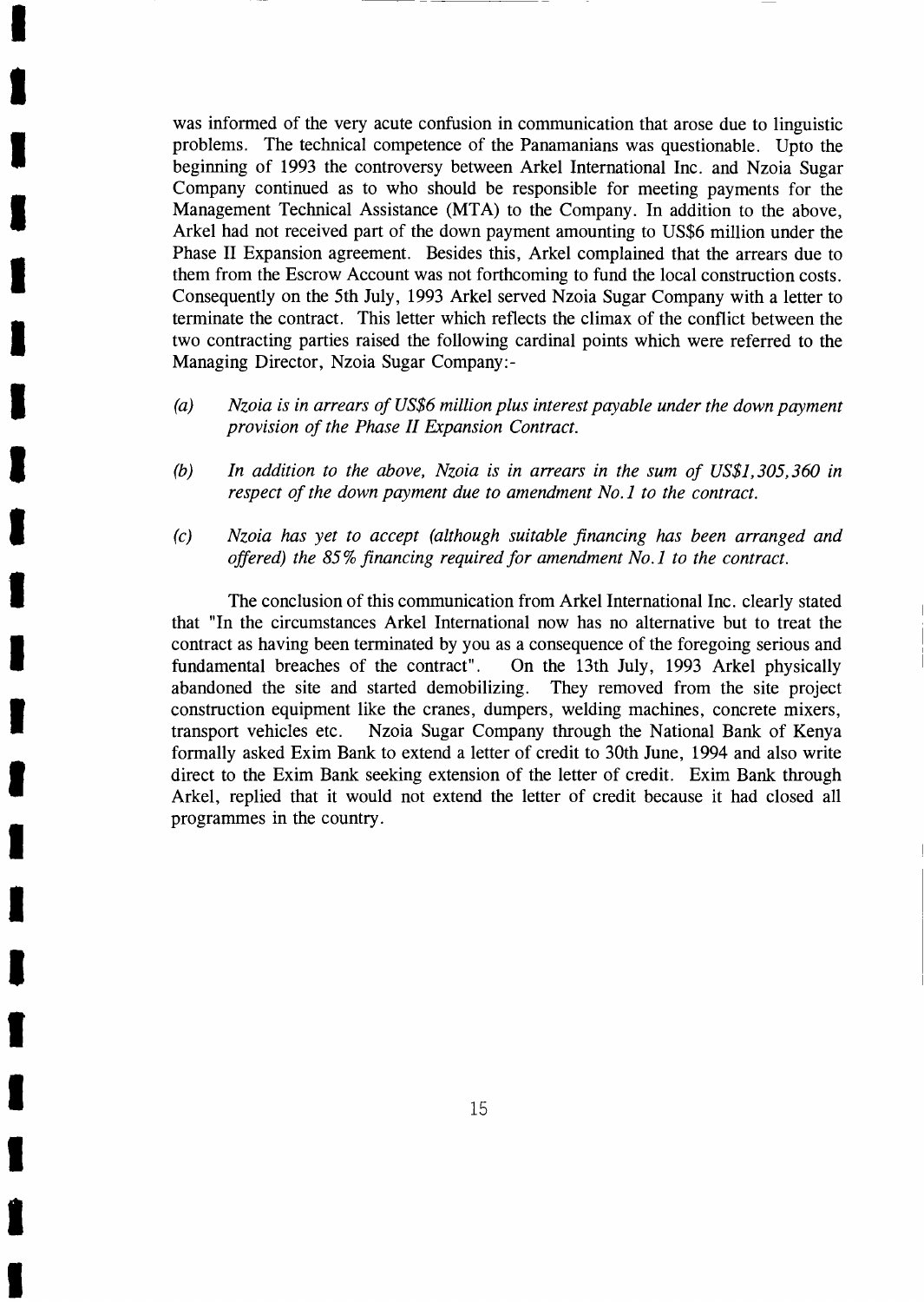The Permanent Secretary Treasury invited Arkel to a meeting on 26th August, 1993 with a view to resolving the issue at stake. Arkel declined to attend the meeting. On 26th August, 1993 to the Permanent Secretary, Ministry of Agriculture wrote to Arkel informing them of payments that had already been made by the Government towards down payment off arrears as follows:-

| <b>DATE</b>  | AMOUNT (IN US\$) |
|--------------|------------------|
| 02/08/93     | 500,000          |
| 09/08/93     | 1,000,000        |
| 12/08/93     | 500,000          |
| <b>TOTAL</b> | 2,000,000        |

He re-invited Arkel for a meeting in Nairobi on 9th September, 1993 "To finalize all pending issues on this contract once and for a11". On 7th October, 1993, the Permanent Secretary repeated his invitation to Arkel for a meeting. Eventually a series of meetings took place from 28th October, 1993 to 1lth November, 1993 when Arkel abandoned the meetings deliberations. During the meeting Arkel was represented by their lawyers Mr. Hamish Keith, Mr. Fritchie and Mr. George Knost (the son of Arkel's chairman). Consequently on 25th November, 1993 Nzoia Sugar Company sent a notice to Arkel declaring a dispute in line with the provisions of the contract which provided that where parties fail to amicably resolve any dispute, the same shall be referred to arbitration. Arkel did not react.

On24th December, 1993, Kenya Sugar Authority wrote to Arkel inviting them to resume negotiations by 6th January, 1994. No response was received from Arkel. The Managing director, Nzoia Sugar Company wrote to Arkel on 3rd January, 1994 informing Arkel that Nzoia was prepared to perform their obligations under the contract. Arkel did not oblige. The contract required that each party would perform even when there is a dispute. On 1lth January, 1994 Nzoia sugar Company wrote to Arkel expressing its disappointment at Arkel's unwillingness to discuss and find amicable solution to the issues at stake. Nzoia further gave Arkel seven (7) days to respond or else Nzoia would proceed to arbitration in accordance with the provisions in the contract. Arkel did not respond. Arkel wrote to the Ministry of Agriculture Livestock Development and Marketing on 18th January, 1994 expressing doubt on the success of the negotiations and instead proposed meeting in London. On 21st January, 1994 Nzoia gave Arkel a formal notice of arbitration as required.

3.6

I

I

I

I

I

I

I

l,

I

T

I

t

**U** 

I

I

I

T

I

T

I

I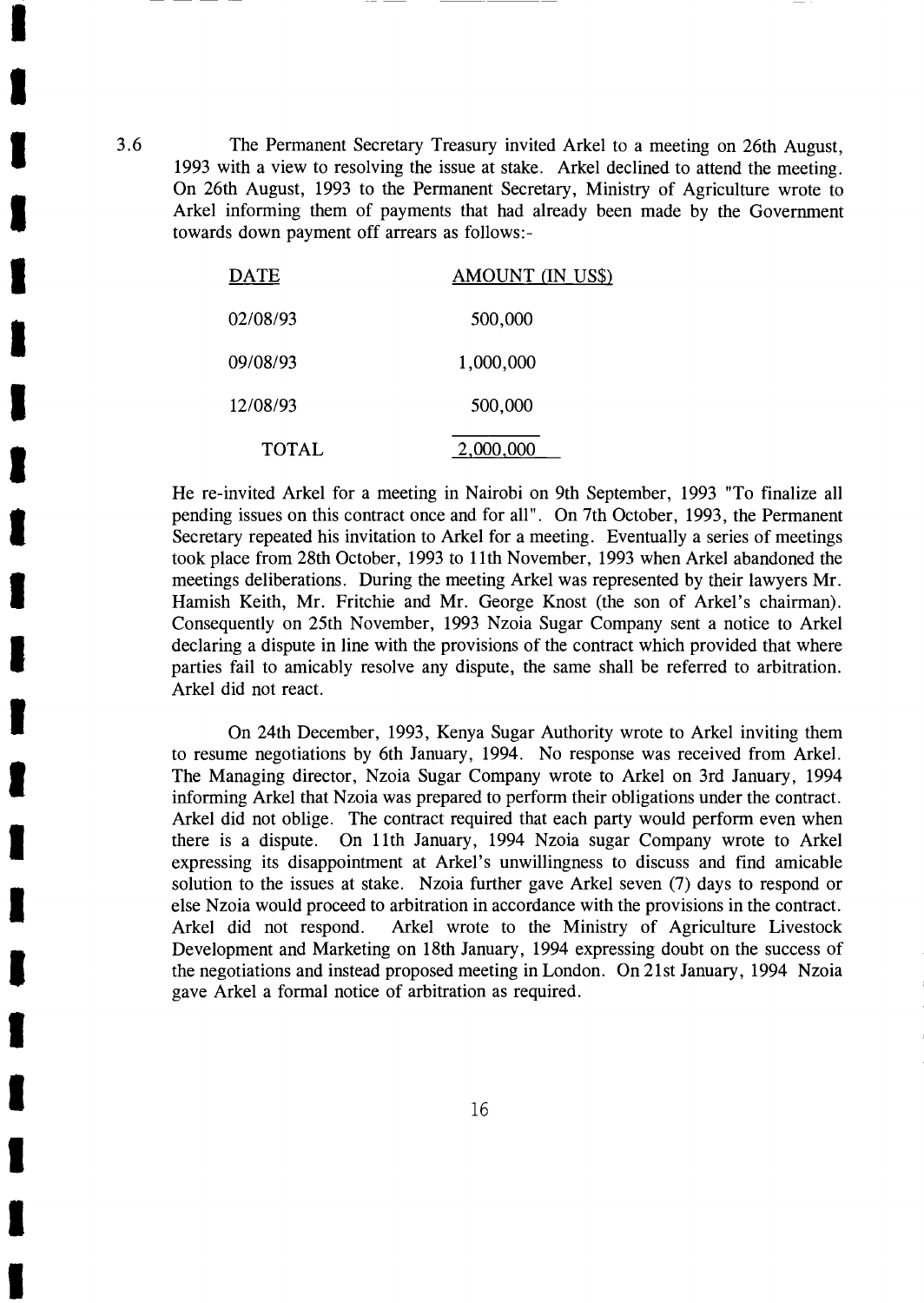No response was received from Arkel. Consequently, on 9th March, 1994, as required by law Nzoia Sugar Company cancelled the contract pursuant to article 29.7 of the contract on the grounds that Arkel had abandoned the site when the contract required parties to continue performance during the arbitration process. Arkel acknowledged receipt of the cancellation on 15th May, 1994. It is pointed out that at the time, the position regarding the claim by Arkel was US \$ 6,987,093 and Kshs. 10,862,505.00 which was alleged to be in respect of the following:-

| Unpaid down payment<br>(i)                            | US <sub>s</sub><br>4,000,000 |
|-------------------------------------------------------|------------------------------|
| (ii) Interest on unpaid down payment                  | 1,436,208                    |
| (iii) Unpaid amount on invoices<br>from EXIM Bank L.C | 245,525                      |
| (iv) Amendment No 1. down payment                     | 1,305,360                    |
| Total US \$                                           | 6,987,093                    |
| (v) Unpaid amount due on<br>Construction work         | Kshs 10,862,505              |

3.7

I

I

T

I

I

t

I

lij<br>E

t

I

I

T

I

T

i.

I

I

I

T

I

I

On 3rd May, L994, Arkel wrote to the Kenya Sugar Authority suggesting <sup>a</sup> meeting in London between one (1) Government and one (1) Arkel representative. On 25th May, 1994, Nzoia Sugar Company engaged Freshfields Advocates of Paris to handle the arbitration matters on their behalf. On 13th July, 1994, a detailed notice of Arbitration was served on Arkel. As the arbitration process was going on, at the request of the United States Government through its Embassy in Nairobi and the Government of Kenya, the two parties agreed to settle the issues out of the Judicial system as follows:-

- $(a)$ That Arkel has agreed to release to Nzoia all the equipment on site to enable Nzoia contract with any other contractor to complete the project on receipt of lst instalment of what is due to them.
- (b) That Arkel has agreed to surrender the equipment at H. Young to the latter on condition that H. Young agreed to release same to Nzoia upon Nzoia paying the balance of the price.
- (c) That Arkel will assist Nzoia trace and recover all equipment for which part payment had been made and assist in the release once the balance of the price is paid.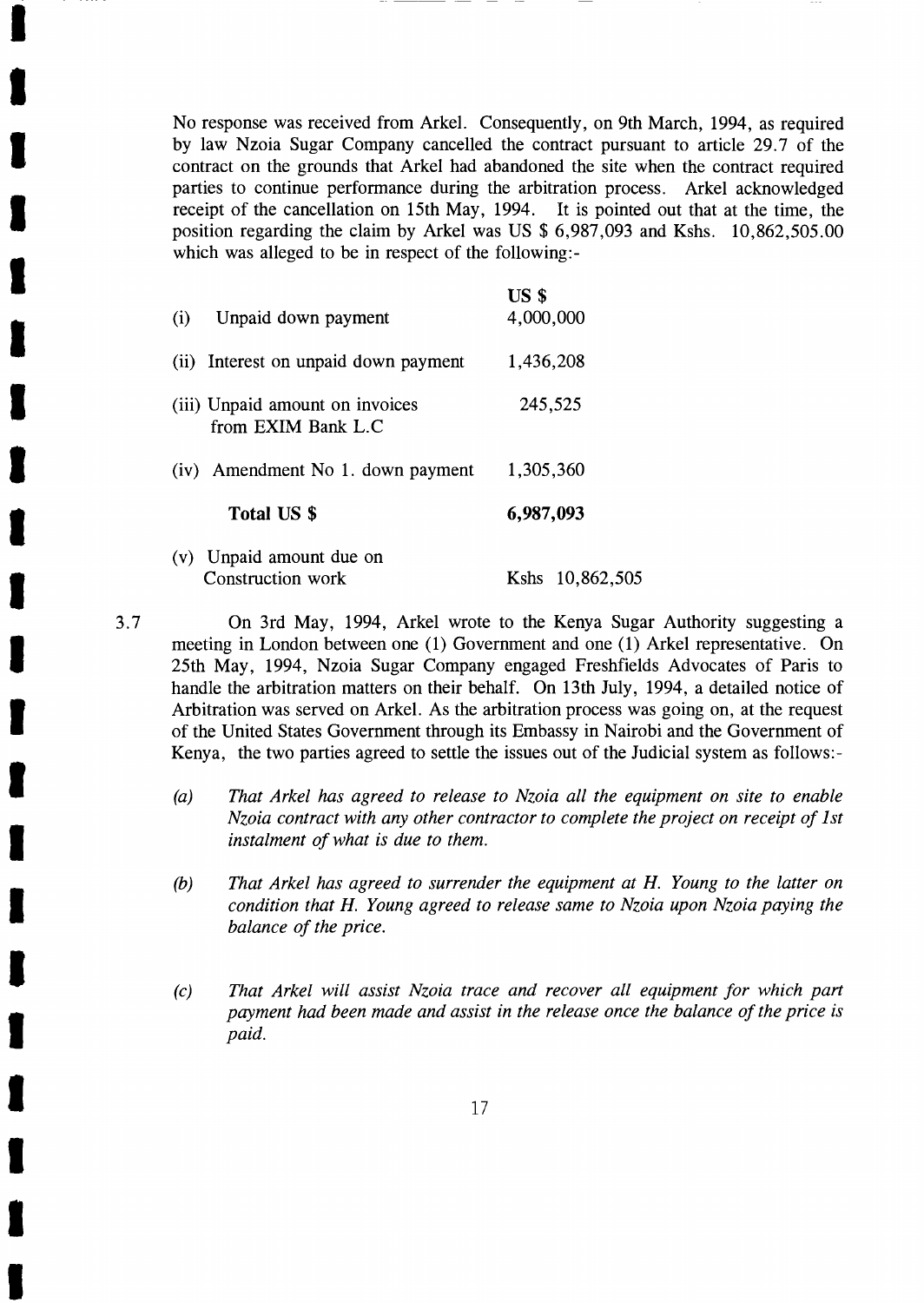(d) That Nzoia will pay Arkel the outstanding down payment of US\$4 million.

I

I

I

T

I

t

I

I

I

I

I

li,

T

T

T

T

I

t

T

I

I

- (e) That Arkel agrees in the spirit of compromise to accept US\$l million as interest in lieu of US\$l,550,000 ; and
- (f) That Arkel agrees to reimburse Nzoia Kshs. 16.7 million previously over paid.
- 3.8 The decision to attempt an out of arbitration settlement was based on the following considerations;-
	- (a) Nzoia chances of succeeding in the arbitration was no more that 50 % as advised by the Paris lawyers retained by Nzoia Sugar Company;
	- (b) The cost of financing the arbitration was highly prohibitive given Nzoia Sugar Company's cash flow constraints; and,
	- (c) Nzoia Sugar Company would never have access to the equipment on site until the arbitration process was over.

At the time of this Report an out of arbitration settlement agreement had been signed between Nzoia Sugar Company and Arkel specifying, inter alia;-

- (i) That Arkel would be paid US\$ 5.0 million representing the outstanding US\$ 4.0 million, interest thereon and all other claims raised under the MTA;
- (ii) That as a result thereof, Arkel was to release the entire equipment for Phase II to Nzoia Sugar Company; and,
- (iii) That Arkel pays Nzoia Sugar Company an amount of Kshs. 16.7 million which was an over payment on local costs.

Although it was a term of the agreement that US\$ 5.0 million would be paid in two installments (at the end of July and at the end of October, 1995), Nzoia Sugar Company had not by the 14th of September, 1995 paid the first installment.

It was the understanding of the negotiating Committee that the funds to pay Arkel would be made available by the Kenya Government. The consequences of continued breach by Nzoia Sugar Company are grave to the Company.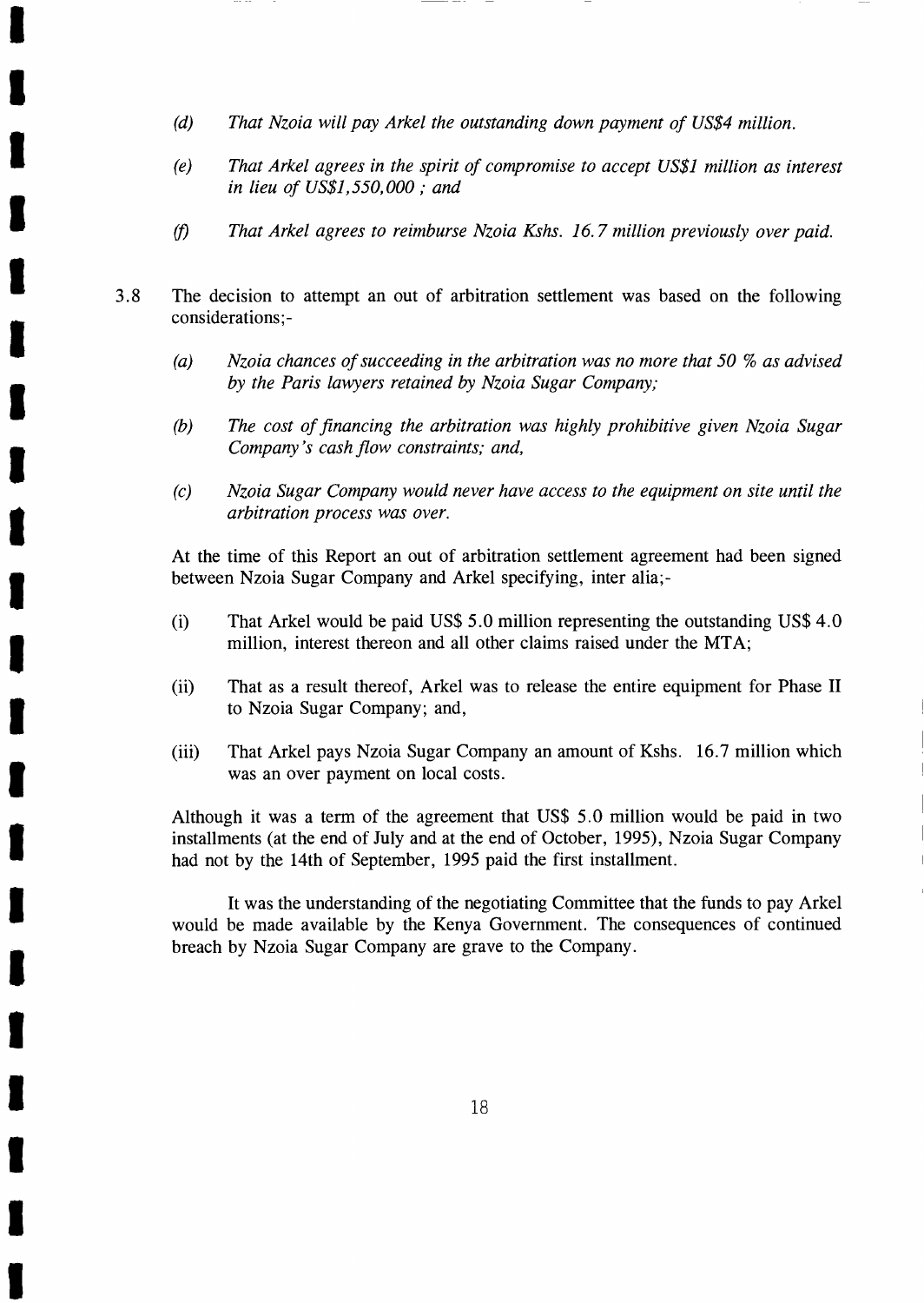TOR 4 SUGGEST WAYS OF COMPLETING THE REHABILITATION AND EXPANSION FROM 3OOO TCD TO TOOO TCD.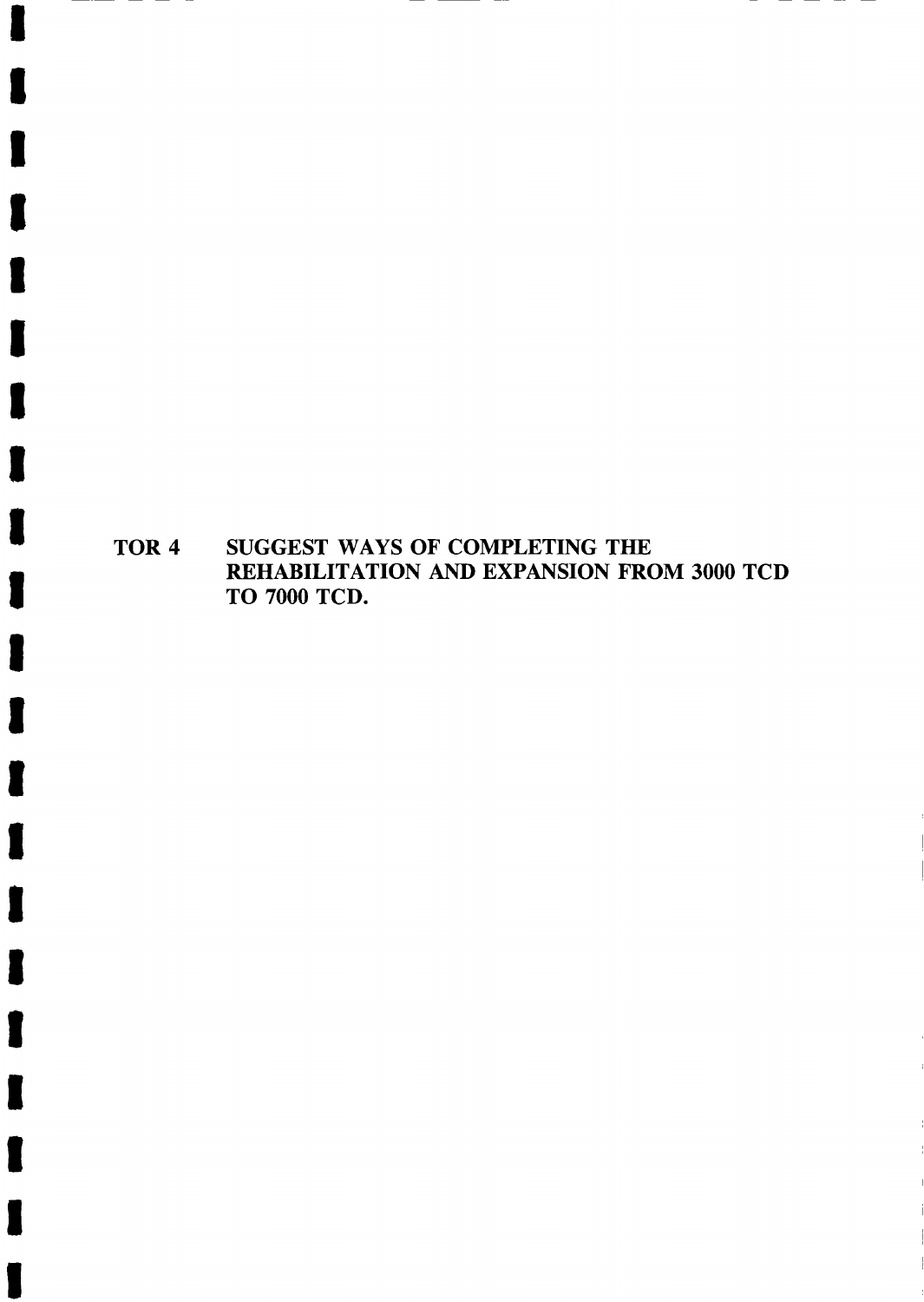#### 4.0 TOR 4: SUGGESTIONS ON COMPLETION OF PHASE II

I

T

I

I

I

I

I

T

I

T

I

T

I

I

T

T

T

T

T

T

I

4.1 The historical problems in NSC's factory, some of which are the technical parameters which were raised by the project consultant (Apcone) were not achieved even at the time Arkel abandoned the project. A successful Rehabilitation and Expansion prograrnme should therefore be started somewhere between the end of Phase I and the beginning of Phase II. The first step in this regard is to ensure that a sustained output of 3,000 TCD is achieved. The current machinery and equipment will need a thorough overhaul in the factory maintenance programme and, where necessary, to procure and instal standby units. These will form the initial basis for further expansion. When this is done, the installation of the equipment supplied under Phase II project should commence. However, an independent firm should be contracted to verify the equipment on site and that which is yet to be delivered.

4.2 In view of the doubts cast on the benefits of the diffusor technology, the verifiers should additionally be requested to give professional advice on the adoption of this technology vis-a-vis the conventional milling tandem. It is recommended that this verification be undertaken under an open competitive and transparent tendering system for further factory expansion. With the resultant verification it will therefore be clear whether or not there will be need for supplementary equipment and machinery for further expansion to the targeted 7,000 TCD. It is the view of this Committee that in order to avoid the pitfalls of the past, the tendering for the installations as recommended in verification Report should be done separately and again through international competitive bidding system. This will ensure that the first contract on verification will be completely divorced from the second contract on actual installation and commissioning and thus safeguarding the conflict of interests.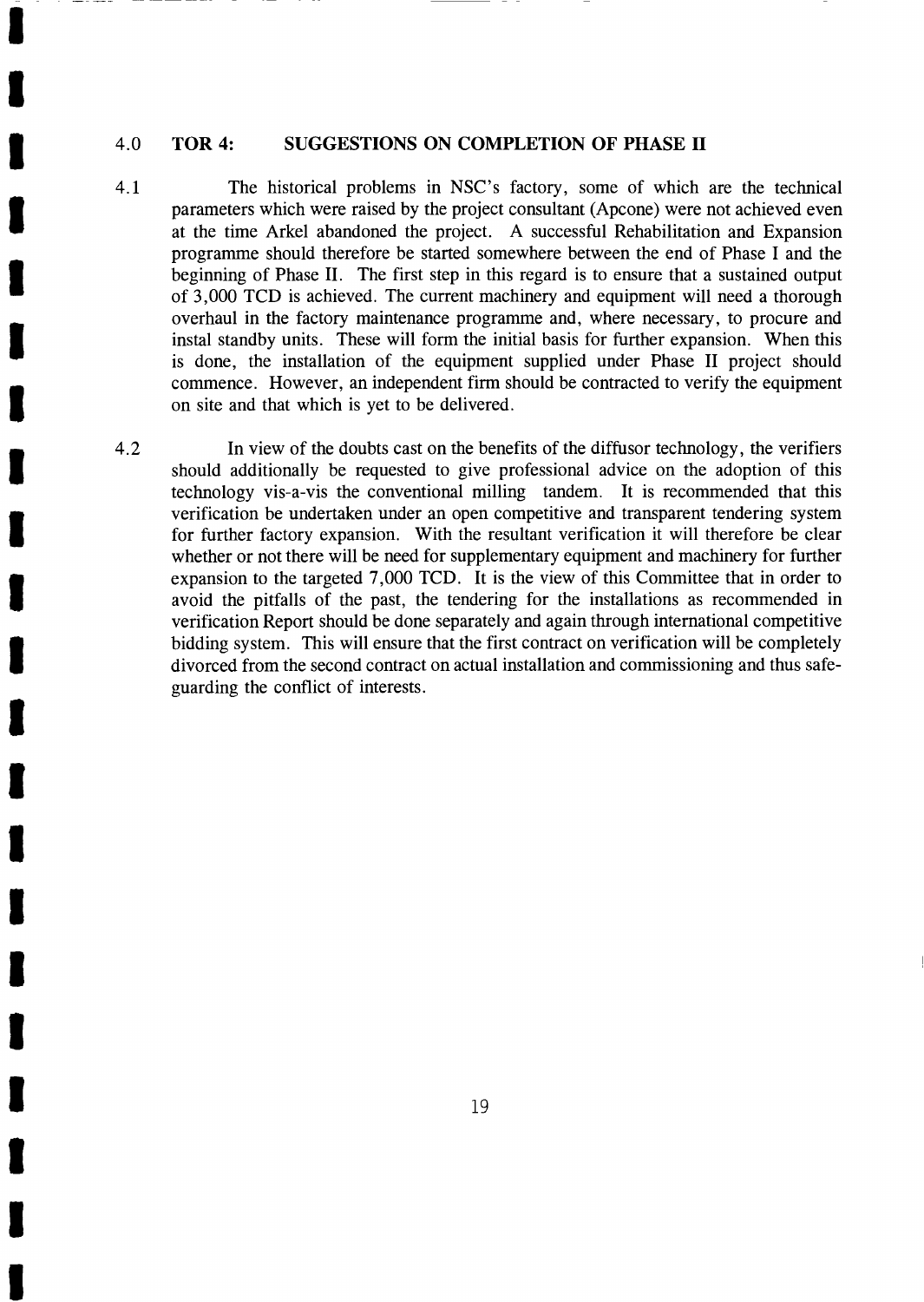# TOR 5: LOOK INTO WAYS OF INCREASED SUGAR CANE<br>DEVELOPMENT AS RAW MATERIAL TO COPE WITH<br>THE EXPANDED CAPACITY OF THE FACTORY.

 $\cdot$   $-$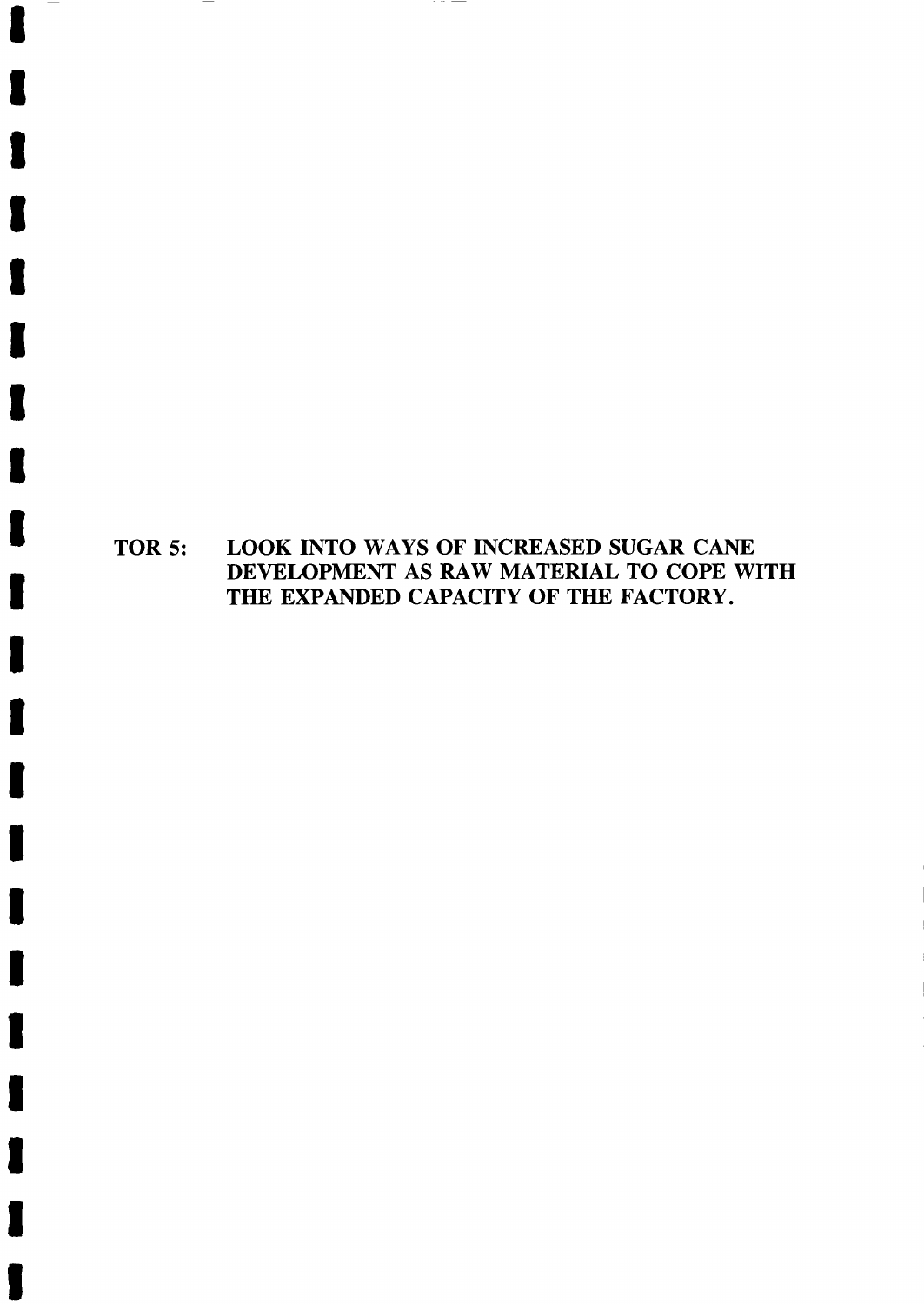#### 5.0 TOR 5: PROPOSED SUGAR CANE DEYELOPMENT PROGRAMME

I

I

I

I

I

t

T

I

t

t

t

T

T

t

t

Ļ

I

t

T

T

I

- 5.1 At the time of compiling this Report, the area under cane was 17,000 Ha of which 14,000 Ha were in the outgrower's zone and 3,000 Ha in the Company's Nucleus Estate. Assuming an average sugarcane yield of 70 tons/ha, about 28,000 hectares of cane will be needed by the Company to be able to have enough cane to operate at 7,000 TCD continuously for about 260 days per annum. This demand will require additional land development of about 11,000 hectares. During its visit to Bungoma District, the Committee was assured that there is enough additional land to meet this requirement. To realize this overall development programme, attention must be given to the procurement of agricultural equipment. However the Committee observed that under Phase I and II, the management in 1990/91 decided to procure agricultural equipment which the Committee finds absolutely inappropriate. Vanguard tractor and trailer units manufactured in the United States of America, were delivered to the factory without considering the following factors:-
	- (i) The Tractor/Trailer Unit weight of about 14 tons (without cane load of about l0 tons) was absolutely incompatible with the type and size of feeder road in Nzoia. Their usage resulted in actual destruction of these roads.
	- (ii) The machinery cannot be used to haul cane across the existing small narrow bridges;
	- $(iii)$  Due to factors  $(i)$  and  $(ii)$  above, the machinery's usefulness in hauling cane from the interior cane fields is hampered. This has led to under-utilization of the machinery.
	- (iv) The Vanguard tractors have a gear system which is electronic, as opposed to the conventional mechanical gear system. There are no trained mechanics to handle this. Spare parts are not available locally. The unit price of the electronic gear system as quoted recently, ex-USA, is Kshs. 400,000.
	- (v) The back-up service is non-existent as there are no local agents in Kenya. As <sup>a</sup> result minor mechanical and electronic faults are not attended to, hence the majority of the Vanguard tractors are now lying idle at the factory/agricultural machinery yard.
	- (vil The weigh-bridge could not accommodate the Vanguard tractors/Trailers owing to their huge size. This caused additional expenditure in expanding the weighbridge.
	- (vii) Training of the local members of staff to operate the tractors was altogether overlooked.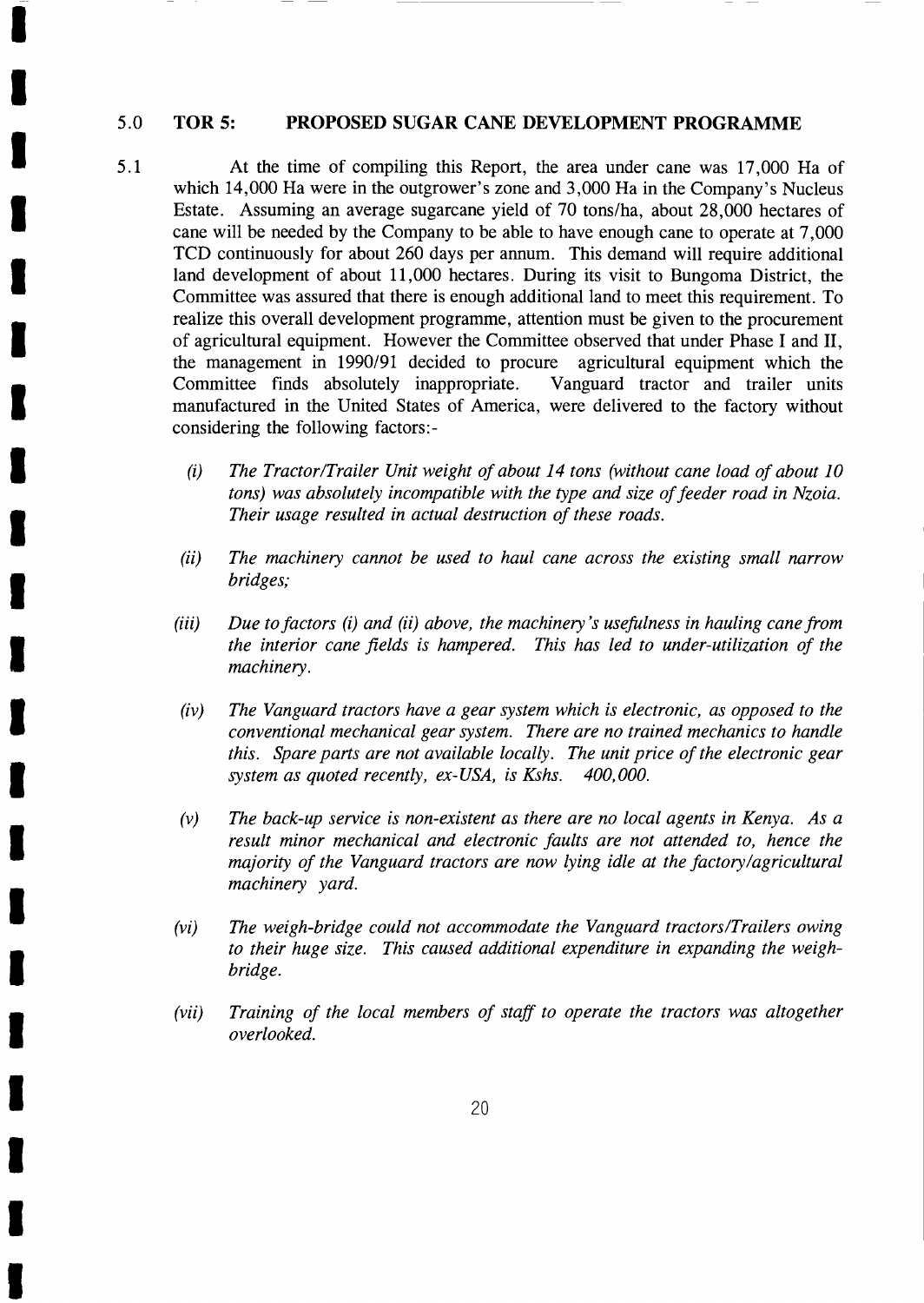All these factors render this equipment mechanically inappropriate, and financially and economically unviable. The Committee was not surprised therefore that previous efforts to dispose of some of the units on-as-is-basis proved futile.

T

T

I

T

5.2

I

T

T

I

t

I

T

T

t

I

I

Ļ

I

I

T

T

T

While taking cognisance of the above, the Committee strongly recommends that, in order to avoid repetition of the past mistakes, it is imperative that appropriate agricultural machinery and equipment with tested and proven performance in our local environment are procured for the completion of the project. In addition to the aforegoing, the necessary development of the support infrastructure, including improvement of the existing road network will have to be undertaken in addition to the creation of new bridges etc. This will further entail improvement of research on overall cane development. During this Committee's interaction with Government officers and outgrowers representatives in the District, it was clear that farmers were very enthusiastic to grow more cane if only the right signals are given. In view of the substantial amount of land to be put under cultivation, it is necessary that farmers' credit facilities should be enhanced. This may be achieved through the Sugar Development Fund or any other sources considered more appropriate. The Committee feels that the expansion of the factory capacity through a rehabilitated and expanded programme as discussed under TOR 4 above must be appropriately and timely synchronized with the cane availability. This is important to avoid a situation where the factory has the capacity without the corresponding raw materials and vice-versa as has been experienced in the past.

In conclusion, therefore, the Committee is of the strong view that the three major factors i.e cane availability, cane haulage with the necessary infrastructure and the factory's technological capacity must be handled concurrently and be conceived as one complete package.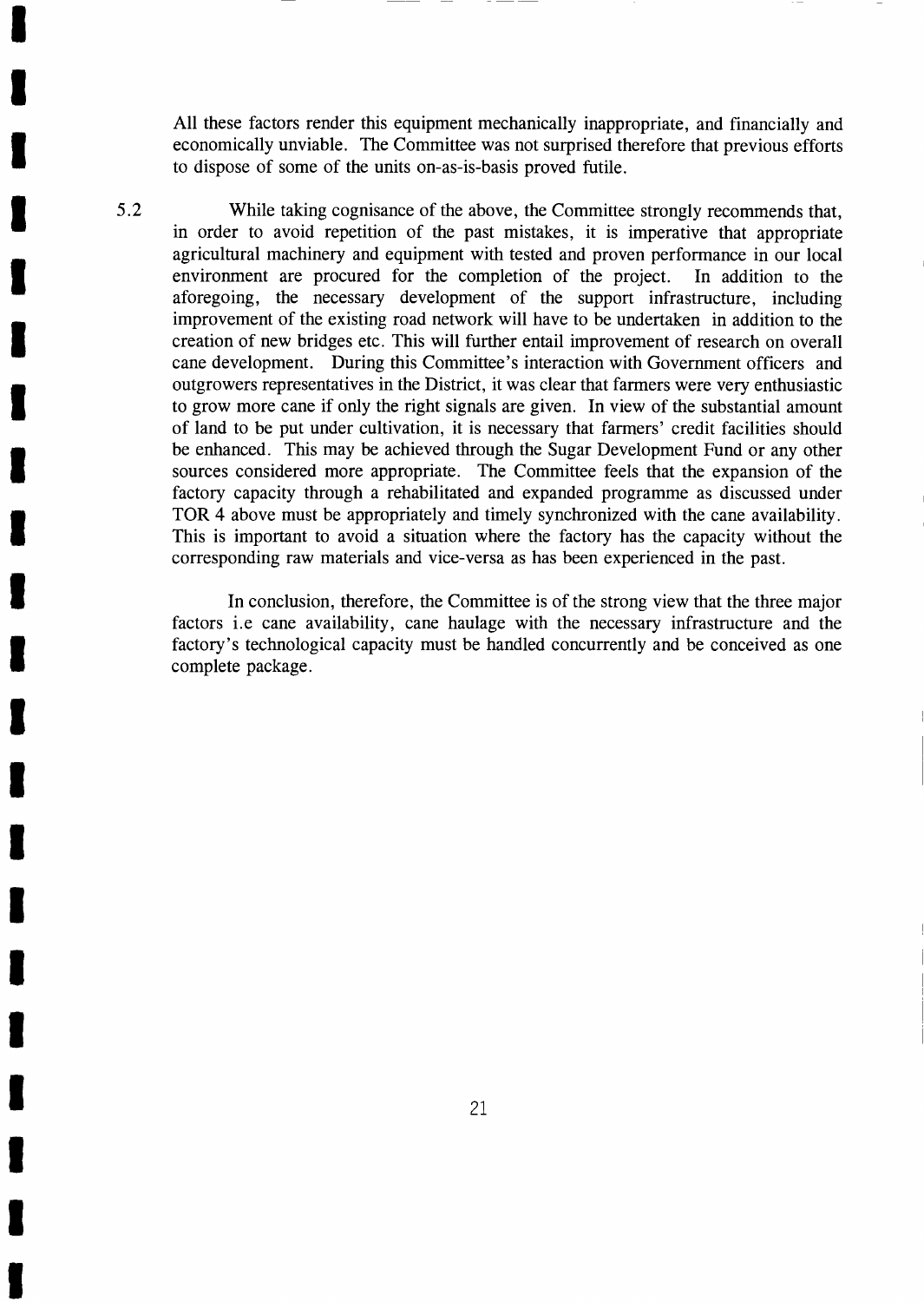TOR 6: INVESTIGATE DELAYS IN PAYMENTS TO FARMERS AND HOW TO SOLVE THE MATTER IN LINE WITH THE CONTRACTUAL UNDERTAKINGS.

\_\_\_\_\_\_

T

 $-$ 

 $\overline{\phantom{a}}$  $\overbrace{\hspace{25mm}}^{}$ 

t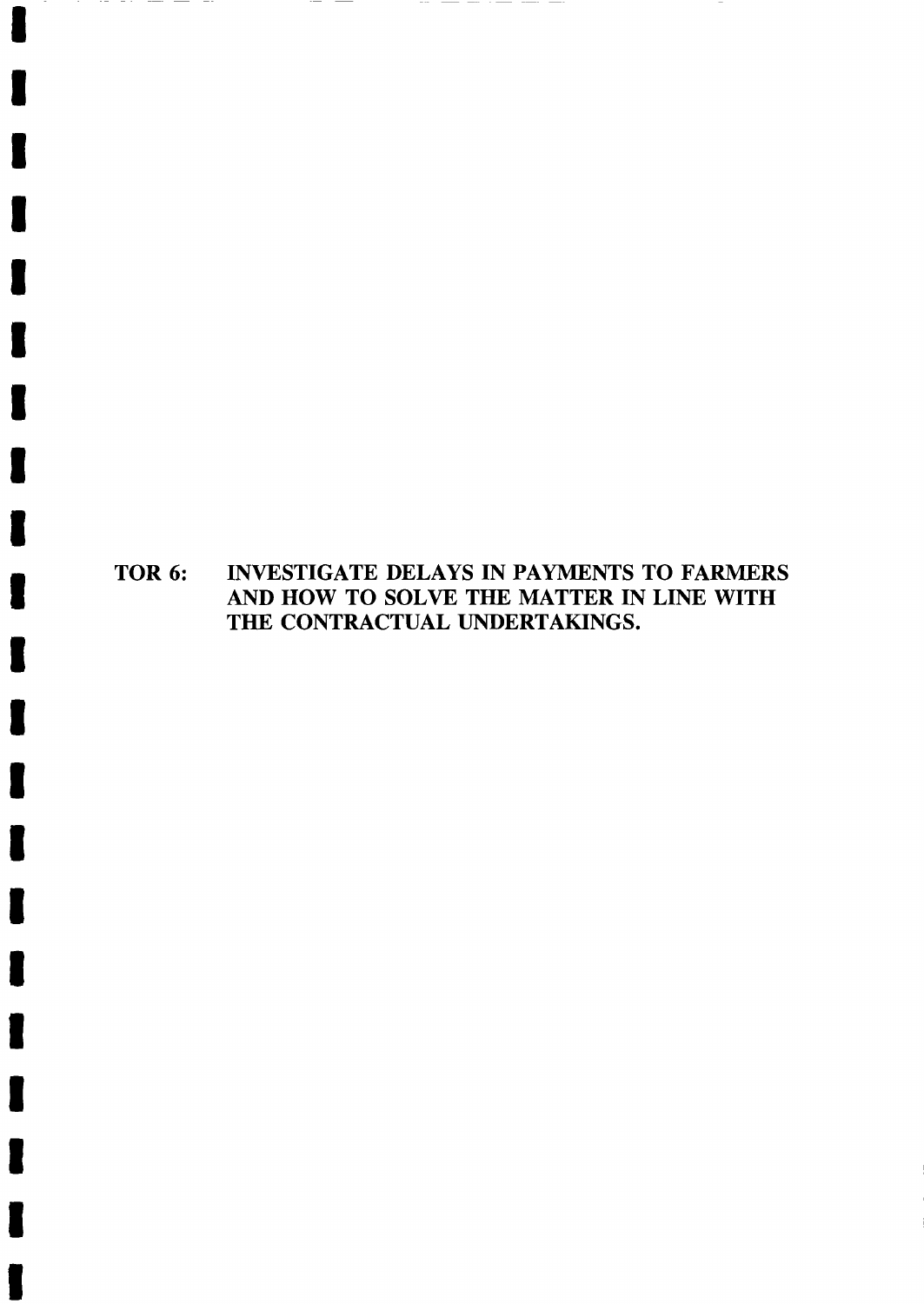#### 6.0 TOR 6: DELAYED PAYMENTS TO FARMERS

I

T

I

t

I

T

T

I

I

I

T

T

I

T

t

t

t

T

t

T

- 6.1 The factory from its inception has had varied operational and financial problems. These have led to production below the break-even-point. As a result, this has affected revenue realization. The debt situation of the Company from inception has made it difficult for the Company to operate profitably consequently, the Company's management has had problems in adequately meeting expenditure commitments as they fall due. Payment to farmers is a competing item in the allocation of the inadequate cashflow of the Company. The Committee noted that there appeared to be less priority attached to payments to cane farmers as compared to payments in favour of other commitments. The comparative value of sugar sales visa-vis the cane cost reflects such a poor overall performance that it will need a complete operational overhaul for the Company to be able to service farmers' debt promptly. For example, in 1993194, the net sales of sugar amounted to Kshs. 695,328,136 while the cost of sugar cane alone used was Kshs. 460,521,484. With this scenario, it is obviously difficult to meet the farmers' obligations especially when other demands on the cash available have also to be met.
- As at 30th June, 1995, the outstanding debt due to farmers was Kshs. 296.9 million - and this dates back to July 1994. The contract between the cane outgrowers and NSC stipulates among other things that a farmer has to be paid for his cane within 30 days after harvest. This, therefore, shows very clearly that the Company is in perpetual breach of its contractual obligations to the outgrowers. 6.2
- Having appreciated the totality of the problems facing this Company, the Committee is of the view that payments to farmers cannot be handled singularly. This serious problem must be addressed to within the wider context of the total improved factory operations, financial management and restructuring of the Company. 6.3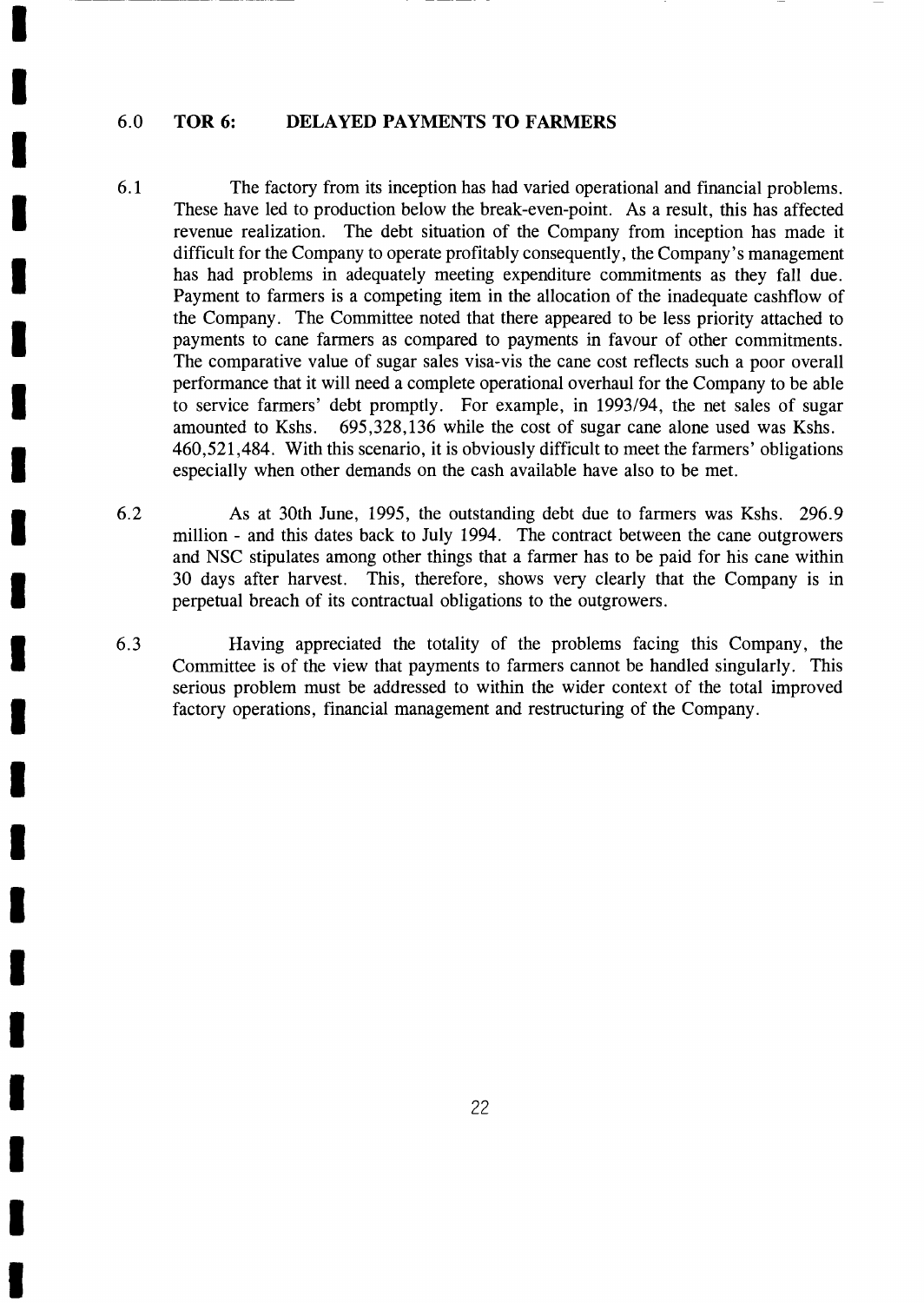TOR 7: SUGGEST WAYS OF RESTRUCTURING THE FINANCIAL POSITION OF THE COMPANY PARTICULARLY IN REGARD TO THE LOANS PORTFOLIO.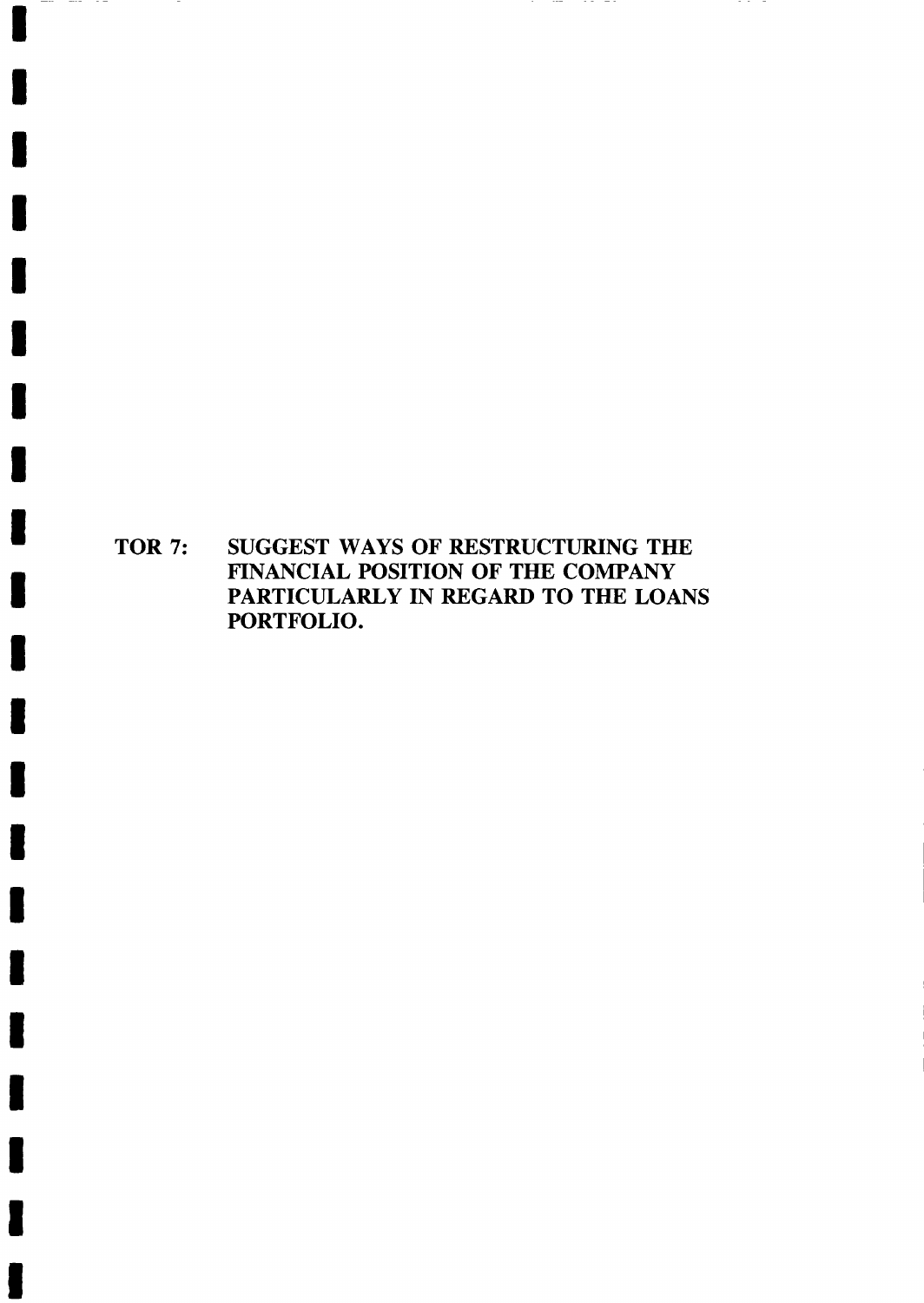#### 7.0: TOR 7: FINANCIAL RESTRUCTURING OF THE COMPANY

- 7.1 Nzoia Sugar Company is currently insolvent in that the Company is completely unable to meet its financial obligations as they fall due. Current liabilities completely out weigh current assets and the Company has made losses year after year since inception. Current accumulated losses have soared to Kshs. 3.5 billion (as at 31st March, 1995), consequently, these losses have completely wiped out the shareholders' funds resulting in a negative position of Kshs. 2.6 billion. The Company's long term loans and accrued interest have reached Kshs. 6.64 billion. The overdraft with the National Bank of Kenya has reached Kshs. 753 million. This level of overdraft is excessive given the overall poor perfornance of the Company. The project was financed with too much debt and little injection of equity which led to the poor gearing of the project in the initial stage. Currently, the Company's gearing ratio is beyond the acceptable commercial limits. In addition to this, dues to creditors including cane farmers have reached Kshs. 634.3 million. Of these, farmers are owed Kshs. 296.9 million in arrears dating as far back as July, 1994.
- The Committee noted that the situation has been addressed by the Government over the years without reaching a satisfactory conclusion. As at 22nd Augast, 1994 it was considered by the Government that the financial restructuring of the Company may not be meaningful due to the uncertainties surrounding the future of the Company's expansion programme. Instead, privatization of the whole sugar industry (Nzoia Sugar Company included) was considered by the Government. This, notwithstanding, the Committee is of the view that Nzoia Sugar Company's performance calls for the financial restructuring of the Company and render it ultimately a viable enterprise. 7.2
- Overall, Nzoia Sugar Company plays a very important socio-economic role in terms of:- 7.3
	- (a) Rural industrialization

T

I

T

T

T

T

t

T

T

T

I

t

T

I

T

T

t

T

I

T

I

- (b) Employment creation
- (c) Income generation
- (d) Improvement of the living standards of the area
- (e) Improvement of health and education standards and facilities
- $(f)$ Injection of cash into the economy
- (g) Contribution to the Exchequer in the form of duties and taxes.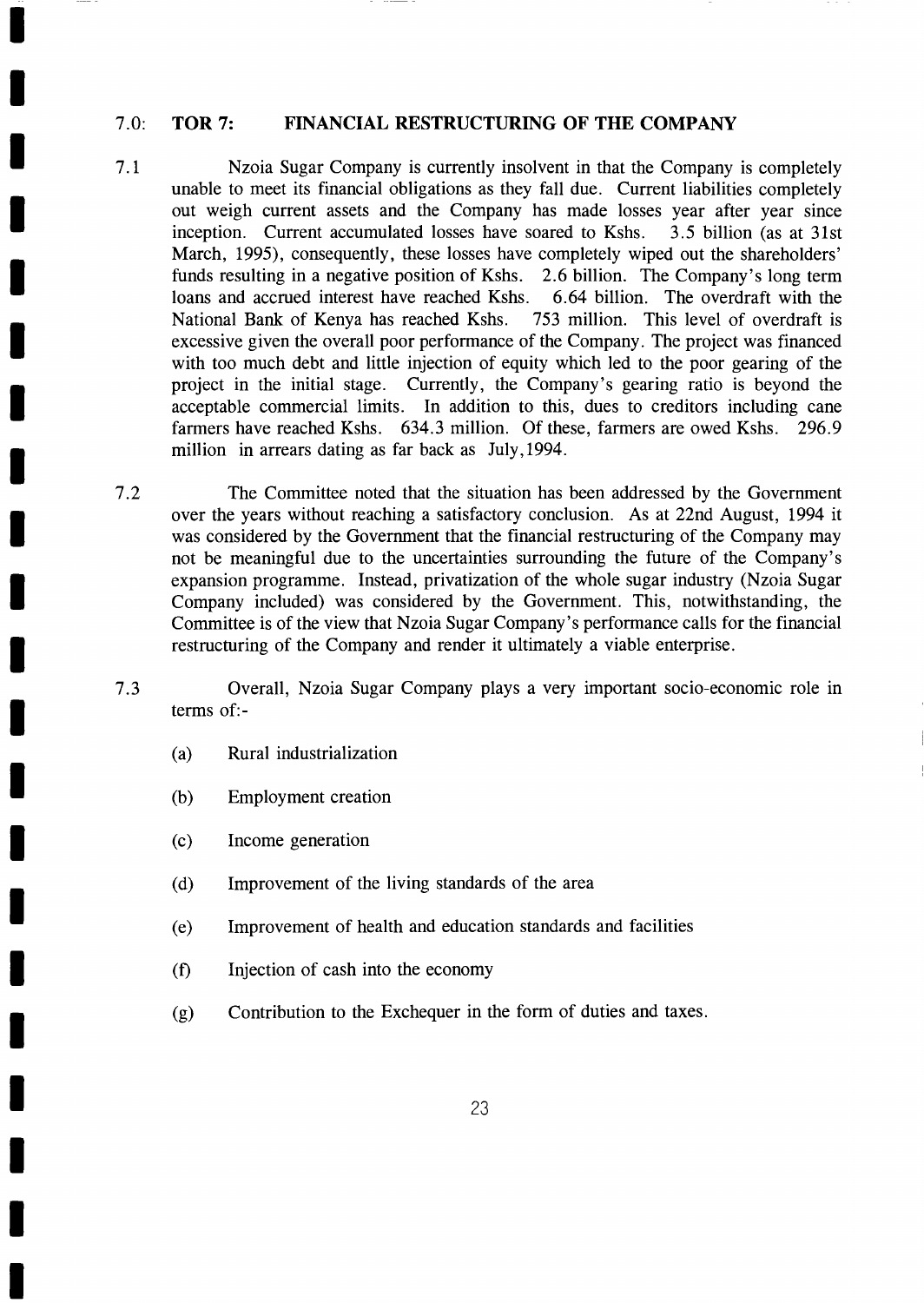In terms of public investments, Nzoia Sugar Company is among the leading enterprises in Western Province and its consequential political dimensions cannot therefore be overlooked. Considering the agronomic and climatic advantages of the area in terms of sugarcane growing, Nzoia sugar zone is rated the best in the whole country. It is inconceivable, therefore, that such a well endowed enterprise can be abandoned altogether for anything else. The Committee cannot visualize any better alternative enterprise. It should not be forgotten that in Kenya in 1995 the estimated consumption of sugar is in the region of 580,000 MT per annum against the estimated production of about 400,000 MT per annum, leaving a deficit of 180,000 MT. At current prices, in order to meet the shortfall, the country is losing the scarce foreign exchange to the tune of Kshs. 6.12 billion per annum to import sugar.

- 7.4 The Associated Sugar Company, Ramisi of the Coast Province, was closed in April, 1988. Experience shows that such collapse of a rural enterprise has adverse socioeconomic and socio-political consequences and any repeat of such abandonment should be avoided at all costs. It is a well known fact that there is a great public demand that the factory (Ramisi) be revived. With the increasing population and the consequential rise in demand for sugar consumption therefore, priority should be given to the improvement of the existing sugar industrial enterprises. Towards this goal, the survival of Nzoia Sugar Company must be accorded top priority, for the current and future generations.
- There are four (4) critical areas which must be addressed to bring Nzoia Sugar Company to a viable commercial level of operation. These include:- 7.5
	- (a) Working capital,

I

T

T

T

I

I

T

T

I

t

I

I

T

I

I

T

t

t

I

T

I

- (b) Cane development,
- (c) Factory rehabilitation and expansion, and
- (d) Loans portfolio.

### <sup>7</sup>,5.1 WORKING CAPITAL

The unaudited Company's balance sheet as at 2nd April, 1995 shows a negative working capital to the tune of Kshs. 3,340,531,567. Obviously this magnitude of negative working capital must be corrected. The Committee therefore proposes that there should be an increase in the authorized share capital from the existing Kshs. <sup>600</sup> million to adequate levels to be subsequently determined in order to generate the needed working capital. This should be subscribed over a reasonable period of time. The Committee also observed that the current authorized share capital amounts to Kshs. 600 million out of which only Kshs. 532 million have been paid up leaving a balance of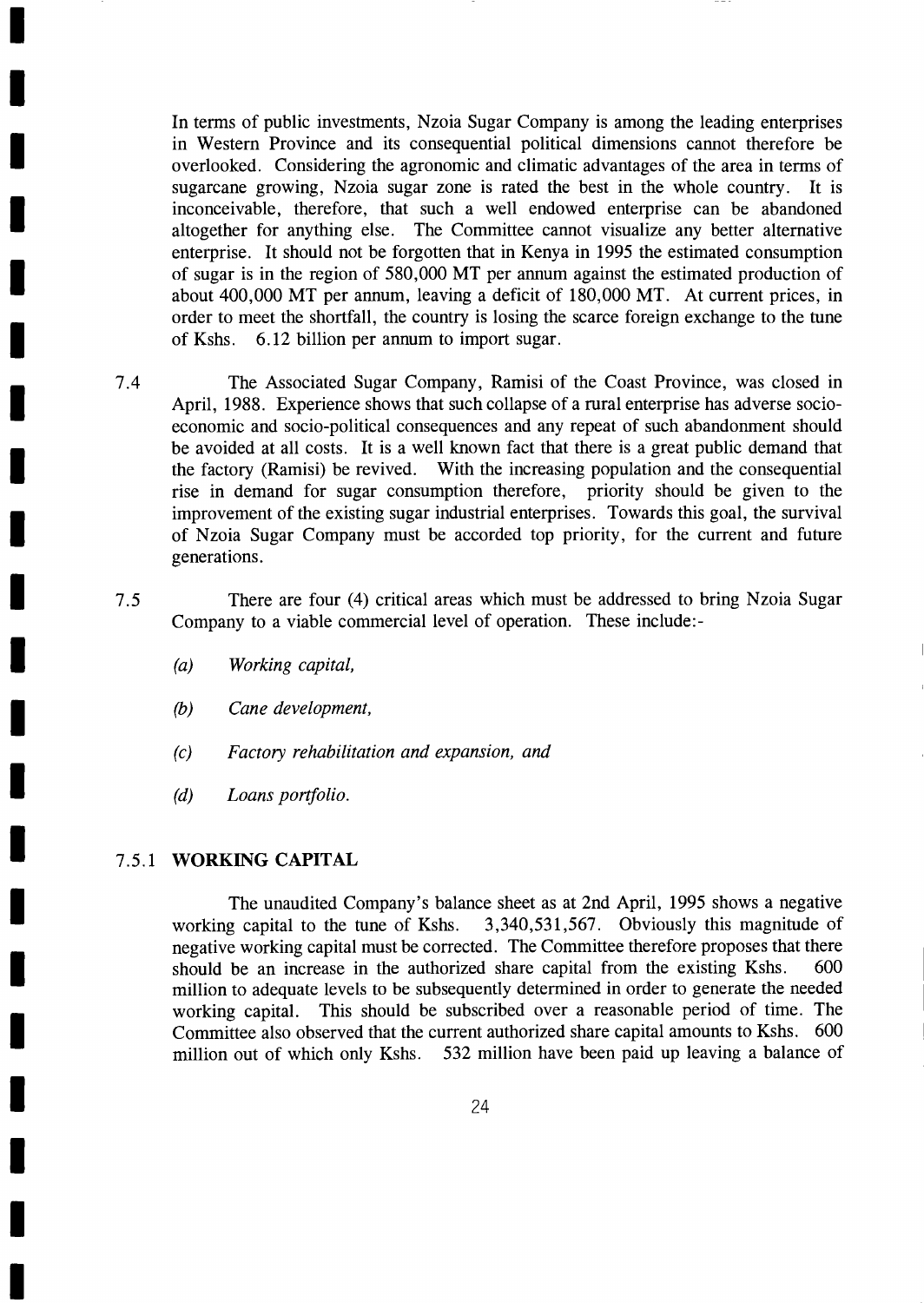Kshs. 68 million as unpaid share capital by the Government. There is therefore urgent need for the Government to pay up the outstanding call-up share subscription.

In view of the current Government policy of divestiture as stated in the Policy Framework Paper of 1992 and revised in October, 1994, it is not feasible that the Government will continue to be the effective majority shareholder. Consequently, this Committee is of the view that the Government should in the first instance, intervene and facilitate the urgently required cleaning-up of the Company's balance sheet to make it a bankable document. Along these lines, the Government should continue its equity participation and inject the necessary working capital as already recommended and address itself positively to the current loans' burden. At the same time the Government should consider inviting local and off-shore equity participants after this clean up exercise. It is the view of this Committee that implementation of the above proposals will be in the right direction towards realization of the long term policy goal of privatization of the Company.

## 7.5.2 CANE DEVELOPMENT

T

I

I

I

I

I

t

I

T

I

I

I

I

t

I

|<br>|

I

I

I

I

I

The detailed aspects of cane development have already been discussed under TOR NO.5. With regard to the necessary financial requirements, it will be necessary to provide, at current prices, funding for:-

- (i) Cane development at the cost of Kshs.  $\,$  165 million per annum for the next 3 successive years totaling to Kshs. 495. Million. These funds are expected to develop an additional  $11,000$  Ha of cane which will yield adequate cane to supply the expanded factory's capacity up to  $7,000$  TCD.
- $(ii)$ Agricultural equipment for both land development and cane haulage at the cost of Kshs. 99 million per annum spread over the next 3 successive vears 99 million per annum spread over the next  $\beta$  successive years (amounting to Kshs. 297 million).
- (iii) Road improvements and the associated infrastructure at the estimated cost of Kshs. 12 million per annum for the next 3 successive years totaling to Kshs. 36 million.

In total, it is initially estimated that Kshs. 828 million would be required for cane development to match up the envisaged expansion of the factory's capacity upto 7,000 TCD.

### <sup>7</sup>.5.3 FACTORY REHABILITATION AND EXPANSION

For the factory rehabilitation and expansion, it will be prudent to acquire the services of competent engineering consultants to verify and determine the necessary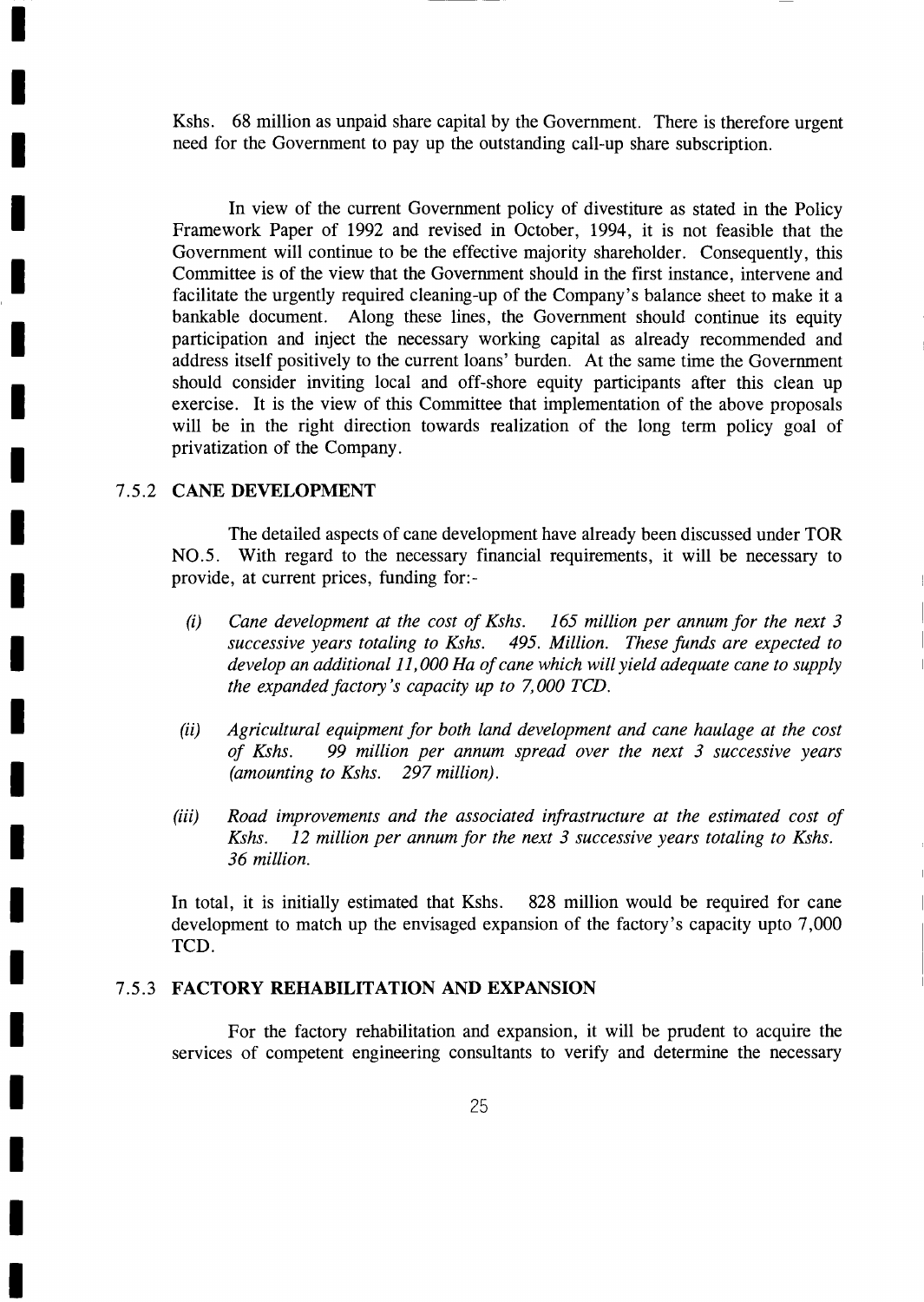estimated cost for completion of the rehabilitation and expansion to the expected factory capacity. The Committee is least qualified to cost this area however, at the moment, it is estimated by NSC that this would cost about Kshs. 1.012 billion.

## I 7 .s.4 LoAN PoRrFoLro

t

T

t

T

I

I

T

I

t

I

I

I

t

I

I

T

I

T

as follows:-The Committee noted that the Company is heavily indebted both internally and externally

- (i) Long term loans Kshs. 6.54 billion
- (ii) Bank Overdrafi Kshs. 0.175 billion
- (iii) Other creditors including cane farmers, Kshs. 0.634 billion.

These total to Kshs. 7.35 billion on loan portfolio. Of the long-term loans i.e (i) above the details are as follows:-

| <b>INTERNATIONAL LENDERS (Kshs.)</b> |                                     |                         |                    |  |
|--------------------------------------|-------------------------------------|-------------------------|--------------------|--|
| <b>LENDER</b>                        | PRINCIPAL SUM                       | <b>INTEREST ACCRUED</b> | <b>TOTAL (KSH)</b> |  |
| 1. EXIM BANK<br>(PHASE 1 &II)        | 3,231,543,057                       | 421,904,015             | 3,653,447,072      |  |
| 2. OPEC                              | 17,109,358                          | 12,603,885              | 29,713,243         |  |
| 3. EADB                              | 179,737,461                         | 61,710,716              | 241,448,177        |  |
| <b>SUB TOTAL</b>                     | 3,428,389,876                       | 496,218,616             | 3,924,608,492      |  |
| <b>LOCAL LENDERS (Kshs.)</b>         |                                     |                         |                    |  |
| <b>LENDER</b>                        | <b>PRINCIPAL SUM</b>                | <b>INTEREST</b>         | <b>TOTAL LOAN</b>  |  |
| 1. NBK                               | 121,258,157                         |                         | 121,258,157        |  |
| $2.$ IDB                             | 15,088,266                          | 1,626,521               | 16,714,787         |  |
| $3.$ MoF                             | 1,451,707,185                       | 339,078,869             | 1,790,786,054      |  |
| 4. MoA                               | 170,482,657                         | 90, 124, 168            | 260,606,825        |  |
| 5. PBC                               | 178, 152, 185                       | 179,291,586             | 357,443,771        |  |
| 6. KSA (SDF)                         | 141,500,000                         | 33,000,000              | 174,500,000        |  |
| <b>SUB TOTAL</b>                     | 2,078,188,450                       | 643,121,144             | 2,721,309,594      |  |
|                                      | 6,645,918,086<br><b>GRAND TOTAL</b> |                         |                    |  |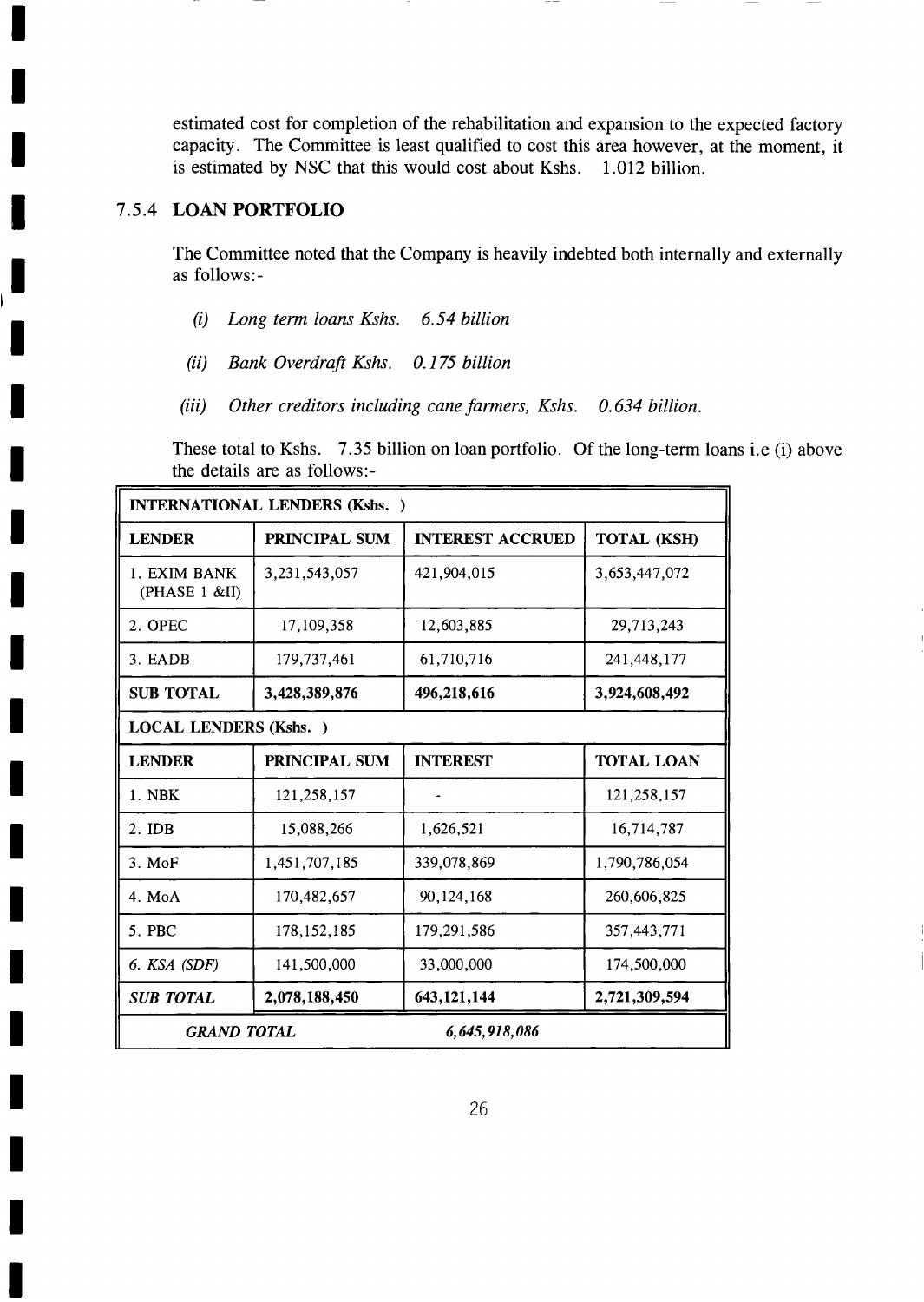(ii) The overdraft of Kshs.  $0.753$  billion includes NBK's compounding of its other loans to NSC to the overdraft account of the Company. The authorized Bank overdraft of the Company currently stands at Kshs. 175.5 million. Efforts are being made by the  $175.5$  million. Efforts are being made by the Company to convert the overdraft due to NBK to long term loan.

## (iii) OTHER CREDITORS (INCLUDING CANE FARMERS)

T

I

I

I

I

I

I

t

**.** 

| Œ            | <b>CREDITORS</b>            | Kshs.         |
|--------------|-----------------------------|---------------|
| $\mathbf{r}$ | NOCO (farmers)              | 296,865,316   |
|              | <b>Trade Creditors</b>      | 161, 307, 335 |
|              | <b>Statutory Deductions</b> | 163,272,858   |
| $\mathbf{r}$ | Others                      | 12,806,550    |
|              | <b>SUB TOTAL</b>            | 634,252,059   |
|              |                             |               |

After examining the current position of the loans, this Committee recommends as follows:-

- (i) All International loans be taken over by the Government.
- $(ii)$  All local Bank loans (NBK, IDB) be taken over by the Government.
- (iii) Government cash injection and loan serviced through Ministries of Finance and<br>Agriculture be written off. The full amount as at mid 1995, being Kshs. 1,712,392,879.
- $(iv)$  The farmers' arrears of Kshs. 296,865,316, the Post Bank Credit loan of Kshs. 649,517,501 to be met by NSC.  $178, 152, 185$  and the SDF (KSA) loan of Kshs.  $174, 500, 000$ ) all totaling to Kshs.

On the authorized Bank overdraft of Kshs. 175.5 million in addition to the other compounded loans from the NBK, the Committee recommends that these be taken over by the Government. As already explained, the excess should be appropriately reflected under local loans portfolio. This Committee strongly recommends that urgent action by the Government on these proposals be taken to stem escalation of the banks' interest.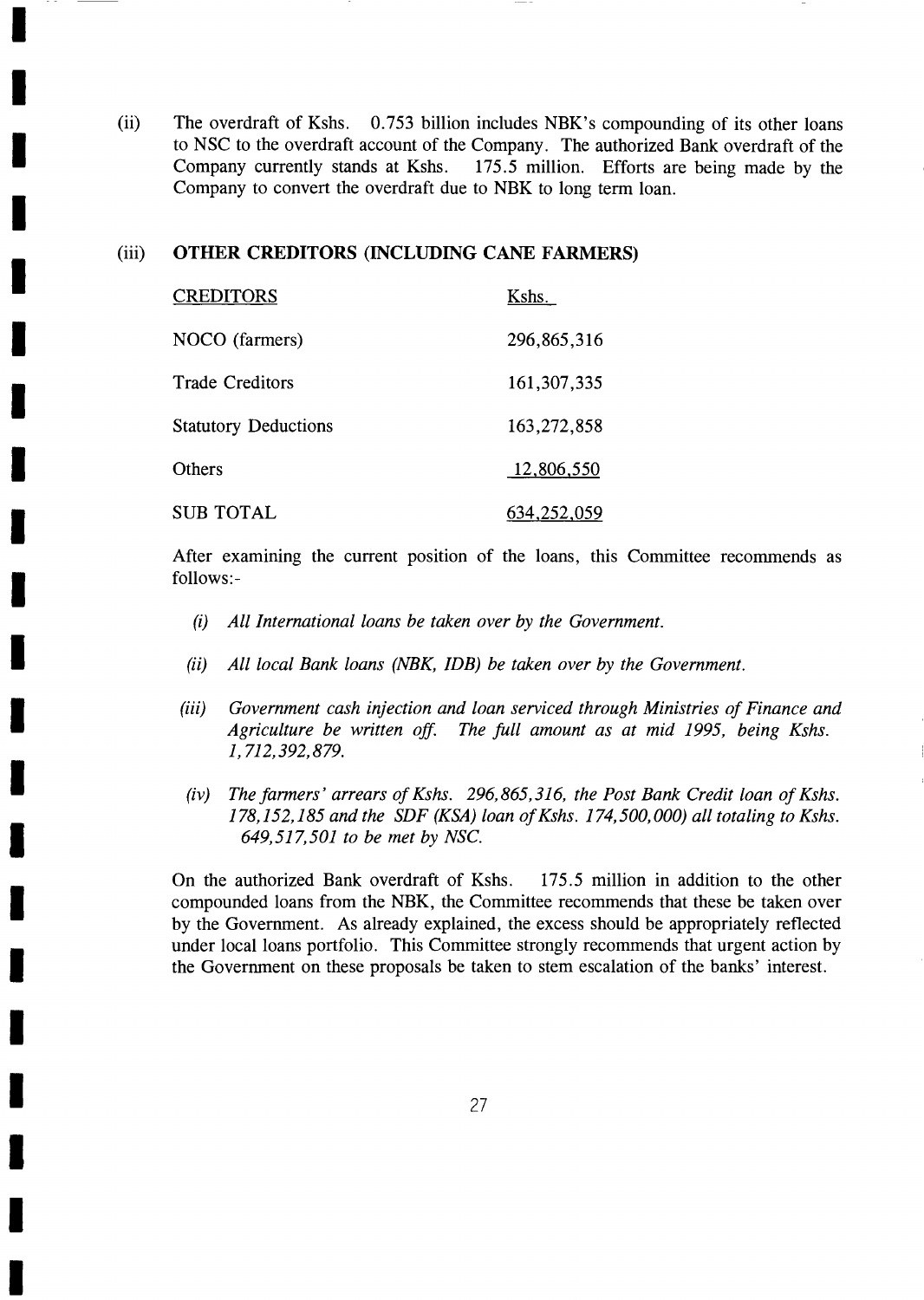TOR 8: INVESTIGATE THE FINANCIAL MISMANAGEMENT OF THE COMPANY WITH A VIEW TO INSTITUTING IMMEDIATE PROSECUTION AND RECOVERY OF THE MONEY. THIS IS PARTICULARLY IN RELATION TO PHASE I AND II FACTORY REHABILITATION AND EXPANSION.

 $\cdots$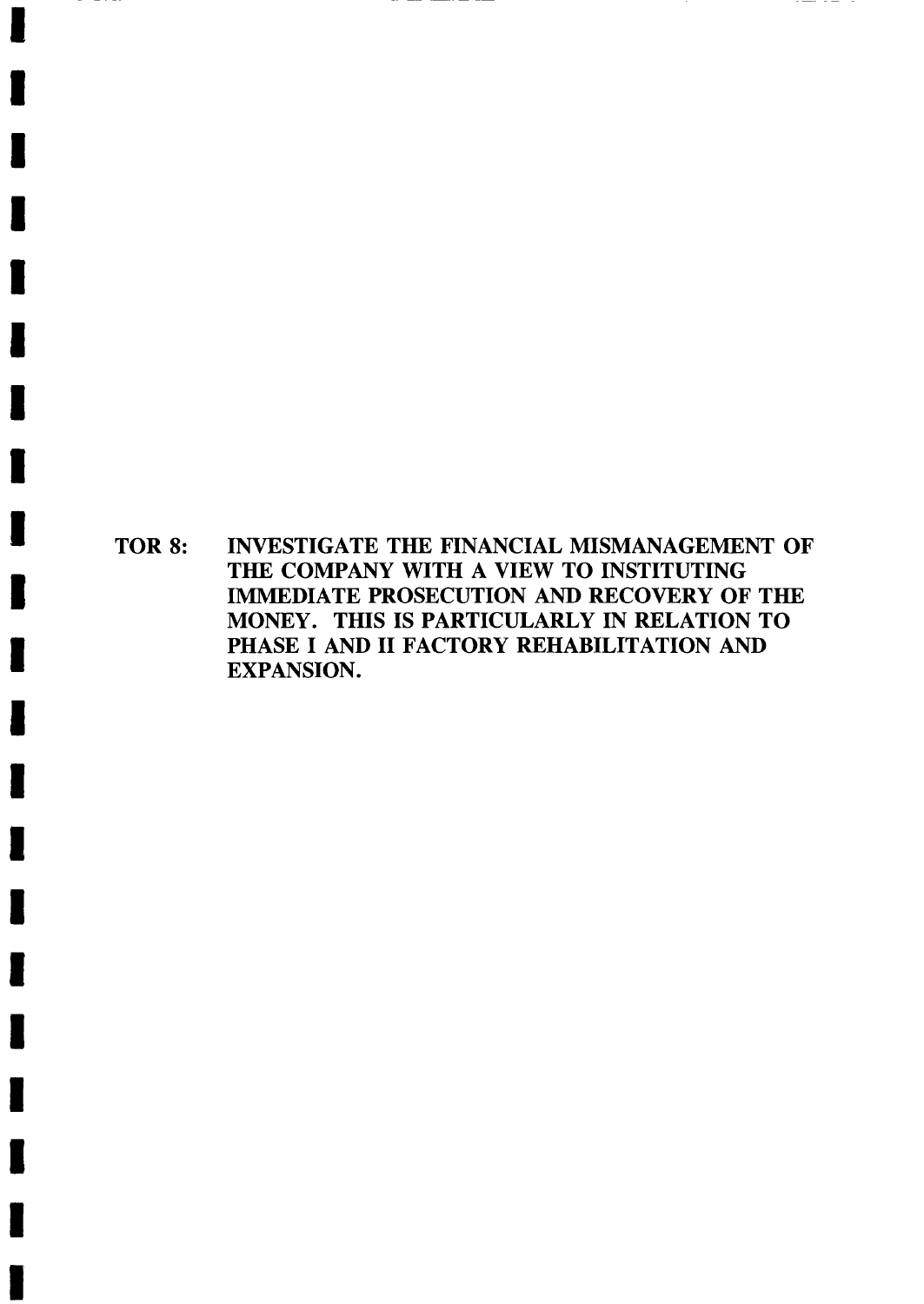#### 8.0 TOR 8: FINANCIAL MISMANAGEMENT

T

T

I

I

I

T

I

t

T

T

t

T

I

<u>s</u>

I

T

I

I

t

T

I

- 8.1 The Committee having scrutinized all the evidence available found this TOR difficult and delicate to handle. In order for prosecution to be contemplated, the element of criminality must be established. Management decisions which may appear to be wrong might not necessarily be criminal. In order to pin down an individual for prosecution, it is important to establish that the elements of a specific criminal offense exist. As already explained in previous paragraphs, Nzoia Sugar Company in itself acted as an end receiver of instructions from authorities external to itself. It is evident that key Government institutions were involved in the conceptualization and implementation of phases I & II Rehabilitation and expansions of Nzoia Sugar Company. Initially NSC referred its matters to the parent Ministry (Ministry of Agriculture). The Ministry of Agriculture referred matters of policy nature to the Office of the President, matters of financial nature to the Treasury and matters pertaining to legal aspects to the office of the Attorney-General.
- In most cases, this Committee was satisfied that the channelling of all matters relating to phases I and II Rehabilitation and expansion were appropriately adhered to by the Company. However, notwithstanding the above, there are certain matters that appear to have been done without recourse to the established procedures. On these matters, the Committee wishes to comment as follows:- 8.2
	- The Phase I Contract was signed by the pertinent parties before getting the necessary legal advice from the A-G.). This is an obvious anomaly but it appears possible that the necessary consultations within Government were done. (i)
	- (ii) The Phase I contract was signed before the capacity to raise the 15% down payment was confirmed. This led to a l6-month delay giving rise to escalation of the original project cost. (see para.l.9). This Committee feels that the Government machinery should have been more cautious.
	- The then Chairman and the Managing Director of the Company signed a contract variation price (TOR 3, para. 3.4) of US\$ 8,702,400 and Kshs.  $16,845,000$ without the necessary Government approvals. However when Mr. Eshitemi appeared before this Committee, he alleged that he had been directed to sign the the document by the Government. However no documentary evidence was availed to this Committee in support of this allegation. When summoned to appear before the Committee, the former Chairman Mr. Fredrick Wafula did not oblige. The Committee was not therefore able to receive comments on this matter from him. iii)

During his tenure of office the then Chairman failed to regularize his earlier signing of the contract price variation possibly to cover his exposure to scrutiny. Later in November 1994, Mr. Fredrick Wafula swore an affidavit in support of Arkel and to discredit NSC and the Kenya Government. By inference therefore,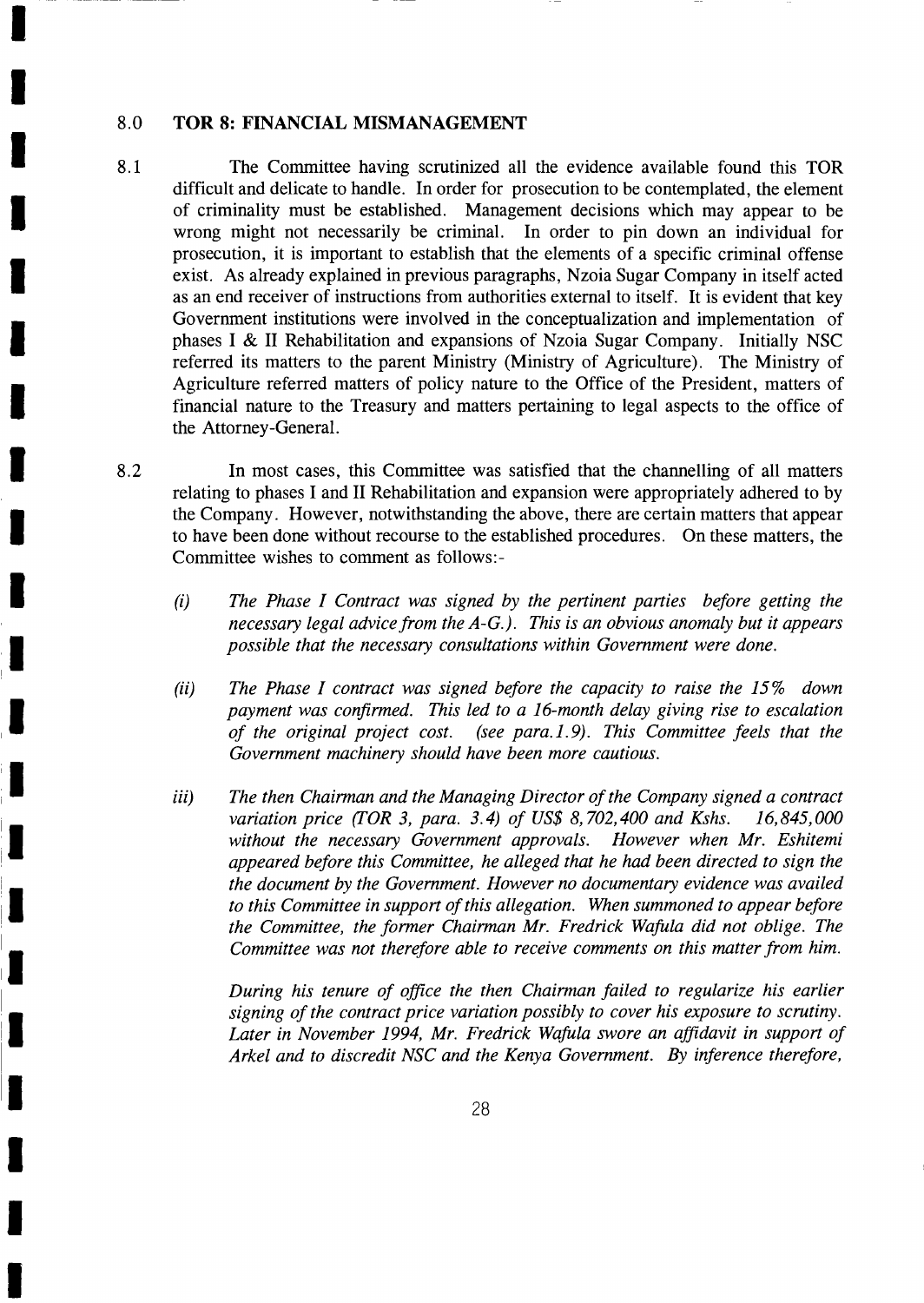the Committee is of the view that Mr. Wafula acted with fraudulent intentions.

T

T

T

I

I

**U** 

t

I

I

I

l

I

I

l,

l

t

I

t

T

T

I

 $(iv)$ The procurement of the agricultural machinery was definitely improper and unsuitable for the purpose. When he appeared before this Committee,  $Mr. F. T.$ Wabuke the then MD confirmed that he had personally visited the USA for the purpose of ascertaining the suitability of the machinery. The Contract purpose of ascertaining the suitability specifications with regard to the Horse Power was between 75 HP and 100 HP. Contrary to this Mr. Wabuke (who was responsible for Phase I implementation) placed an order leading to subsequent delivery of tractors of 146 HP whose unsuitability has already been discussed (see para. 5.1). Despite this unsuitability, the Company insisted on a re-order of similar machinery in Phase II expansion programme.

Mr. D.S. Eshitemi (who was responsible for Phase II implementation) appeared before the Committee and indicated that he saw nothing wrong with the tractors but denied having placed any order during the Phase II Expansion Programme. This Committee is of the view that the procurement of the tractors and their implements was improper. Both former Managing Directors failed to give this matter the necessary professional attention which it merited. They are, therefore, personally responsible for the resultant financial losses.

- $(v)$ During the early stages of the Phase I implementation, Arkel prepared an invoice for US\$ 675,084 for spare parts whose details were not submitted. The Managing Director declined to process the invoice contrary to instructions from the Chairman Mr. F. Wafula. Mr. Wabuke told this Committee that this was one of the reasons that led to his transfer from NSC to Mumias Sugar Company. The chairman ensured that invoices were promptly paid by the incoming MD. Both the spare parts and their records have not been produced for verification by the Committee. When Mr. Eshitemi appeared before this Committee, he stated that he could not recollect the pertinent details over this issue. This Committee recommends immediate police investigations with a view to ascertaining the truth of the matter and thereafier take the necessary action within the Law.
- (vi) In 1994, the Public Investment Committee observed that as per the contract for phase II project between Arkel and NSC, an escrow account was opened with a local bank and credited with Kshs. 19.2 million. It was not clear to this committee as to how much money passed through this account. Although the NSC management jointly with Arkel was a signatory to this account, the details regarding the transactions of this account would appear to have remained unknown to them. As the P.LC. noted during its sitting in 1994, M/s Busuru Consulting firm were paid Kshs. 7.0 million. The fee note against which this payment was made was not supported by the necessary certificate of completion at that stage. The PIC instructed the Chief Executive, NSC to submit all the necessary documents on the matter to the Auditor-General (Corporations) by 5th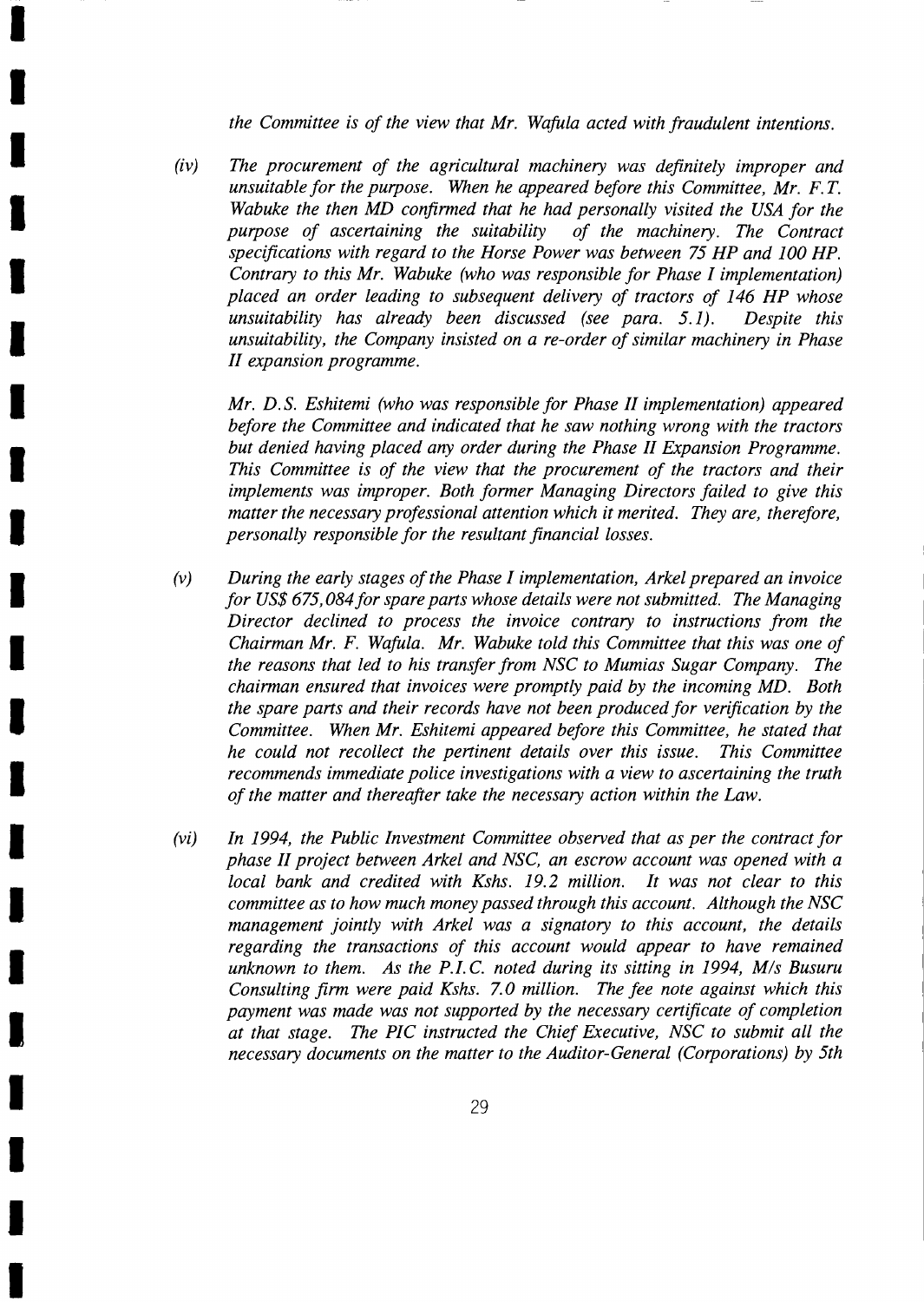November, 1994. By the time of compiling this report the IMC was informed that this information had not been provided to the Office of the Auditor-General (Corporations)

(vii) On 13th January 1993 Nzoia Sugar Company applied for a loan of Kshs. <sup>230</sup> Million to finance expansion operation of the Company from the Post Bank Credit. On 13th March 1993 a formal agreement was signed between the Company and the Post Bank Credit for Kshs. 300 Million. On 25th January 1993, Treasury issued a letter of awareness to Post Bank Credit giving "Treasury no objection" for the sum of Kshs. 230 million on terrns and conditions agreed between the bank and the NSC. Todate bank statements available indicate that the Company has withdrawn Kshs. 178,835,804.85. The following payments were made prior to signing of the agreement:-

| Date     | Cheque No.        | Amount (Kshs.) |
|----------|-------------------|----------------|
| 19/02/93 | <i>181801</i>     | 10,000,000     |
| 25/02/93 | 181802            | 10,000,000     |
| 22/03/93 | (Direct Transfer) | 12,402,525.60  |

The first two cheques were in favour of Post Bank Credit while the Direct Transfer was in favour of Wambugu & Co. Advocates as legal fees.

Afier signing the agreement, the following payments were made:-

| Date                 | Cheque No. | Amount (Kshs.)                                 |
|----------------------|------------|------------------------------------------------|
| 22/03/93             | 803        | 20,000,000                                     |
| 26/03/93<br>01/04/93 | 804<br>805 | 40,000,000<br>50,000,000                       |
| 15/04/93             | 806        | 30,000,000                                     |
| 18/05/93             | 807        | cancelled                                      |
| 18/05/93             | 808        | cancelled<br>but<br>leaf<br>cheque<br>missing. |
| 19/05/93             | 809        | 57,470,289*                                    |

\* not in Bank statement

I

I

I

I

t

T

I

I

t

I

t

t

t

T

I

I

I

I

I

t

I

Cheque No.181808 for Kshs. 57,470,289 payable to Arkel/NSC Escrow Account of Barclays Bank does not appear in the Bank Statement and the cheque leaf is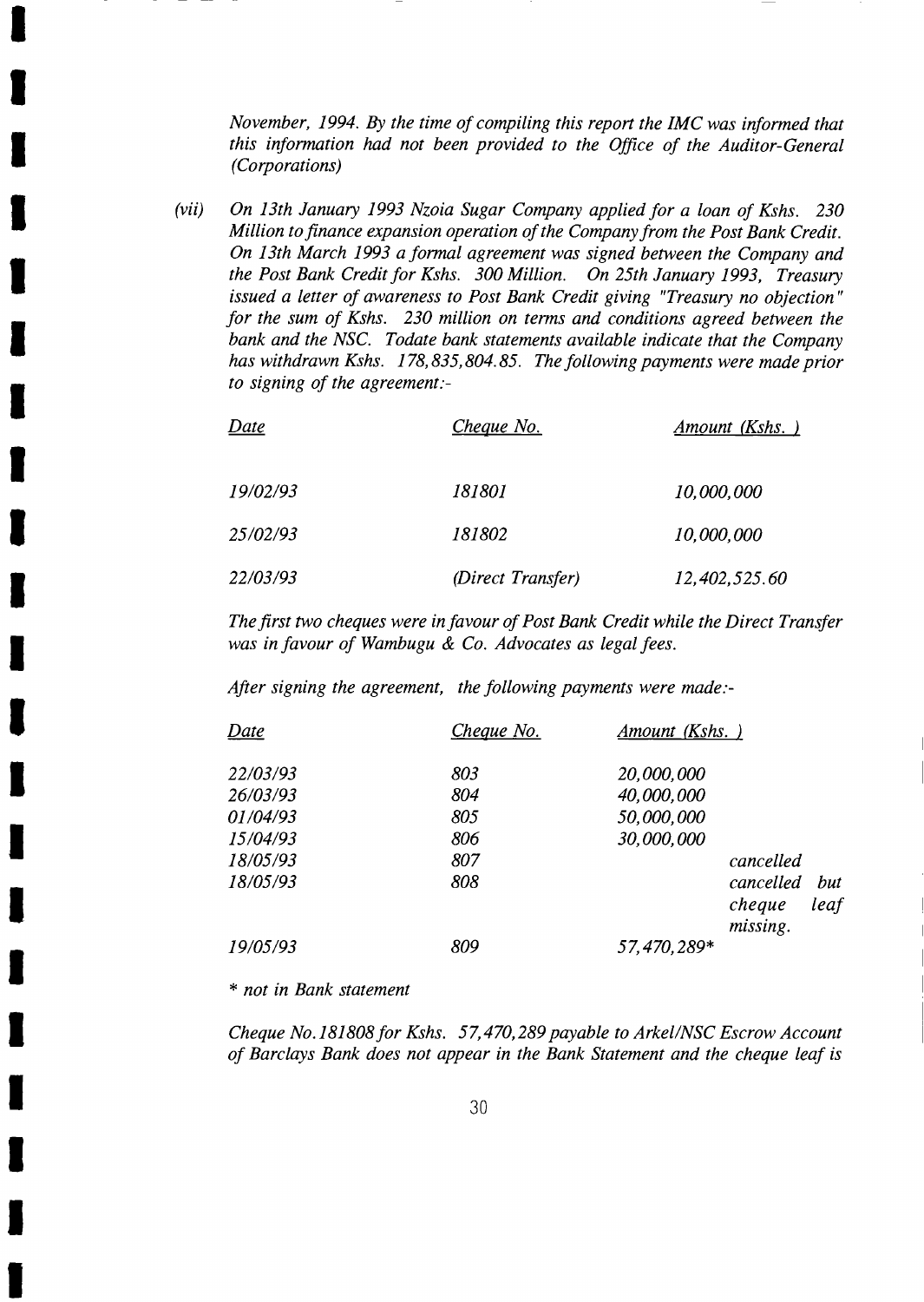missing. Cheque No.181809 of a similar amount is missing from the statement and<br>the cheque leaf is also missing from the cheque book. Except for cheque the cheque leaf is also missing from the cheque book. No.181804 paid to Arkel, the other cheques according to information available from the counter-foils were paid to Post Bank Credit. The Committee was unable to establish the rationale behind this mode of payment.

The Committee observed that both former Chief Executives of Nzoia Sugar Company (Mr. Wabuke and Mr. Eshitemi) including the acting Financial Controller appeared reluctant to give information regarding this Account. Given the nature of handling of this Bank account, the Committee is of the view that the matter should be handed over to the Police for further investigations.

The Committee recommends that:-

I

T

I

I

I

T

t

I

I

I

I

t

I

T

T

I

I

I

I

I

- (a) Police investigations be instituted in matters set out in paragraphs (iii),  $(v)$ ,  $(vi)$  and  $(vii)$
- (b) That the officials involved in the financial losses set out in paragraph (iv) herein be surcharged.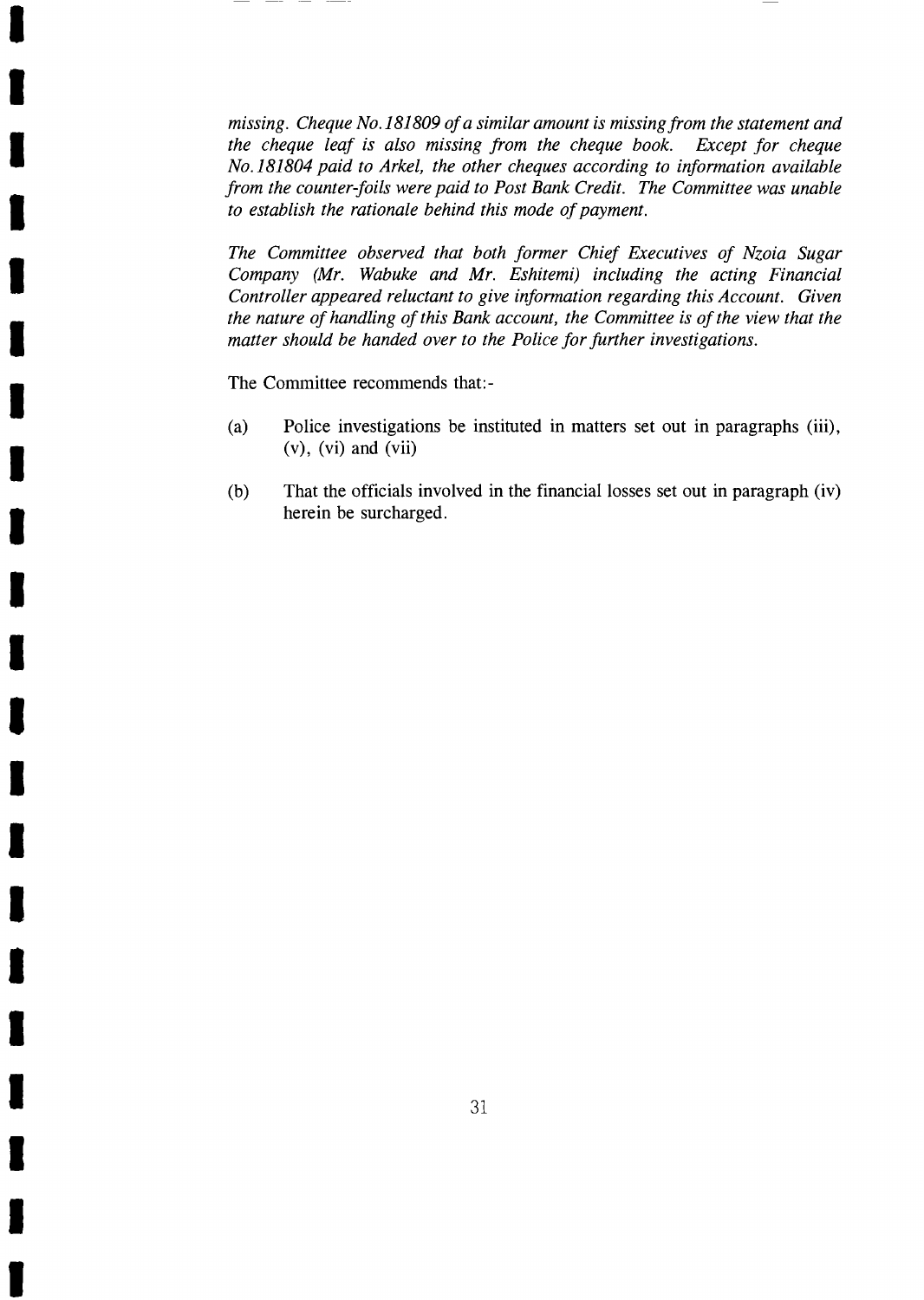TOR 9: INVESTIGATE THE CONTRACT VARIATION PRICE OF us\$8,702,400 AND KSHS.18,000,000 WHICH WAS DONE WITHOUT BOARD OF DIRECTOR'S APPROVAL.

 $\overline{\phantom{a}}$  $\overline{\phantom{a}}$   $-$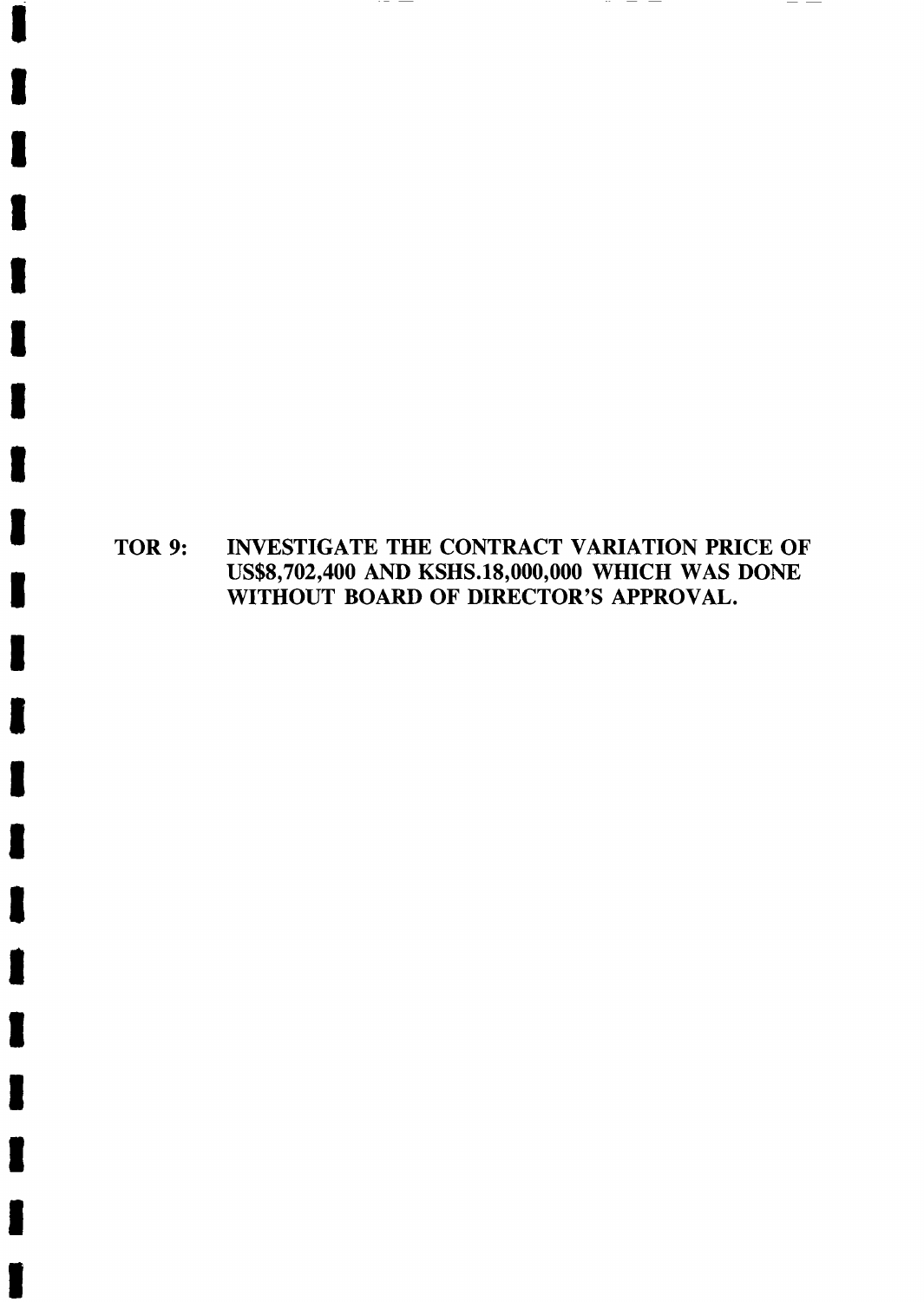## 9.0 TOR 9: VARIATION OF PHASE II CONTRACT PRICE

9.1 TOR 9: is appropriately covered under TOR 3: (Para 3.4) of this Report.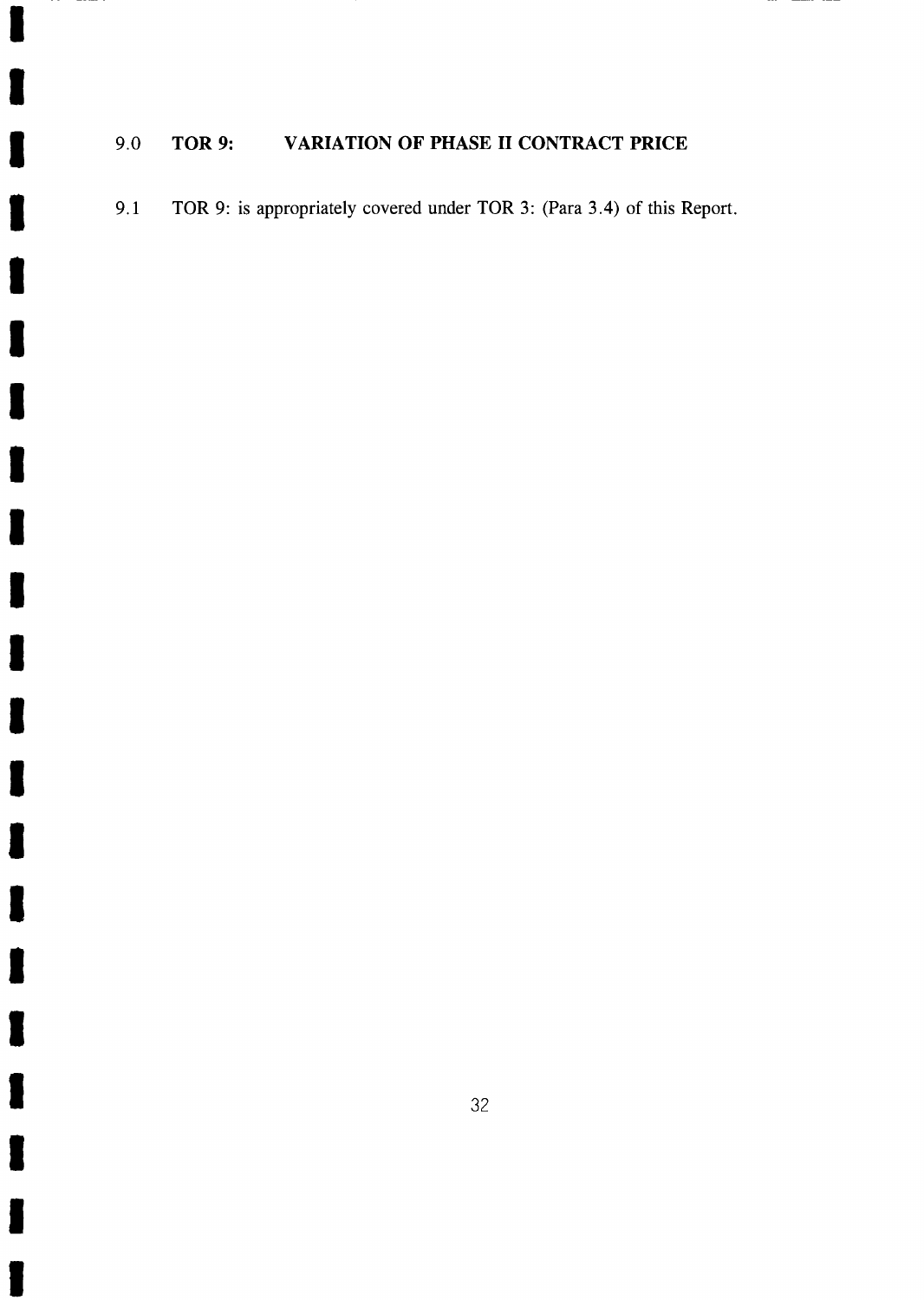# TOR 10: LOOK INTO ANY OTHER MATTERS THAT MIGHT HAYE CAUSED FINANCIAL AND ADMINISTRATION PROBLEMS FACING NZOIA SUGAR COMPANY.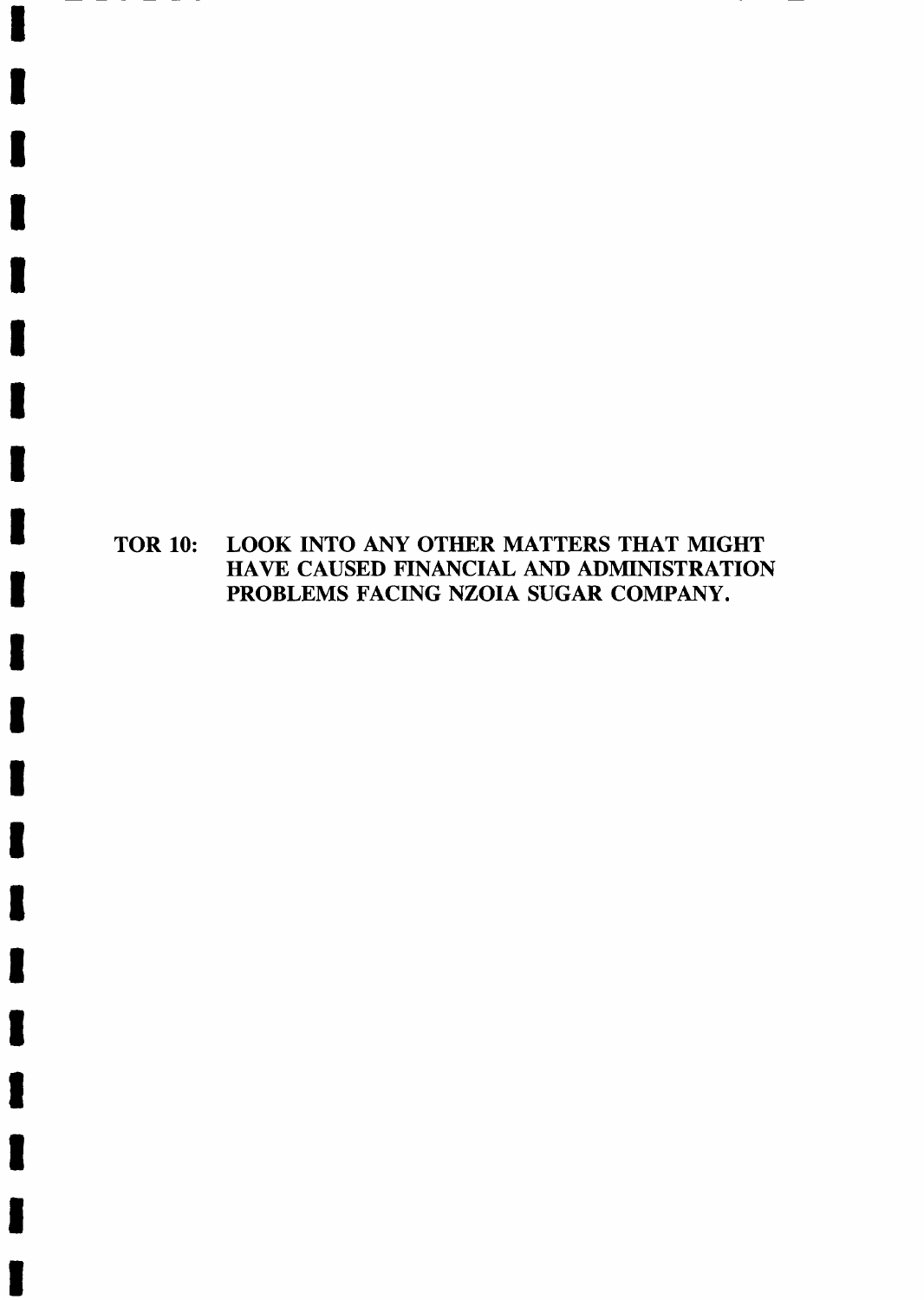#### 10.0 ToR 10: ANY OTHER FACTORS THAT HAVE CAUSED FINANCIAL AND MANAGEMENT PROBLEMS

- 10.1 NSC has faced a multiplicity of problems since inception which may be classified as follows:-
	- (a) Problems that are external to the Company, and
	- (b) Problems that are internal to the Company itself.

#### 10.1.1 External Factors

I

I

I

T

I

I

T

I

I

t

T

T

I

I

I

T

T

I

t

T

- (i) NSC was conceived as a purely commercial Public Enterprise but was by and large supervised by various Government institutions. Unlike a typical Public limited liability Company it has had to contend with typical Government bureaucracies.
- (ii) There has been high turnover of the Chairmen, the Chief Executives and the Directors to the detriment of the management of the Company. In most cases on their first appointment these persons have not had any requisite experience and qualifications in the sugar industry. They are also not retained long enough after gaining experience to serve the Company.
- (iii) The Permanent Secretaries who are the substantive Directors have delegated their responsibilities to their junior staff who may not be in a position to effectively articulate policy issues. These officers are also frequently changed. This Committee recommend that the Permanent Secretaries do attend in person Board meetings at least twice a year.
- (iv) Certain technical and administrative officers with known poor past performance in public enterprises have been recycled and imposed on sugar companies instead of being laid off altogether. This compounds the culture of bad management in addition to demotivating the existing staff. Nzoia Sugar Company has its unfair share of these postings in the departments of finance, factory management and general administration. This scenario needs to be reviewed.
- (v) The Company has employed excess staff who are of dubious credentials because of political and other connections. There is currently excess establishment which is above the approved levels and this burdens the Company's payroll. Sometimes these employees have joined the Company with salaries personal to themselves which they would not have otherwise merited.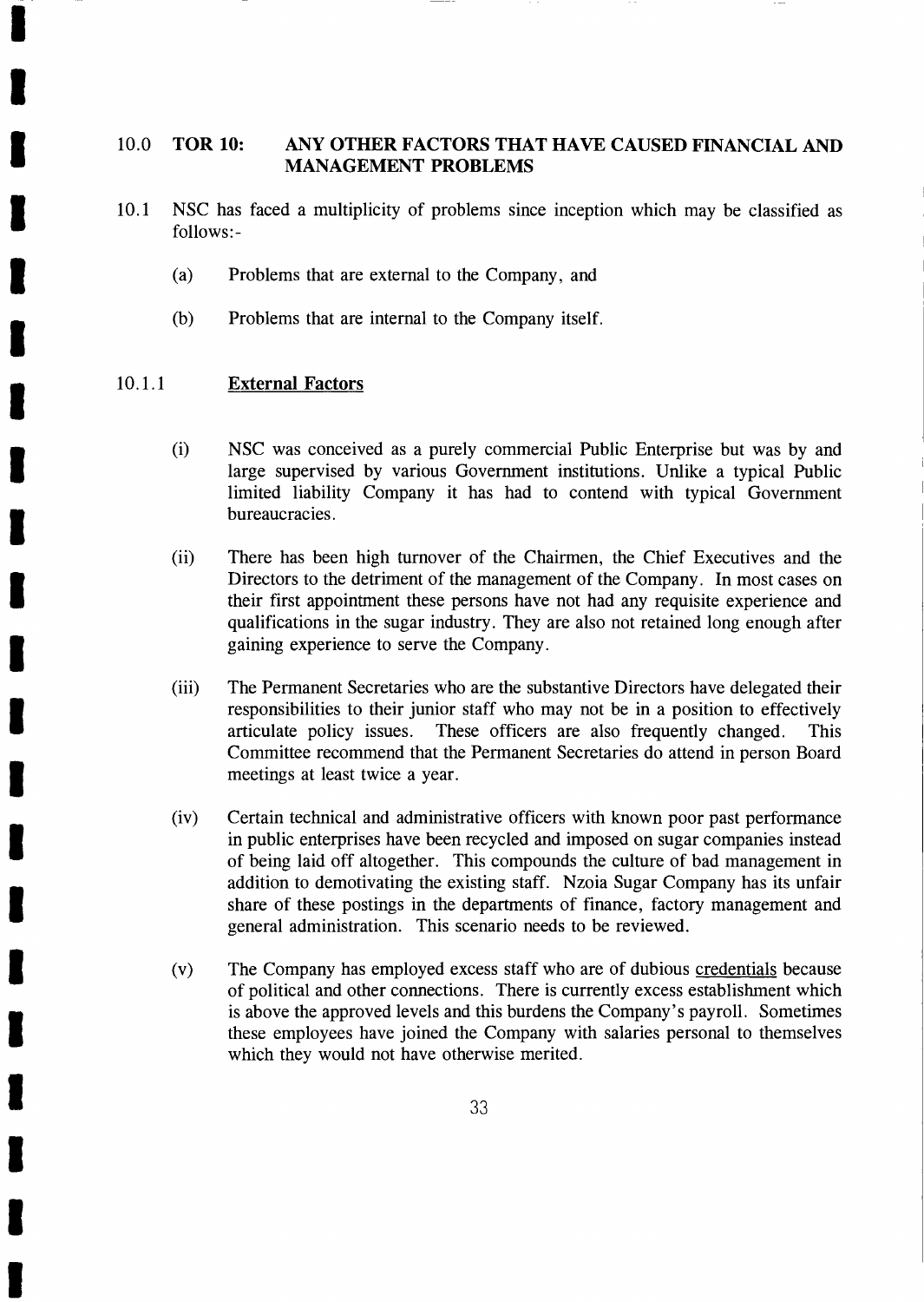- (vi) Installed machinery and equipment have been sourced from various countries and have not been technically synchronized. Procurement of spare parts have been a consequential problem.
- (vii) NCS is currently placed in Category C of the State Parastatals. This does not augur well for the recruitment of properly qualified staff at senior cadres. Subject to ability to pay this Committee recommends enhancement in status with regard to the categorization of the Company so as to attract well qualified personnel.

## 10.1.2 **Internal Factors**

T

I

I

I

I

I

t

t

I

I

I

T

I

T

T

T

T

t

T

t

- (i) There is on the whole no teamwork spirit among the managers as each manager appears to operate on his own. The Committee observed through interviews the tendency for struggle for recognition and direct personal gain in the handling of the Company resources.
- (ii) There is a general care-free attitude in the commitment of huge sums of money without recourse to rigid procedures. This mental attitude of "I can get away with it" has resulted in misplacement and misuse of the Company resources.
- (iii) Un-coordinated and inconsistent supply of cane to the factory leading to shortages of cane in some periods and excess in others.
- (iv) In the factory, technical flows have led to periodical breakdowns reducing the efficiency of the factory performance.
- (v) Poor procurement procedures have led to the procurement of machinery, delayed delivery of critical spares and purchasing of unnecessary parts. The Company has no tendering procedures in place. This Committee recommends complete compliance with procedures in place.
- (vi) Foreign spare parts have been procured under direct source from one local Company called Thermis of Nairobi acting on behalf of its overseas principal (FCB). When the Company's financial position improves, this Committee recommends that procurement through this same local agent be discontinued. This is because of the possibility of abuse in the absence of competitiveness in procurement.
- (vii) The responsibilities of the Chairman vis-avis those of the Chief Executive appear to have been a cause of conflict due to misperception of their individual roles. When these conflicts become evident, the Committee recommends prompt Government decision to separate the two.